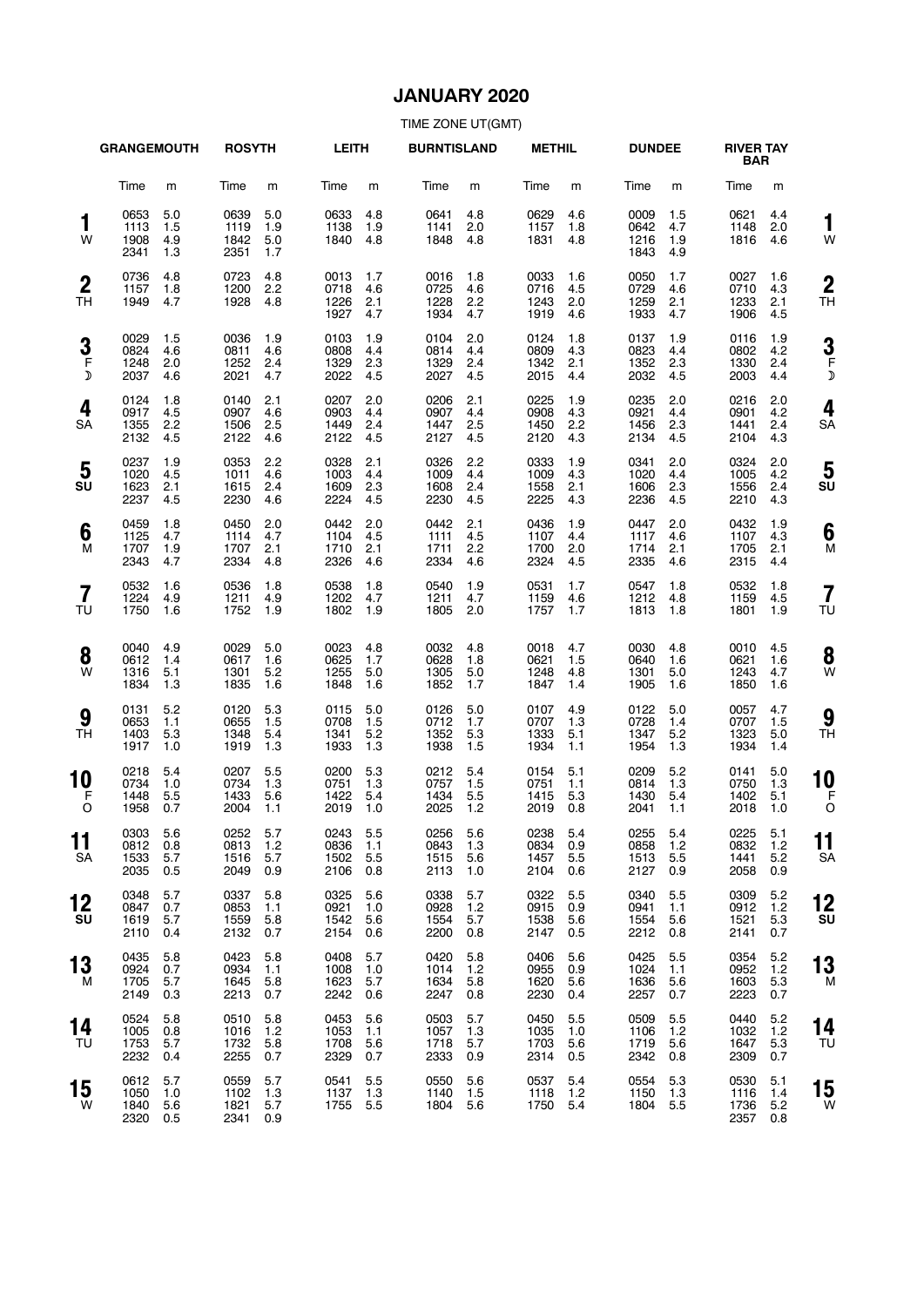# **JANUARY 2020**

|                         | <b>GRANGEMOUTH</b>           |                            | <b>ROSYTH</b>                |                            | <b>LEITH</b>                 |                          | <b>BURNTISLAND</b>               |                            | <b>METHIL</b>                |                          | <b>DUNDEE</b>                |                            | <b>RIVER TAY</b><br><b>BAR</b> |                          |                 |
|-------------------------|------------------------------|----------------------------|------------------------------|----------------------------|------------------------------|--------------------------|----------------------------------|----------------------------|------------------------------|--------------------------|------------------------------|----------------------------|--------------------------------|--------------------------|-----------------|
|                         | Time                         | m                          | Time                         | m                          | Time                         | m                        | Time                             | m                          | Time                         | m                        | Time                         | m                          | Time                           | m                        |                 |
| 16<br>TН                | 0701<br>1142<br>1928         | 5.6<br>1.2<br>5.4          | 0650<br>1152<br>1911         | 5.5<br>1.5<br>5.5          | 0016<br>0631<br>1222<br>1848 | 0.8<br>5.3<br>1.5<br>5.3 | 0018<br>0639<br>1224<br>1855     | 1.0<br>5.4<br>1.7<br>5.4   | 0001<br>0628<br>1207<br>1842 | 0.7<br>5.2<br>1.4<br>5.2 | 0028<br>0643<br>1236<br>1854 | 0.9<br>5.1<br>1.5<br>5.3   | 0623<br>1204<br>1830           | 4.9<br>1.5<br>5.1        | 16<br>TH        |
| 17<br>F<br>$\mathbb{C}$ | 0014<br>0752<br>1240<br>2019 | 0.8<br>5.4<br>1.4<br>5.2   | 0032<br>0743<br>1249<br>2005 | 1.1<br>5.3<br>1.7<br>5.3   | 0106<br>0727<br>1313<br>1949 | 1.1<br>5.1<br>1.7<br>5.1 | 0107<br>0734<br>1314<br>1955     | 1.3<br>5.2<br>1.8<br>5.2   | 0055<br>0724<br>1305<br>1942 | 1.0<br>4.9<br>1.7<br>5.0 | 0119<br>0739<br>1327<br>1953 | 1.1<br>4.9<br>1.7<br>5.1   | 0048<br>0721<br>1259<br>1931   | 1.0<br>4.6<br>1.8<br>4.9 | 17<br>F<br>ℭ    |
| 18<br><b>SA</b>         | 0111<br>0848<br>1343<br>2119 | 1.1<br>5.1<br>1.7<br>5.0   | 0131<br>0839<br>1354<br>2105 | 1.4<br>5.1<br>1.9<br>5.1   | 0202<br>0831<br>1417<br>2100 | 1.3<br>4.9<br>1.9<br>5.0 | 0201<br>0836<br>1416<br>2104     | 1.5<br>4.9<br>2.0<br>5.0   | 0159<br>0828<br>1414<br>2052 | 1.3<br>4.7<br>1.9<br>4.8 | 0216<br>0843<br>1427<br>2103 | 1.4<br>4.7<br>1.9<br>4.9   | 0146<br>0823<br>1405<br>2038   | 1.3<br>4.5<br>1.9<br>4.7 | 18<br><b>SA</b> |
| 19<br>SU                | 0214<br>0953<br>1450<br>2229 | 1.4<br>5.0<br>1.8<br>4.9   | 0245<br>0941<br>1516<br>2213 | 1.6<br>5.0<br>2.1<br>5.0   | 0312<br>0938<br>1535<br>2211 | 1.6<br>4.8<br>2.0<br>4.9 | 0310<br>0943<br>1534<br>2217     | 1.7<br>4.8<br>2.1<br>4.9   | 0313<br>0937<br>1532<br>2206 | 1.4<br>4.6<br>1.9<br>4.8 | 0326<br>0952<br>1545<br>2219 | 1.6<br>4.7<br>2.0<br>4.8   | 0255<br>0930<br>1523<br>2152   | 1.5<br>4.4<br>2.0<br>4.6 | 19<br>SU        |
| 20<br>м                 | 0321<br>1102<br>1556<br>2338 | 1.6<br>5.0<br>1.8<br>5.0   | 0446<br>1047<br>1713<br>2321 | 1.7<br>4.9<br>2.0<br>5.0   | 0429<br>1045<br>1652<br>2320 | 1.7<br>4.8<br>1.9<br>4.9 | 0429<br>1052<br>1653<br>2328     | 1.8<br>4.8<br>2.0<br>4.9   | 0430<br>1045<br>1658<br>2316 | 1.5<br>4.6<br>1.8<br>4.8 | 0442<br>1102<br>1710<br>2334 | 1.7<br>4.7<br>1.9<br>4.8   | 0413<br>1041<br>1648<br>2309   | 1.6<br>4.5<br>1.9<br>4.6 | 20<br>M         |
| 21<br>TU                | 0632<br>1207<br>1901         | 1.5<br>5.1<br>1.6          | 0601<br>1152<br>1832         | 1.7<br>5.1<br>1.8          | 0539<br>1151<br>1803         | 1.7<br>4.9<br>1.7        | 0541<br>1200<br>1806             | 1.8<br>4.9<br>1.8          | 0539<br>1149<br>1810         | 1.5<br>4.7<br>1.6        | 0549<br>1207<br>1818         | 1.6<br>4.8<br>1.7          | 0527<br>1146<br>1801           | 1.6<br>4.6<br>1.6        | 21<br>TU        |
| 22<br>W                 | 0039<br>0729<br>1306<br>1958 | 5.1<br>1.4<br>5.2<br>1.3   | 0024<br>0700<br>1253<br>1933 | 5.1<br>1.6<br>5.2<br>1.5   | 0025<br>0638<br>1251<br>1905 | 5.0<br>1.6<br>5.0<br>1.4 | 0034<br>0642<br>1301<br>1909     | 5.0<br>1.7<br>5.0<br>1.6   | 0020<br>0634<br>1248<br>1906 | 4.9<br>1.4<br>4.9<br>1.3 | 0041<br>0645<br>1305<br>1914 | 5.0<br>1.5<br>5.0<br>1.4   | 0015<br>0629<br>1240<br>1900   | 4.7<br>1.5<br>4.7<br>1.4 | 22<br>W         |
| 23<br>TH                | 0134<br>0816<br>1400<br>2046 | 5.3<br>1.3<br>5.4<br>1.0   | 0123<br>0748<br>1348<br>2023 | 5.3<br>1.5<br>5.4<br>1.3   | 0123<br>0726<br>1341<br>1957 | 5.1<br>1.5<br>5.2<br>1.2 | 0134<br>0731<br>1352<br>2003     | 5.2<br>1.7<br>5.3<br>1.4   | 0117<br>0721<br>1339<br>1953 | 5.0<br>1.3<br>5.0<br>1.1 | 0140<br>0736<br>1354<br>2005 | 5.1<br>1.4<br>5.2<br>1.2   | 0110<br>0719<br>1326<br>1948   | 4.9<br>1.5<br>5.0<br>1.3 | 23<br>TН        |
| 24<br>F<br>$\bullet$    | 0223<br>0855<br>1449<br>2127 | 5.4<br>1.2<br>5.5<br>0.9   | 0214<br>0828<br>1436<br>2104 | 5.4<br>1.4<br>5.5<br>1.1   | 0211<br>0807<br>1425<br>2041 | 5.3<br>1.3<br>5.3<br>1.0 | 0223<br>0813<br>1437<br>2048     | 5.4<br>1.5<br>5.4<br>1.2   | 0208<br>0802<br>1424<br>2035 | 5.1<br>1.2<br>5.1<br>0.9 | 0231<br>0821<br>1438<br>2051 | 5.2<br>1.4<br>5.3<br>1.1   | 0158<br>0802<br>1407<br>2030   | 4.9<br>1.4<br>5.1<br>1.0 | 24<br>F         |
| 25<br>SA                | 0309<br>0758<br>1535<br>2015 | 5.5<br>1.0<br>5.5<br>0.8   | 0259<br>0859<br>1519<br>2135 | 5.5<br>1.3<br>5.6<br>1.0   | 0254<br>0844<br>1506<br>2119 | 5.3<br>1.3<br>5.4<br>0.9 | 0307<br>0851<br>1519<br>2126     | 5.4<br>1.5<br>5.5<br>1.1   | 0253<br>0841<br>1504<br>2113 | 5.2<br>1.1<br>5.3<br>0.8 | 0315<br>0903<br>1518<br>2133 | 5.3<br>1.3<br>5.4<br>1.0   | 0240<br>0838<br>1444<br>2106   | 5.0<br>1.4<br>5.1<br>1.0 | 25<br><b>SA</b> |
| 26<br>SU                | 0350<br>0841<br>1618<br>2056 | 5.5<br>0.9<br>5.5<br>0.6   | 0339<br>0918<br>1557<br>2149 | 5.5<br>1.3<br>5.6<br>1.0   | 0334<br>0915<br>1543<br>2151 | 5.3<br>1.2<br>5.4<br>0.9 | 0346 5.4<br>0922<br>1555<br>2157 | 1.4<br>5.5<br>1.1          | 0332<br>0917<br>1540<br>2148 | 5.2<br>1.1<br>5.3<br>0.8 | 0354<br>0941<br>1553<br>2211 | 5.3<br>1.3<br>5.4<br>1.0   | 0319<br>0912<br>1520<br>2139   | 5.0<br>1.3<br>5.2<br>0.9 | 26<br>SU        |
| 27<br>M                 | 0429<br>0920<br>1657<br>2134 | 5.4<br>0.9<br>5.4<br>0.6   | 0416<br>0934<br>1631<br>2149 | 5.4<br>1.2<br>5.5<br>1.0   | 0410<br>0943<br>1618<br>2217 | 5.3<br>1.2<br>5.4<br>1.0 | 0422<br>0949<br>1629<br>2222     | 5.4<br>1.4<br>5.5<br>$1.2$ | 0408<br>0951<br>1614<br>2220 | 5.1<br>1.1<br>5.3<br>0.8 | 0429<br>1014<br>1626<br>2243 | 5.2<br>1.4<br>5.4<br>1.1   | 0355<br>0942<br>1553<br>2211   | 4.9<br>1.3<br>5.1<br>1.0 | 27<br>M         |
| 28<br>TU                | 0506<br>0956<br>1730<br>2209 | 5.3<br>0.9<br>5.3<br>0.7   | 0451<br>1000<br>1703<br>2218 | 5.4<br>1.3<br>5.4<br>1.1   | 0445<br>1010<br>1652<br>2240 | 5.2<br>1.3<br>5.3<br>1.1 | 0455<br>1016<br>1702<br>2245     | 5.3<br>1.5<br>5.4<br>1.3   | 0442<br>1022<br>1646<br>2249 | 5.1<br>1.2<br>5.3<br>1.0 | 0500<br>1045<br>1659<br>2313 | 5.1<br>1.4<br>5.3<br>$1.2$ | 0430<br>1012<br>1627<br>2241   | 4.9<br>1.4<br>5.1<br>1.0 | 28<br>TU        |
| 29<br>W                 | 0543<br>1027<br>1803<br>2243 | 5.3<br>1.0<br>$5.2$<br>0.8 | 0528<br>1027<br>1738<br>2246 | 5.3<br>1.4<br>5.3<br>$1.2$ | 0520<br>1039<br>1726<br>2306 | 5.1<br>1.4<br>5.2<br>1.2 | 0530<br>1044<br>1736<br>2310     | 5.2<br>1.6<br>5.3<br>1.4   | 0517<br>1052<br>1719<br>2316 | 5.0<br>1.3<br>5.1<br>1.2 | 0530<br>1116<br>1732<br>2344 | 5.0<br>1.5<br>$5.2$<br>1.3 | 0504<br>1043<br>1701<br>2312   | 4.7<br>1.5<br>5.0<br>1.3 | 29<br>W         |
| 30<br>TН                | 0622<br>1058<br>1839<br>2319 | 5.1<br>1.2<br>5.1<br>1.0   | 0607<br>1052<br>1817<br>2314 | 5.1<br>1.5<br>5.2<br>1.4   | 0556<br>1109<br>1802<br>2337 | 4.9<br>1.6<br>5.0<br>1.4 | 0605<br>1113<br>1811<br>2340     | 4.9<br>1.7<br>5.0<br>1.6   | 0553<br>1121<br>1756<br>2345 | 4.8<br>1.5<br>5.0<br>1.4 | 0603<br>1149<br>1807         | 4.9<br>1.6<br>5.0          | 0540<br>1115<br>1737<br>2347   | 4.5<br>1.6<br>4.9<br>1.4 | 30<br>TН        |
| 31<br>F                 | 0703<br>1132<br>1919<br>2357 | 5.0<br>1.4<br>4.9<br>1.2   | 0647<br>1122<br>1859<br>2346 | 5.0<br>1.7<br>5.0<br>1.6   | 0636<br>1142<br>1842         | 4.7<br>1.8<br>4.8        | 0644<br>1145<br>1850             | 4.7<br>1.9<br>4.8          | 0631<br>1154<br>1836         | 4.6<br>1.7<br>4.8        | 0017<br>0640<br>1224<br>1847 | 1.5<br>4.7<br>1.8<br>4.8   | 0620<br>1150<br>1818           | 4.4<br>1.8<br>4.6        | 31<br>F         |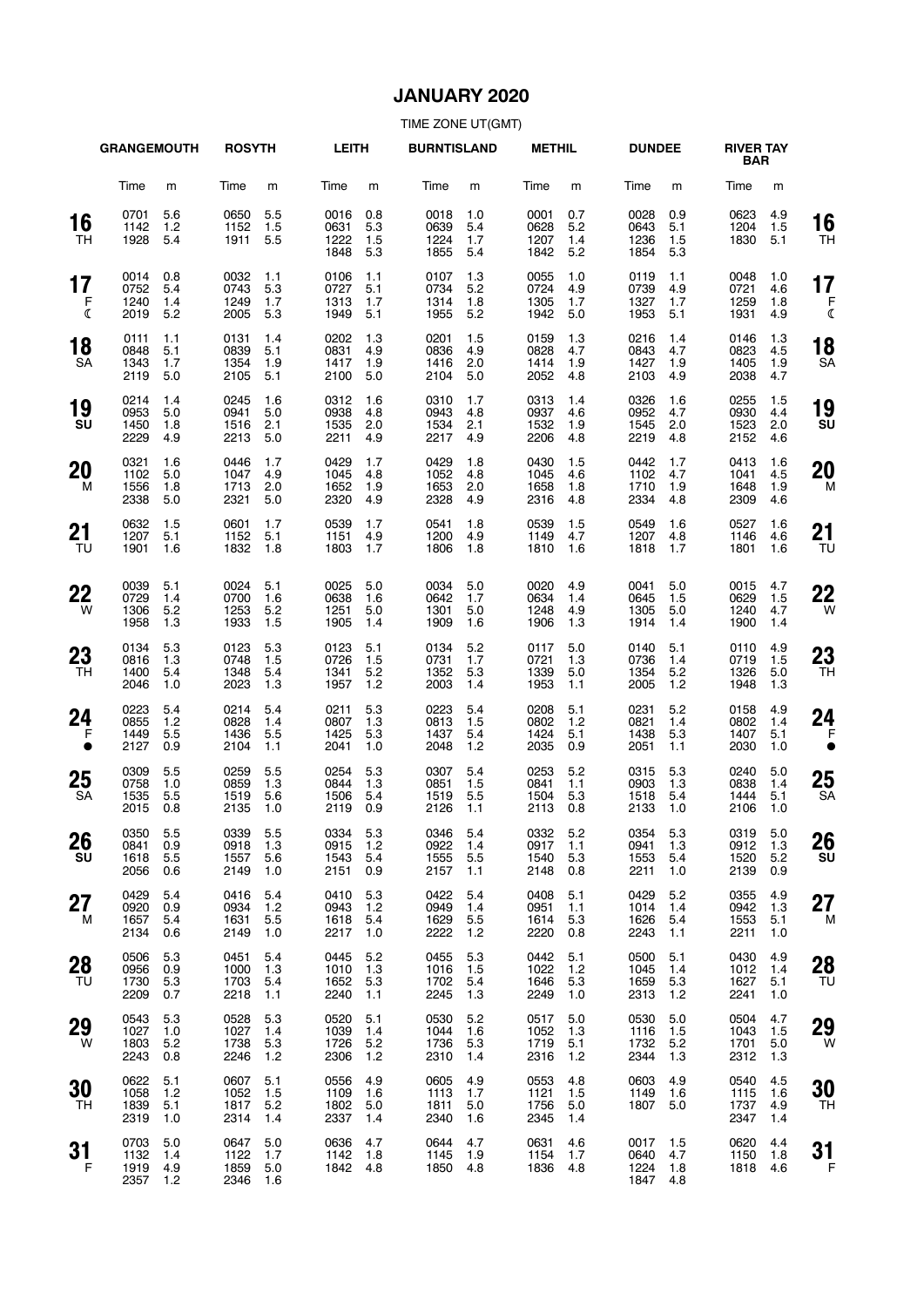# **FEBRUARY 2020**

|                             | <b>GRANGEMOUTH</b>               |                          | <b>ROSYTH</b>                    |                          | <b>LEITH</b>                     |                          | <b>BURNTISLAND</b>               |                          | <b>METHIL</b>                    |                          | <b>DUNDEE</b>                |                          | <b>RIVER TAY</b><br><b>BAR</b> |                          |                           |
|-----------------------------|----------------------------------|--------------------------|----------------------------------|--------------------------|----------------------------------|--------------------------|----------------------------------|--------------------------|----------------------------------|--------------------------|------------------------------|--------------------------|--------------------------------|--------------------------|---------------------------|
|                             | Time                             | m                        | Time                             | m                        | Time                             | m                        | Time                             | m                        | Time                             | m                        | Time                         | m                        | Time                           | m                        |                           |
| 1<br>SA                     | 0747<br>1211<br>2002             | 4.8<br>1.6<br>4.7        | 0731<br>1159<br>1943             | 4.8<br>2.0<br>4.8        | 0013<br>0718<br>1222<br>1926     | 1.6<br>4.6<br>2.0<br>4.6 | 0016<br>0725<br>1224<br>1933     | 1.7<br>4.6<br>2.1<br>4.6 | 0019<br>0713<br>1237<br>1922     | 1.6<br>4.5<br>1.9<br>4.5 | 0053<br>0724<br>1303<br>1935 | 1.7<br>4.5<br>2.0<br>4.6 | 0024<br>0705<br>1232<br>1907   | 1.5<br>4.3<br>2.0<br>4.4 | 1<br>SA                   |
| $\boldsymbol{2}$<br>SU<br>D | 0038<br>0834<br>1258<br>2050     | 1.5<br>4.6<br>1.9<br>4.5 | 0025<br>0818<br>1245<br>2034     | 1.8<br>4.6<br>2.2<br>4.6 | 0058<br>0808<br>1321<br>2021     | 1.9<br>4.4<br>2.2<br>4.5 | 0059<br>0814<br>1321<br>2026     | 2.0<br>4.4<br>2.3<br>4.5 | 0105<br>0803<br>1336<br>2016     | 1.8<br>4.3<br>2.1<br>4.3 | 0137<br>0819<br>1354<br>2033 | 1.9<br>4.4<br>2.1<br>4.5 | 0109<br>0757<br>1326<br>2005   | 1.9<br>4.2<br>2.3<br>4.3 | $\overline{2}$<br>SU<br>Σ |
| 3<br>M                      | 0127<br>0927<br>1358<br>2146     | 1.8<br>4.5<br>2.2<br>4.4 | 0113<br>0912<br>1348<br>2134     | 2.1<br>4.5<br>2.4<br>4.5 | 0159<br>0907<br>1448<br>2128     | 2.1<br>4.3<br>2.4<br>4.4 | 0158<br>0911<br>1446<br>2133     | 2.2<br>4.3<br>2.5<br>4.4 | 0209<br>0902<br>1453<br>2123     | 2.0<br>4.2<br>2.2<br>4.2 | 0235<br>0923<br>1502<br>2142 | 2.0<br>4.3<br>2.2<br>4.4 | 0209<br>0858<br>1441<br>2112   | 2.0<br>4.1<br>2.3<br>4.2 | 3<br>N                    |
| 4<br>TU                     | 0232<br>1030<br>1701<br>2254     | 2.1<br>4.5<br>2.1<br>4.4 | 0419<br>1016<br>1641<br>2243     | 2.3<br>4.5<br>2.3<br>4.6 | 0326<br>1013<br>1621<br>2240     | 2.2<br>4.3<br>2.3<br>4.4 | 0324<br>1019<br>1621<br>2247     | 2.3<br>4.3<br>2.4<br>4.4 | 0332<br>1010<br>1609<br>2238     | 2.1<br>4.2<br>2.1<br>4.3 | 0348<br>1030<br>1619<br>2253 | 2.1<br>4.4<br>2.2<br>4.5 | 0324<br>1007<br>1606<br>2226   | 2.1<br>4.2<br>2.3<br>4.2 | 4<br>TU                   |
| 5<br>W                      | 0535<br>1138<br>1753             | 1.9<br>4.6<br>1.8        | 0515<br>1124<br>1734<br>2352     | 2.1<br>4.7<br>2.0<br>4.8 | 0458<br>1121<br>1732<br>2350     | 2.1<br>4.5<br>2.0<br>4.6 | 0459<br>1129<br>1734<br>2359     | 2.2<br>4.5<br>2.1<br>4.6 | 0450<br>1117<br>1723<br>2347     | 2.0<br>4.3<br>1.9<br>4.5 | 0503<br>1134<br>1734         | 2.0<br>4.5<br>2.0        | 0443<br>1117<br>1724<br>2339   | 2.0<br>4.3<br>2.0<br>4.4 | 5<br>W                    |
| 6<br>TН                     | 0001<br>0621<br>1239<br>1844     | 4.7<br>1.7<br>4.9<br>1.4 | 0603<br>1226<br>1823             | 1.9<br>4.9<br>1.6        | 0601<br>1225<br>1828             | 1.9<br>4.8<br>1.7        | 0604<br>1234<br>1831             | 2.0<br>4.8<br>1.8        | 0556<br>1217<br>1827             | 1.8<br>4.6<br>1.5        | 0000<br>0609<br>1234<br>1840 | 4.6<br>1.8<br>4.8<br>1.7 | 0553<br>1214<br>1824           | 1.9<br>4.5<br>1.7        | 6<br>ΤH                   |
| 7<br>F                      | 0059<br>0704<br>1333<br>1939     | 5.0<br>1.4<br>5.2<br>1.0 | 0050<br>0648<br>1320<br>1914     | 5.1<br>1.6<br>5.3<br>1.3 | 0051<br>0652<br>1319<br>1919     | 4.9<br>1.6<br>5.1<br>1.3 | 0101<br>0656<br>1330<br>1924     | 4.9<br>1.7<br>5.2<br>1.5 | 0045<br>0651<br>1310<br>1921     | 4.8<br>1.5<br>4.9<br>1.1 | 0101<br>0707<br>1326<br>1937 | 4.9<br>1.6<br>5.1<br>1.3 | 0037<br>0647<br>1301<br>1916   | 4.6<br>1.5<br>4.8<br>1.3 | 7<br>F                    |
| 8<br><b>SA</b>              | 0150<br>0736<br>1421<br>2037     | 5.4<br>1.1<br>5.5<br>0.7 | 0143<br>0734<br>1409<br>2008     | 5.4<br>1.3<br>5.6<br>0.9 | 0142<br>0740<br>1404<br>2009     | 5.2<br>1.3<br>5.4<br>0.9 | 0153<br>0745<br>1416<br>2015     | 5.3<br>1.5<br>5.5<br>1.1 | 0137<br>0740<br>1357<br>2010     | 5.1<br>1.1<br>5.3<br>0.7 | 0154<br>0758<br>1414<br>2029 | 5.2<br>1.3<br>5.3<br>1.0 | 0126<br>0734<br>1344<br>2003   | 4.9<br>1.3<br>5.1<br>0.9 | 8<br>SΑ                   |
| 9<br>SU<br>$\circ$          | 0238<br>0803<br>1509<br>2131     | 5.7<br>0.8<br>5.8<br>0.4 | 0231<br>0822<br>1456<br>2100     | 5.7<br>1.1<br>5.8<br>0.6 | 0227<br>0826<br>1445<br>2058     | 5.5<br>1.0<br>5.6<br>0.5 | 0239<br>0832<br>1458<br>2105     | 5.6<br>1.2<br>5.7<br>0.7 | 0223<br>0826<br>1441<br>2055     | 5.5<br>0.9<br>5.6<br>0.3 | 0243<br>0846<br>1458<br>2118 | 5.4<br>1.1<br>5.6<br>0.7 | 0212<br>0819<br>1425<br>2046   | 5.1<br>1.1<br>5.3<br>0.6 | 9<br>su<br>C              |
| 10<br>М                     | 0325<br>0837<br>1556<br>2100     | 5.9<br>0.6<br>5.9<br>0.1 | 0318<br>0907<br>1542<br>2147     | 5.9<br>0.9<br>6.0<br>0.4 | 0309<br>0912<br>1526<br>2145     | 5.7<br>0.8<br>5.8<br>0.3 | 0322<br>0919<br>1539<br>2151     | 5.8<br>1.0<br>5.9<br>0.5 | 0307<br>0908<br>1523<br>2138     | 5.7<br>0.7<br>5.8<br>0.1 | 0329<br>0931<br>1541<br>2203 | 5.6<br>0.9<br>5.7<br>0.4 | 0256<br>0859<br>1506<br>2128   | 5.3<br>0.9<br>5.4<br>0.3 | 10<br>M                   |
| . .<br>11<br>TU             | 0413 6.0<br>0915<br>1645<br>2138 | 0.5<br>6.0<br>0.0        | 0404 6.0<br>0949<br>1628<br>2226 | 0.8<br>6.1<br>0.3        | 0352 5.9<br>0957<br>1607<br>2231 | 0.7<br>5.9<br>0.2        | 0404 6.0<br>1003<br>1619<br>2236 | 0.9<br>6.0<br>0.5        | 0350 5.8<br>0948<br>1605<br>2219 | 0.6<br>5.9<br>0.1        | 0413<br>1014<br>1623<br>2246 | 5.7<br>0.8<br>5.8<br>0.4 | 0340<br>0939<br>1548<br>2210   | 5.3<br>0.8<br>5.5<br>0.3 | . .<br>11<br>ΤU           |
| 12<br>W                     | 0502<br>0956<br>1733<br>2219     | 6.0<br>0.5<br>6.0<br>0.0 | 0451<br>1025<br>1715<br>2256     | 6.0<br>0.8<br>6.1<br>0.3 | 0436<br>1040<br>1651<br>2314     | 5.8<br>0.7<br>5.9<br>0.3 | 0447<br>1045<br>1701<br>2318     | 5.9<br>0.9<br>6.0<br>0.5 | 0433<br>1027<br>1647<br>2259     | 5.8<br>0.6<br>5.9<br>0.2 | 0455<br>1055<br>1705<br>2328 | 5.6<br>0.8<br>5.8<br>0.4 | 0424<br>1018<br>1631<br>2252   | 5.3<br>0.9<br>5.5<br>0.3 | 12<br>W                   |
| 13<br>TН                    | 0551<br>1040<br>1820<br>2304     | 5.9<br>0.6<br>5.8<br>0.2 | 0540<br>1100<br>1803<br>2326     | 5.9<br>0.9<br>5.9<br>0.6 | 0521<br>1120<br>1737<br>2356     | 5.7<br>0.9<br>5.8<br>0.5 | 0531<br>1124<br>1746<br>2359     | 5.8<br>1.1<br>5.9<br>0.7 | 0518<br>1106<br>1733<br>2339     | 5.6<br>0.8<br>5.7<br>0.5 | 0537<br>1135<br>1749         | 5.5<br>0.9<br>5.7        | 0509<br>1058<br>1717<br>2336   | 5.2<br>1.1<br>5.4<br>0.6 | 13<br>TΗ                  |
| 14<br>F                     | 0639<br>1126<br>1906<br>2351     | 5.8<br>0.8<br>5.6<br>0.5 | 0628<br>1137<br>1851             | 5.7<br>1.1<br>5.7        | 0609<br>1157<br>1827             | 5.4<br>1.1<br>5.5        | 0618<br>1200<br>1835             | 5.5<br>1.3<br>5.6        | 0605<br>1146<br>1822             | 5.4<br>1.1<br>5.4        | 0010<br>0621<br>1217<br>1835 | 0.6<br>5.3<br>1.1<br>5.5 | 0557<br>1142<br>1808           | 5.0<br>1.2<br>5.2        | 14<br>F                   |
| 15<br>SA<br>ℭ               | 0728<br>1217<br>1954             | 5.5<br>1.1<br>5.3        | 0005<br>0718<br>1221<br>1942 5.4 | 0.9<br>5.4<br>1.4        | 0037<br>0700<br>1236<br>1924 5.2 | 0.9<br>5.1<br>1.5        | 0039<br>0707<br>1238<br>1931     | 1.1<br>5.2<br>1.6<br>5.3 | 0022<br>0656<br>1235<br>1917 5.1 | 0.9<br>5.0<br>1.4        | 0053<br>0710<br>1259<br>1928 | 1.0<br>5.0<br>1.4<br>5.1 | 0022<br>0650<br>1231<br>1906   | 0.9<br>4.8<br>1.5<br>4.9 | 15<br>SΑ<br>€             |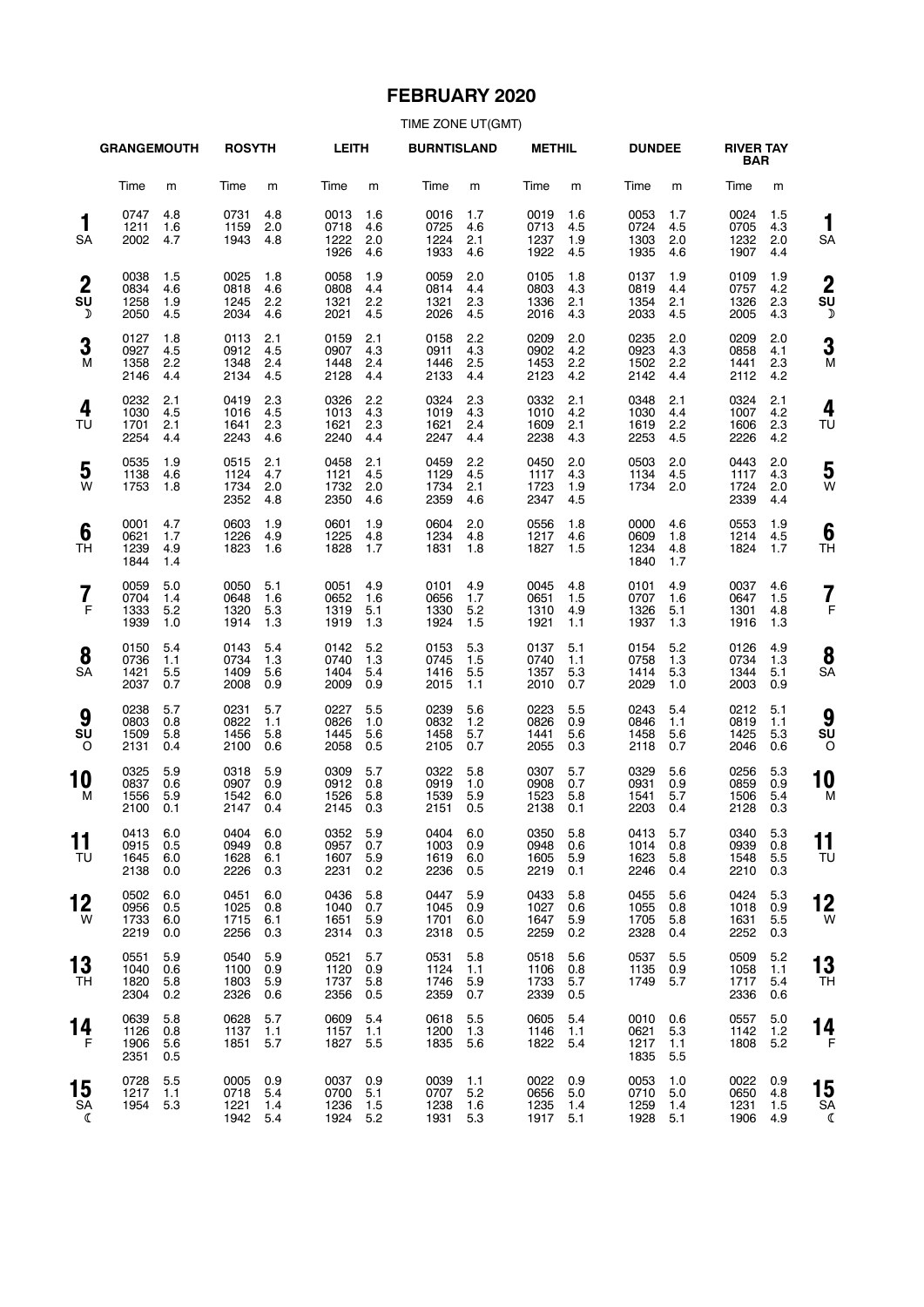# **FEBRUARY 2020**

|                       | <b>GRANGEMOUTH</b>           |                          | <b>ROSYTH</b>                    |                          | <b>LEITH</b>                 |                          | <b>BURNTISLAND</b>           |                          | <b>METHIL</b>                |                          | <b>DUNDEE</b>                |                            | <b>RIVER TAY</b><br><b>BAR</b>   |                           |                 |
|-----------------------|------------------------------|--------------------------|----------------------------------|--------------------------|------------------------------|--------------------------|------------------------------|--------------------------|------------------------------|--------------------------|------------------------------|----------------------------|----------------------------------|---------------------------|-----------------|
|                       | Time                         | m                        | Time                             | m                        | Time                         | m                        | Time                         | m                        | Time                         | m                        | Time                         | m                          | Time                             | m                         |                 |
| 16<br>SU              | 0042<br>0821<br>1313<br>2051 | 1.0<br>5.1<br>1.5<br>4.9 | 0055<br>0811<br>1318<br>2039     | 1.4<br>5.1<br>1.8<br>5.1 | 0122<br>0759<br>1331<br>2033 | 1.4<br>4.8<br>1.8<br>4.9 | 0122<br>0805<br>1331<br>2038 | 1.6<br>4.8<br>1.9<br>4.9 | 0115<br>0755<br>1335<br>2023 | 1.3<br>4.7<br>1.8<br>4.8 | 0140<br>0807<br>1349<br>2033 | 1.4<br>4.7<br>1.8<br>4.8   | 0115<br>0748<br>1331<br>2013     | 1.3<br>4.4<br>1.8<br>4.6  | 16<br>SU        |
| 17<br>М               | 0140<br>0923<br>1422<br>2206 | 1.5<br>4.8<br>1.8<br>4.7 | 0200<br>0911<br>1437<br>2148     | 1.8<br>4.8<br>2.1<br>4.8 | 0226<br>0906<br>1459<br>2148 | 1.8<br>4.6<br>2.0<br>4.7 | 0225<br>0910<br>1457<br>2154 | 1.9<br>4.6<br>2.1<br>4.7 | 0225<br>0902<br>1455<br>2141 | 1.7<br>4.4<br>2.0<br>4.5 | 0242<br>0914<br>1501<br>2151 | 1.8<br>4.5<br>2.0<br>4.6   | 0219<br>0856<br>1450<br>2132     | 1.7<br>4.3<br>1.9<br>4.4  | 17<br>M         |
| 18<br>TU              | 0253<br>1039<br>1541<br>2322 | 1.9<br>4.7<br>1.9<br>4.7 | 0347<br>1021<br>1708<br>2302     | 2.1<br>4.7<br>2.1<br>4.8 | 0400<br>1018<br>1640<br>2305 | 2.0<br>4.5<br>2.0<br>4.6 | 0359<br>1024<br>1640<br>2312 | 2.1<br>4.5<br>2.1<br>4.6 | 0359<br>1017<br>1646<br>2300 | 1.9<br>4.3<br>2.0<br>4.5 | 0416<br>1027<br>1655<br>2315 | 2.0<br>4.4<br>2.0<br>4.5   | 0344<br>1013<br>1633<br>2259     | 1.9<br>4.3<br>1.9<br>4.4  | 18<br>TU        |
| 19<br>W               | 0619<br>1150<br>1856         | 1.9<br>4.8<br>1.6        | 0553<br>1132<br>1834             | 2.0<br>4.8<br>1.8        | 0526<br>1134<br>1807         | 2.0<br>4.6<br>1.8        | 0528<br>1142<br>1810         | 2.1<br>4.6<br>1.9        | 0526<br>1131<br>1808         | 1.9<br>4.4<br>1.7        | 0534<br>1142<br>1809         | 2.0<br>4.5<br>1.8          | 0514<br>1129<br>1754             | 1.9<br>4.4<br>1.8         | 19<br>W         |
| 20<br>TH              | 0026<br>0719<br>1250<br>1952 | 4.9<br>1.7<br>5.0<br>1.2 | 0011<br>0653<br>1237<br>1932     | 4.9<br>1.9<br>5.0<br>1.5 | 0020<br>0631<br>1243<br>1908 | 4.8<br>1.9<br>4.8<br>1.5 | 0029<br>0635<br>1253<br>1912 | 4.8<br>2.0<br>4.8<br>1.6 | 0011<br>0625<br>1236<br>1902 | 4.6<br>1.7<br>4.6<br>1.4 | 0033<br>0632<br>1249<br>1904 | 4.7<br>1.8<br>4.7<br>1.5   | 0012<br>0618<br>1229<br>1852     | 4.5<br>1.8<br>4.5<br>1.4  | 20<br>TH        |
| 21<br>F               | 0121<br>0807<br>1343<br>2039 | 5.1<br>1.5<br>5.3<br>0.9 | 0112<br>0739<br>1334<br>2018     | 5.1<br>1.7<br>5.2<br>1.3 | 0119<br>0718<br>1335<br>1954 | 5.0<br>1.7<br>5.0<br>1.2 | 0130<br>0723<br>1346<br>2000 | 5.1<br>1.8<br>5.1<br>1.4 | 0112<br>0711<br>1328<br>1946 | 4.8<br>1.5<br>4.9<br>1.1 | 0133<br>0722<br>1342<br>1953 | 4.9<br>1.6<br>5.0<br>1.2   | 0107<br>0707<br>1316<br>1939     | 4.6<br>1.7<br>4.8<br>1.2  | 21<br>F         |
| 22<br>SA              | 0209<br>0847<br>1431<br>2120 | 5.3<br>1.3<br>5.4<br>0.8 | 0202<br>0816<br>1421<br>2054     | 5.3<br>1.5<br>5.4<br>1.1 | 0205<br>0754<br>1416<br>2031 | 5.1<br>1.5<br>5.2<br>1.0 | 0217<br>0800<br>1428<br>2038 | 5.2<br>1.6<br>5.3<br>1.2 | 0200<br>0750<br>1412<br>2024 | 5.0<br>1.3<br>5.1<br>0.9 | 0222<br>0806<br>1426<br>2036 | 5.1<br>1.4<br>5.2<br>1.0   | 0151<br>0748<br>1355<br>2017     | 4.8<br>1.5<br>4.9<br>1.1  | 22<br><b>SA</b> |
| 23<br>SU<br>$\bullet$ | 0252<br>0736<br>1515<br>1955 | 5.4<br>1.1<br>5.5<br>0.7 | 0243<br>0844<br>1502<br>2121     | 5.4<br>1.3<br>5.5<br>1.0 | 0243<br>0825<br>1452<br>2103 | 5.2<br>1.3<br>5.3<br>0.9 | 0256<br>0831<br>1505<br>2110 | 5.3<br>1.5<br>5.4<br>1.1 | 0240<br>0825<br>1449<br>2057 | 5.1<br>1.2<br>5.2<br>0.8 | 0304<br>0846<br>1504<br>2116 | 5.1<br>1.3<br>5.3<br>0.9   | 0227<br>0823<br>1429<br>2049     | 4.9<br>1.3<br>5.0<br>0.9  | 23<br>SU        |
| 24<br>M               | 0330<br>0819<br>1555<br>2037 | 5.4<br>0.8<br>5.5<br>0.5 | 0318<br>0849<br>1537<br>2104     | 5.4<br>1.2<br>5.6<br>0.9 | 0316<br>0855<br>1525<br>2130 | 5.3<br>1.1<br>5.4<br>0.8 | 0329<br>0902<br>1538<br>2136 | 5.4<br>1.3<br>5.5<br>1.0 | 0315<br>0858<br>1520<br>2126 | 5.1<br>1.0<br>5.3<br>0.7 | 0339<br>0923<br>1535<br>2151 | 5.2<br>1.2<br>5.3<br>0.9   | 0300<br>0854<br>1501<br>2119     | 4.9<br>1.2<br>5.1<br>0.8  | 24<br>M         |
| 25<br>TU              | 0405<br>0900<br>1630<br>2117 | 5.4<br>0.7<br>5.5<br>0.4 | 0351<br>0909<br>1608<br>2125     | 5.4<br>1.1<br>5.5<br>0.8 | 0348<br>0923<br>1556<br>2154 | 5.3<br>1.1<br>5.4<br>0.8 | 0400<br>0930<br>1608<br>2200 | 5.4<br>1.3<br>5.5<br>1.0 | 0345<br>0928<br>1549<br>2153 | 5.1<br>1.0<br>5.3<br>0.7 | 0408<br>0955<br>1604<br>2222 | 5.1<br>$1.2$<br>5.4<br>1.0 | 0331<br>0922<br>1531<br>2146     | 4.9<br>1.2<br>5.1<br>0.8  | 25<br>TU        |
| 26<br>W               | 0439<br>0939<br>1702<br>2153 | 5.4<br>0.7<br>5.4<br>0.5 | 0424 5.4<br>0940<br>1639<br>2154 | 1.0<br>5.5<br>0.9        | 0418<br>0951<br>1626<br>2217 | 5.2<br>1.1<br>5.3<br>0.9 | 0429<br>0957<br>1637<br>2222 | 5.3<br>1.3<br>5.4<br>1.1 | 0414<br>0956<br>1618<br>2217 | 5.1<br>1.0<br>5.3<br>0.8 | 0432<br>1025<br>1632<br>2249 | 5.1<br>1.2<br>5.3<br>1.1   | 0401 4.9<br>0949<br>1601<br>2213 | 1.2<br>5.1<br>0.9         | 26<br>W         |
| 27<br>TH              | 0514<br>1013<br>1735<br>2225 | 5.3<br>0.8<br>5.3<br>0.6 | 0459<br>1006<br>1714<br>2219     | 5.3<br>1.1<br>5.4<br>1.0 | 0450<br>1018<br>1658<br>2240 | 5.2<br>1.1<br>5.3<br>1.0 | 0500<br>1023<br>1708<br>2245 | 5.3<br>1.3<br>5.4<br>1.2 | 0444<br>1023<br>1649<br>2241 | 5.1<br>1.1<br>5.2<br>1.0 | 0457<br>1054<br>1703<br>2317 | 5.1<br>1.3<br>5.3<br>1.2   | 0431<br>1016<br>1632<br>2241     | 4.8<br>1.2<br>5.0<br>1.1  | 27<br><b>TH</b> |
| 28<br>F               | 0553<br>1040<br>1811<br>2253 | 5.2<br>1.0<br>5.2<br>0.8 | 0536<br>1028<br>1751<br>2242     | 5.2<br>1.3<br>5.3<br>1.1 | 0523<br>1041<br>1731<br>2302 | 5.0<br>1.3<br>5.1<br>1.2 | 0533<br>1046<br>1740<br>2306 | 5.1<br>1.5<br>5.2<br>1.4 | 0516<br>1049<br>1723<br>2306 | 5.0<br>1.2<br>5.1<br>1.2 | 0527<br>1123<br>1736<br>2345 | 5.0<br>1.4<br>5.1<br>1.3   | 0502<br>1046<br>1705<br>2310     | 4.6<br>1.3<br>4.9<br>1.3  | 28<br>- F       |
| 29<br>SA              | 0632<br>1103<br>1850<br>2321 | 5.1<br>1.2<br>5.0<br>1.1 | 0615<br>1052<br>1830<br>2309     | 5.1<br>1.4<br>5.1<br>1.3 | 0558<br>1103<br>1806<br>2326 | 4.9<br>1.5<br>4.9<br>1.4 | 0607<br>1107<br>1815<br>2330 | 4.9<br>1.6<br>4.9<br>1.6 | 0551<br>1118<br>1801<br>2333 | 4.8<br>1.4<br>4.9<br>1.4 | 0600<br>1152<br>1813 5.0     | 4.8<br>1.5                 | 0536<br>1116<br>1742<br>2343     | 4.5<br>1.5<br>-4.8<br>1.4 | 29<br>SA        |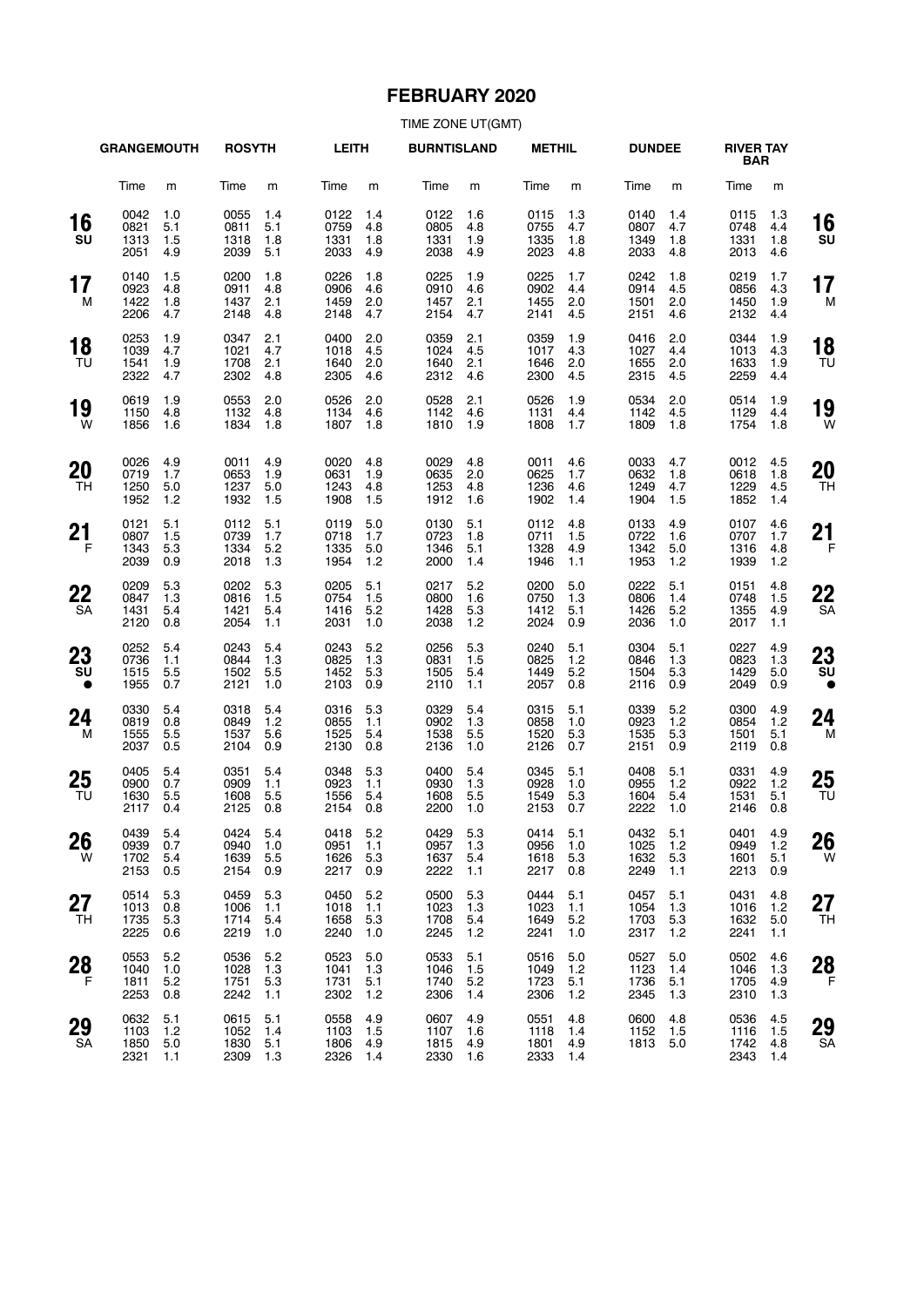## **MARCH 2020**

|                            | <b>GRANGEMOUTH</b>                     |                          | <b>ROSYTH</b>                    |                          | <b>LEITH</b>                     |                          | <b>BURNTISLAND</b>               |                          | <b>METHIL</b>                            |                            | <b>DUNDEE</b>                    |                          | <b>RIVER TAY</b><br><b>BAR</b>   |                          |                          |
|----------------------------|----------------------------------------|--------------------------|----------------------------------|--------------------------|----------------------------------|--------------------------|----------------------------------|--------------------------|------------------------------------------|----------------------------|----------------------------------|--------------------------|----------------------------------|--------------------------|--------------------------|
|                            | Time                                   | m                        | Time                             | m                        | Time                             | m                        | Time                             | m                        | Time                                     | m                          | Time                             | m                        | Time                             | m                        |                          |
| 1<br>SU                    | 0713<br>1132<br>1929<br>2354           | 4.9<br>1.4<br>4.8<br>1.3 | 0656<br>1123<br>1912<br>2344     | 4.9<br>1.6<br>4.9<br>1.6 | 0636<br>1130<br>1846<br>2358     | 4.7<br>1.7<br>4.7<br>1.7 | 0644<br>1133<br>1853             | 4.7<br>1.8<br>4.7        | 0630<br>1150<br>1844                     | 4.6<br>1.7<br>4.6          | 0013<br>0637<br>1224<br>1854     | 1.5<br>4.7<br>1.7<br>4.8 | 0614<br>1152<br>1824             | 4.4<br>1.7<br>4.5        | 1<br>su                  |
| $\boldsymbol{2}$<br>M<br>D | 0756<br>1211<br>2013                   | 4.6<br>1.7<br>4.5        | 0740<br>1203<br>1957             | 4.7<br>1.9<br>4.7        | 0720<br>1211<br>1935             | 4.5<br>2.0<br>4.5        | 0001<br>0727<br>1214<br>1941     | 1.8<br>4.5<br>2.1<br>4.5 | 0005<br>0713<br>1233<br>1933             | 1.7<br>4.4<br>1.9<br>4.4   | 0048<br>0723<br>1307<br>1944     | 1.7<br>4.5<br>1.9<br>4.5 | 0020<br>0701<br>1237<br>1918     | 1.7<br>4.2<br>1.9<br>4.3 | $\overline{2}$<br>M<br>Σ |
| 3<br>TU                    | 0035<br>0844<br>1302<br>2104           | 1.7<br>4.4<br>2.0<br>4.4 | 0028<br>0829<br>1254<br>2051     | 1.9<br>4.5<br>2.2<br>4.5 | 0045<br>0814<br>1323<br>2038     | 2.0<br>4.3<br>2.2<br>4.3 | 0046<br>0820<br>1323<br>2043     | 2.1<br>4.3<br>2.3<br>4.3 | 0051<br>0806<br>1353<br>2034             | 2.0<br>4.2<br>2.1<br>4.2   | 0137<br>0822<br>1411<br>2052     | 2.0<br>4.3<br>2.1<br>4.3 | 0110<br>0802<br>1342<br>2028     | 2.0<br>4.1<br>2.1<br>4.1 | 3<br>TU                  |
| 4<br>W                     | 0130<br>0941<br>1643<br>2205           | 2.0<br>4.4<br>2.1<br>4.3 | 0124<br>0927<br>1618<br>2158     | 2.3<br>4.4<br>2.3<br>4.5 | 0212<br>0924<br>1526<br>2158     | 2.3<br>4.2<br>2.3<br>4.3 | 0211<br>0929<br>1524<br>2204     | 2.4<br>4.2<br>2.4<br>4.3 | 0226<br>0914<br>1528<br>2155             | 2.2<br>4.1<br>2.2<br>4.2   | 0252<br>0942<br>1534<br>2216     | 2.2<br>4.2<br>2.2<br>4.3 | 0226<br>0914<br>1515<br>2148     | 2.1<br>4.1<br>2.1<br>4.1 | 4<br>W                   |
| 5<br>TH                    | 0514<br>1049<br>1738<br>2319           | 2.1<br>4.5<br>1.8<br>4.5 | 0452<br>1038<br>1715<br>2315     | 2.3<br>4.5<br>2.0<br>4.7 | 0423<br>1043<br>1705<br>2319     | 2.3<br>4.3<br>2.0<br>4.5 | 0423<br>1050<br>1706<br>2327     | 2.4<br>4.3<br>2.1<br>4.5 | 0411<br>1034<br>1652<br>2316             | 2.2<br>4.2<br>1.9<br>4.4   | 0422<br>1059<br>1703<br>2334     | 2.2<br>4.4<br>2.0<br>4.5 | 0402<br>1033<br>1651<br>2312     | 2.1<br>4.1<br>1.9<br>4.3 | 5<br>ΤH                  |
| 6<br>F                     | 0604<br>1201<br>1834                   | 1.8<br>4.8<br>1.3        | 0544<br>1149<br>1809             | 2.0<br>4.8<br>1.6        | 0542<br>1156<br>1810             | 2.0<br>4.6<br>1.6        | 0544<br>1205<br>1813             | 2.1<br>4.6<br>1.7        | 0531<br>1146<br>1807                     | 1.9<br>4.5<br>1.5          | 0544<br>1206<br>1821             | 2.0<br>4.6<br>1.6        | 0527<br>1144<br>1801             | 1.9<br>4.4<br>1.5        | 6<br>F                   |
| $\overline{7}$<br>SA       | 0028<br>0653<br>1301<br>1936           | 4.9<br>1.5<br>5.2<br>0.9 | 0022<br>0634<br>1250<br>1904     | 5.0<br>1.6<br>5.2<br>1.1 | 0028<br>0636<br>1255<br>1905     | 4.9<br>1.6<br>5.0<br>1.1 | 0037<br>0640<br>1305<br>1909     | 4.9<br>1.7<br>5.1<br>1.3 | 0021<br>0633<br>1245<br>1904             | 4.7<br>1.6<br>4.9<br>1.0   | 0042<br>0648<br>1304<br>1922     | 4.8<br>1.6<br>5.0<br>1.2 | 0018<br>0628<br>1237<br>1855     | 4.5<br>1.7<br>4.6<br>1.1 | 7<br>SA                  |
| 8<br>SU                    | 0124<br>0744<br>1354<br>2035           | 5.3<br>1.1<br>5.5<br>0.4 | 0118<br>0724<br>1343<br>2000     | 5.4<br>1.3<br>5.6<br>0.7 | 0122<br>0725<br>1342<br>1955     | 5.3<br>1.2<br>5.4<br>0.7 | 0133<br>0730<br>1353<br>2001     | 5.4<br>1.4<br>5.5<br>0.9 | 0116<br>0724<br>1334<br>1954             | 5.2<br>1.2<br>5.3<br>0.5   | 0139<br>0742<br>1354<br>2014     | 5.2<br>1.3<br>5.3<br>0.8 | 0109<br>0718<br>1323<br>1944     | 4.9<br>1.3<br>5.0<br>0.7 | 8<br>su                  |
| 9<br>M<br>O                | 0214<br>0747<br>1444<br>2125           | 5.7<br>0.8<br>5.9<br>0.1 | 0208<br>0814<br>1432<br>2051     | 5.8<br>0.9<br>5.9<br>0.3 | 0207<br>0810<br>1424<br>2043     | 5.6<br>0.9<br>5.7<br>0.3 | 0219<br>0816<br>1436<br>2050     | 5.7<br>1.1<br>5.8<br>0.5 | 0203<br>0809<br>1420<br>2039             | 5.5<br>0.8<br>5.7<br>0.1   | 0228<br>0830<br>1440<br>2102     | 5.5<br>1.0<br>5.6<br>0.4 | 0155<br>0803<br>1405<br>2028     | 5.2<br>0.9<br>5.3<br>0.3 | 9<br>M<br>C              |
| 10<br>TU                   | 0302<br>0820<br>1533<br>2208 - 0.2     | 6.0<br>0.5<br>6.1        | 0255<br>0901<br>1520<br>2134     | 6.0<br>0.6<br>6.1<br>0.1 | 0249<br>0855<br>1505<br>2129     | 5.8<br>0.6<br>5.9<br>0.0 | 0302<br>0902<br>1518<br>2136     | 5.9<br>0.8<br>6.0<br>0.3 | 0247<br>0852<br>1503<br>$2121 - 0.1$     | 5.8<br>0.5<br>5.9          | 0313<br>0915<br>1523<br>2146     | 5.7<br>0.8<br>5.9<br>0.2 | 0237<br>0842<br>1446<br>2110     | 5.3<br>0.7<br>5.5<br>0.1 | 10<br>TU                 |
| $\sim$ $\sim$<br>11<br>W   | 0350 6.1<br>0859<br>1622<br>2121 - 0.3 | 0.3<br>6.2               | 0342 6.2<br>0943<br>1607<br>2211 | 0.5<br>6.2<br>0.0        | 0331 6.0<br>0939<br>1547<br>2212 | 0.4<br>6.1<br>0.0        | 0343 6.1<br>0945<br>1559<br>2218 | 0.6<br>6.2<br>0.3        | 0330 6.0<br>0932<br>1545<br>$2200 - 0.2$ | 0.3<br>6.1                 | 0355 5.8<br>0957<br>1606<br>2228 | 0.6<br>6.0<br>0.2        | 0319 5.4<br>0921<br>1528<br>2150 | 0.6<br>5.6<br>0.1        | 11<br>W                  |
| 12<br>TН                   | 0439<br>0940<br>1710<br>2202 - 0.2     | 6.2<br>0.2<br>6.2        | 0429<br>1020<br>1654<br>2241     | 6.2<br>0.5<br>6.2<br>0.2 | 0414<br>1021<br>1631<br>2254     | 5.9<br>0.5<br>6.0<br>0.1 | 0426<br>1026<br>1642<br>2258     | 6.0<br>0.7<br>6.1<br>0.4 | 0412<br>1011<br>1629<br>2238             | 5.9<br>0.4<br>6.1<br>0.0   | 0435<br>1038<br>1648<br>2308     | 5.7<br>0.6<br>6.0<br>0.3 | 0401<br>0959<br>1611<br>2231     | 5.4<br>0.6<br>5.6<br>0.2 | 12<br>TН                 |
| 13<br>F                    | 0528<br>1022<br>1757<br>2243           | 6.1<br>0.3<br>6.0<br>0.1 | 0516<br>1052<br>1741<br>2306     | 6.0<br>0.6<br>6.1<br>0.5 | 0458<br>1059<br>1717<br>2333     | 5.7<br>0.6<br>5.9<br>0.5 | 0508<br>1103<br>1727<br>2336     | 5.8<br>0.8<br>6.0<br>0.7 | 0455<br>1048<br>1713<br>2315             | 5.7<br>0.5<br>5.9<br>0.4   | 0516<br>1117<br>1730<br>2346     | 5.6<br>0.7<br>5.8<br>0.6 | 0444<br>1038<br>1657<br>2311     | 5.2<br>0.7<br>5.4<br>0.6 | 13<br>F                  |
| 14<br>SA                   | 0615<br>1106<br>1843<br>2327           | 5.8<br>0.6<br>5.7<br>0.5 | 0604<br>1121<br>1829<br>2341     | 5.8<br>0.9<br>5.8<br>0.9 | 0544<br>1134<br>1807             | 5.5<br>0.9<br>5.5        | 0553<br>1137<br>1816             | 5.6<br>1.1<br>5.6        | 0540<br>1127<br>1801<br>2354             | 5.4<br>0.8<br>$5.5$<br>0.9 | 0557<br>1155<br>1816             | 5.4<br>1.0<br>5.5        | 0529<br>1120<br>1747<br>2356     | 5.0<br>0.9<br>5.2<br>0.9 | 14<br>SΑ                 |
| 15<br>SU                   | 0702<br>1152<br>1929                   | 5.4<br>0.9<br>5.3        | 0652<br>1159<br>1919             | 5.4<br>1.3<br>5.4        | 0008<br>0633<br>1208<br>1903     | 1.0<br>5.1<br>1.3<br>5.2 | 0011<br>0641<br>1211<br>1910 5.3 | $1.2$<br>5.2<br>1.5      | 0629<br>1211<br>1855                     | 5.0<br>1.2<br>5.1          | 0024<br>0642<br>1234<br>1908     | 1.0<br>5.0<br>1.3<br>5.1 | 0619<br>1207<br>1846             | 4.8<br>1.3<br>4.9        | 15<br>su                 |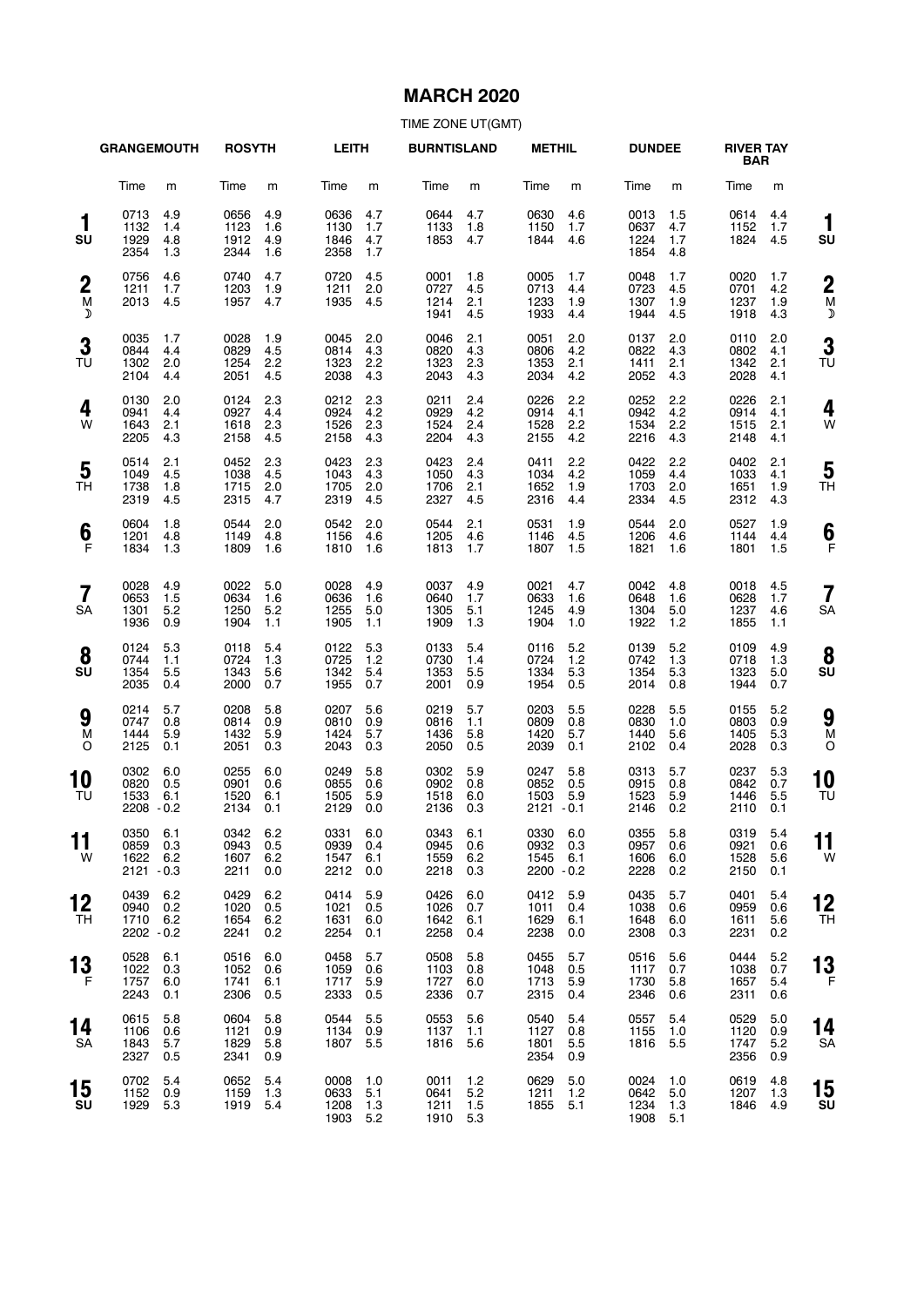## **MARCH 2020**

|                       | <b>GRANGEMOUTH</b>               |                          | <b>ROSYTH</b>                    |                          | <b>LEITH</b>                     |                          | <b>BURNTISLAND</b>               |                            | <b>METHIL</b>                    |                          | <b>DUNDEE</b>                    |                            | <b>RIVER TAY</b><br><b>BAR</b> |                          |                       |
|-----------------------|----------------------------------|--------------------------|----------------------------------|--------------------------|----------------------------------|--------------------------|----------------------------------|----------------------------|----------------------------------|--------------------------|----------------------------------|----------------------------|--------------------------------|--------------------------|-----------------------|
|                       | Time                             | m                        | Time                             | m                        | Time                             | m                        | Time                             | m                          | Time                             | m                        | Time                             | m                          | Time                           | m                        |                       |
| 16<br>M<br>ℭ          | 0013<br>0751<br>1245<br>2022     | 1.1<br>5.0<br>1.4<br>4.8 | 0026<br>0743<br>1254<br>2015     | 1.5<br>5.0<br>1.7<br>5.0 | 0046<br>0729<br>1259<br>2011     | 1.5<br>4.8<br>1.7<br>4.8 | 0047<br>0736<br>1300<br>2017     | 1.6<br>4.8<br>1.8<br>4.8   | 0040<br>0724<br>1307<br>1958     | 1.4<br>4.6<br>1.6<br>4.6 | 0105<br>0736<br>1319<br>2011     | 1.5<br>4.7<br>1.7<br>4.7   | 0046<br>0716<br>1306<br>1955   | 1.4<br>4.4<br>1.7<br>4.4 | 16<br>M<br>ℭ          |
| 17<br>TU              | 0109<br>0851<br>1405<br>2141     | 1.7<br>4.6<br>1.8<br>4.5 | 0131<br>0842<br>1418<br>2126     | 2.0<br>4.7<br>2.1<br>4.6 | 0145<br>0836<br>1434<br>2126     | 2.0<br>4.5<br>2.0<br>4.5 | 0144<br>0841<br>1432<br>2131     | 2.1<br>4.5<br>2.1<br>4.5   | 0143<br>0830<br>1425<br>2117     | 1.9<br>4.3<br>2.0<br>4.3 | 0155<br>0842<br>1423<br>2130     | 2.0<br>4.4<br>2.0<br>4.4   | 0147<br>0823<br>1427<br>2116   | 1.9<br>4.2<br>1.9<br>4.2 | 17<br>TU              |
| 18<br>W               | 0239<br>1017<br>1726<br>2307     | 2.2<br>4.4<br>1.9<br>4.5 | 0304<br>0957<br>1710<br>2245     | 2.4<br>4.5<br>2.1<br>4.6 | 0335<br>0951<br>1639<br>2247     | 2.3<br>4.3<br>2.0<br>4.4 | 0334<br>0957<br>1639<br>2254     | 2.4<br>4.3<br>2.1<br>4.4   | 0323<br>0948<br>1639<br>2241     | 2.2<br>4.2<br>2.0<br>4.3 | 0347<br>0957<br>1645<br>2258     | 2.3<br>4.3<br>2.1<br>4.3   | 0318<br>0944<br>1619<br>2249   | 2.1<br>4.1<br>1.9<br>4.2 | 18<br>W               |
| 19<br>TН              | 0606<br>1133<br>1842             | 2.1<br>4.6<br>1.5        | 0542<br>1113<br>1824<br>2356     | 2.3<br>4.6<br>1.8<br>4.7 | 0512<br>1112<br>1803             | 2.2<br>4.4<br>1.8        | 0513<br>1119<br>1806             | 2.3<br>4.4<br>1.9          | 0512<br>1107<br>1759<br>2357     | 2.1<br>4.3<br>1.7<br>4.5 | 0518<br>1116<br>1755             | 2.2<br>4.4<br>1.8          | 0458<br>1107<br>1741           | 2.1<br>4.2<br>1.7        | 19<br>TН              |
| 20<br>F               | 0011<br>0703<br>1232<br>1936     | 4.7<br>1.8<br>4.9<br>1.1 | 0636<br>1218<br>1915             | 2.0<br>4.9<br>1.5        | 0008<br>0616<br>1226<br>1857     | 4.6<br>2.0<br>4.7<br>1.5 | 0017<br>0619<br>1235<br>1901     | 4.6<br>2.1<br>4.7<br>1.6   | 0610<br>1214<br>1849             | 1.9<br>4.5<br>1.4        | 0019<br>0614<br>1228<br>1847     | 4.5<br>1.9<br>4.6<br>1.4   | 0002<br>0602<br>1210<br>1835   | 4.3<br>1.9<br>4.4<br>1.4 | 20<br>F               |
| 21<br>SA              | 0105<br>0749<br>1323<br>2021     | 5.0<br>1.5<br>5.2<br>0.9 | 0055<br>0720<br>1313<br>1958     | 5.0<br>1.8<br>5.1<br>1.2 | 0106<br>0659<br>1317<br>1937     | 4.8<br>1.8<br>4.9<br>1.2 | 0116<br>0703<br>1328<br>1942     | 4.8<br>1.9<br>4.9<br>1.4   | 0056<br>0653<br>1307<br>1929     | 4.7<br>1.7<br>4.8<br>1.1 | 0118<br>0701<br>1322<br>1932     | 4.8<br>1.7<br>4.9<br>1.2   | 0053<br>0649<br>1256<br>1919   | 4.5<br>1.7<br>4.6<br>1.2 | 21<br><b>SA</b>       |
| 22<br>SU              | 0151<br>0830<br>1410<br>2100     | 5.3<br>1.3<br>5.4<br>0.8 | 0143<br>0756<br>1359<br>2031     | 5.2<br>1.5<br>5.3<br>1.1 | 0148<br>0731<br>1357<br>2009     | 5.0<br>1.5<br>5.1<br>1.1 | 0200<br>0736<br>1409<br>2015     | 5.1<br>1.6<br>5.2<br>1.3   | 0141<br>0730<br>1349<br>2002     | 4.9<br>1.4<br>5.0<br>0.9 | 0204<br>0744<br>1406<br>2013     | 5.0<br>1.4<br>5.1<br>1.0   | 0132<br>0727<br>1334<br>1954   | 4.6<br>1.5<br>4.8<br>1.1 | 22<br>SU              |
| 23<br>M               | 0232<br>0710<br>1451<br>1930     | 5.4<br>1.1<br>5.5<br>0.7 | 0221<br>0820<br>1438<br>2053     | 5.3<br>1.3<br>5.4<br>1.0 | 0223<br>0800<br>1431<br>2036     | 5.2<br>1.2<br>5.2<br>0.9 | 0235<br>0806<br>1444<br>2043     | 5.3<br>1.4<br>5.3<br>1.1   | 0218<br>0803<br>1423<br>2031     | 5.0<br>1.2<br>5.1<br>0.8 | 0243<br>0823<br>1442<br>2051     | 5.1<br>1.3<br>5.2<br>0.9   | 0206<br>0802<br>1406<br>2025   | 4.8<br>1.3<br>4.9<br>0.9 | 23<br>M               |
| 24<br>TU<br>$\bullet$ | 0308<br>0753<br>1528<br>2013     | 5.4<br>0.8<br>5.5<br>0.5 | 0254<br>0809<br>1511<br>2025     | 5.4<br>1.1<br>5.5<br>0.9 | 0253<br>0830<br>1501<br>2101     | 5.2<br>1.1<br>5.3<br>0.8 | 0306<br>0837<br>1514<br>2108     | 5.3<br>1.3<br>5.4<br>1.0   | 0248<br>0834<br>1452<br>2057     | 5.1<br>1.0<br>5.2<br>0.7 | 0316<br>0859<br>1511<br>2124     | 5.1<br>1.2<br>5.3<br>0.9   | 0235<br>0832<br>1436<br>2053   | 4.9<br>1.2<br>5.0<br>0.8 | 24<br>TU<br>$\bullet$ |
| 25<br>W               | 0341<br>0835<br>1602<br>2054     | 5.4<br>0.6<br>5.5<br>0.4 | 0325<br>0841<br>1542<br>2057     | 5.4<br>0.9<br>5.5<br>0.8 | 0321<br>0900<br>1530<br>2126     | 5.3<br>0.9<br>5.3<br>0.8 | 0334<br>0907<br>1542<br>2133     | 5.4<br>1.1<br>5.4<br>1.0   | 0316<br>0901<br>1520<br>2121     | 5.1<br>0.9<br>5.2<br>0.7 | 0340<br>0931<br>1537<br>2154     | 5.1<br>1.1<br>5.3<br>0.9   | 0304<br>0859<br>1506<br>2119   | 4.9<br>1.1<br>5.1<br>0.8 | 25<br>W               |
| 26<br>TН              | 0414 5.4<br>0915<br>1635<br>2131 | 0.5<br>5.4<br>0.4        | 0357 5.4<br>0915<br>1614<br>2128 | 0.9<br>5.5<br>0.8        | 0350 5.3<br>0930<br>1600<br>2151 | 0.9<br>5.3<br>0.8        | 0402 5.4<br>0936<br>1612<br>2157 | 1.1<br>5.4<br>1.0          | 0343 5.2<br>0928<br>1549<br>2144 | 0.9<br>5.2<br>0.8        | 0401 5.1<br>1001<br>1604<br>2222 | 1.1<br>5.3<br>1.0          | 0331<br>0926<br>1535<br>2145   | 4.9<br>1.1<br>5.1<br>0.8 | 26<br>TН              |
| 27<br>F               | 0448<br>0951<br>1710<br>2202     | 5.3<br>0.6<br>5.3<br>0.6 | 0431<br>0944<br>1649<br>2152     | 5.4<br>0.9<br>5.4<br>0.9 | 0420<br>0957<br>1631<br>2212     | 5.2<br>1.0<br>5.3<br>1.0 | 0431<br>1003<br>1642<br>2218     | 5.3<br>1.2<br>5.4<br>$1.2$ | 0411<br>0954<br>1620<br>2209     | 5.1<br>0.9<br>5.2<br>0.9 | 0425<br>1029<br>1635<br>2248     | 5.1<br>$1.2$<br>5.3<br>1.1 | 0400<br>0952<br>1606<br>2211   | 4.9<br>1.1<br>5.0<br>0.9 | 27<br>F               |
| 28<br><b>SA</b>       | 0525<br>1017<br>1746<br>2223     | 5.2<br>0.8<br>5.2<br>0.8 | 0507<br>1005<br>1726<br>2213     | 5.3<br>1.1<br>5.3<br>1.0 | 0452<br>1016<br>1703<br>2229     | 5.1<br>1.1<br>5.1<br>1.2 | 0502<br>1021<br>1713<br>2234     | 5.2<br>1.3<br>5.2<br>1.4   | 0443<br>1022<br>1655<br>2234     | 5.0<br>1.1<br>5.1<br>1.1 | 0454<br>1057<br>1709<br>2314     | 5.1<br>$1.2$<br>5.2<br>1.3 | 0429<br>1020<br>1639<br>2238   | 4.8<br>1.2<br>4.9<br>1.2 | 28<br><b>SA</b>       |
| 29<br>SU              | 0604<br>1032<br>1823<br>2244     | 5.1<br>1.1<br>5.0<br>1.0 | 0546<br>1026<br>1805<br>2239     | 5.2<br>1.2<br>5.1<br>1.2 | 0526<br>1033<br>1739<br>2247     | 5.0<br>1.3<br>5.0<br>1.4 | 0536<br>1038<br>1748<br>2251     | 5.1<br>1.5<br>5.1<br>1.6   | 0517<br>1049<br>1733<br>2258     | 4.9<br>1.3<br>4.9<br>1.3 | 0527<br>1126<br>1745<br>2342     | 5.0<br>1.4<br>5.0<br>1.4   | 0501<br>1050<br>1715<br>2309   | 4.6<br>1.3<br>4.6<br>1.4 | 29<br>SU              |
| 30<br>м               | 0643<br>1057<br>1902<br>2315     | 4.9<br>1.2<br>4.9<br>1.2 | 0626<br>1056<br>1845<br>2314     | 5.0<br>1.4<br>5.0<br>1.5 | 0602<br>1059<br>1819<br>2316     | 4.8<br>1.5<br>4.8<br>1.6 | 0611<br>1103<br>1827<br>2320     | 4.8<br>1.6<br>4.8<br>1.7   | 0555<br>1117<br>1816<br>2326     | 4.7<br>1.5<br>4.6<br>1.6 | 0602<br>1158<br>1826             | 4.8<br>1.5<br>4.8          | 0536<br>1125<br>1756<br>2345   | 4.5<br>1.5<br>4.5<br>1.7 | 30<br>M               |
| 31<br>TU              | 0725<br>1136<br>1944<br>2359     | 4.7<br>1.5<br>4.7<br>1.6 | 0708<br>1135<br>1929<br>2357     | 4.8<br>1.7<br>4.8<br>1.9 | 0643<br>1138<br>1907             | 4.6<br>1.7<br>4.6        | 0651<br>1141<br>1914             | 4.6<br>1.8<br>4.6          | 0638<br>1154<br>1905             | 4.5<br>1.7<br>4.4        | 0015<br>0644<br>1241<br>1913     | 1.7<br>4.6<br>1.8<br>4.6   | 0619<br>1208<br>1850           | 4.3<br>1.7<br>4.3        | 31<br>TU              |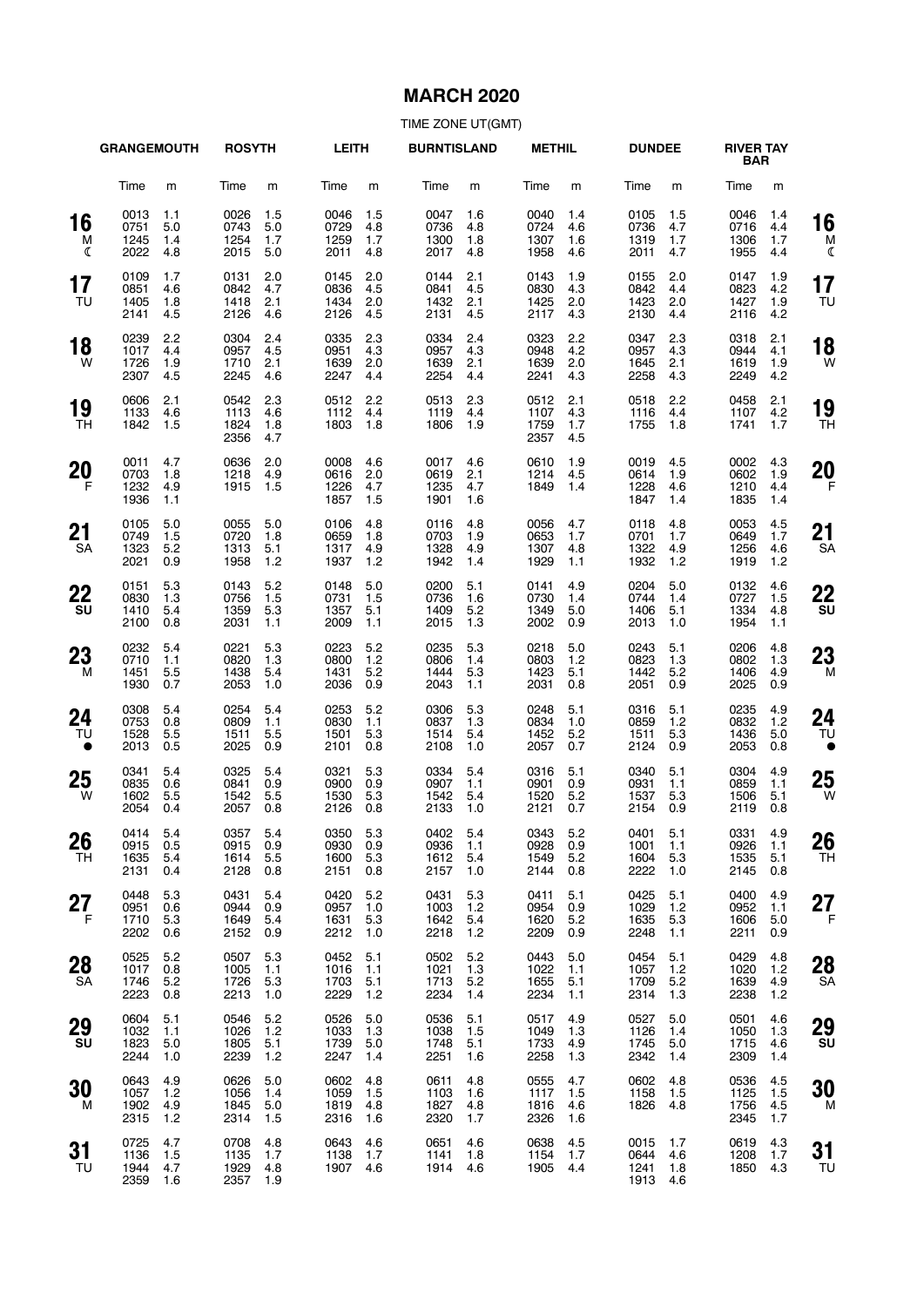# **APRIL 2020**

|                               | <b>GRANGEMOUTH</b>                                        | <b>ROSYTH</b>                                            | <b>LEITH</b>                                             | <b>BURNTISLAND</b>                                       | <b>METHIL</b>                                             | <b>DUNDEE</b>                                              | <b>RIVER TAY</b><br><b>BAR</b>                             |                    |
|-------------------------------|-----------------------------------------------------------|----------------------------------------------------------|----------------------------------------------------------|----------------------------------------------------------|-----------------------------------------------------------|------------------------------------------------------------|------------------------------------------------------------|--------------------|
|                               | Time<br>m                                                 | Time<br>m                                                | Time<br>m                                                | Time<br>m                                                | Time<br>m                                                 | Time<br>m                                                  | Time<br>m                                                  |                    |
| 1<br>W<br>♪                   | 0811<br>4.5<br>1231<br>1.8<br>2032<br>4.5                 | 4.6<br>0755<br>2.0<br>1227<br>2021<br>4.6                | 0000<br>2.0<br>0734<br>4.4<br>1245<br>2.0<br>2007<br>4.4 | 0003<br>2.1<br>0740<br>4.4<br>1246<br>2.1<br>2013<br>4.4 | 1.9<br>0007<br>0729<br>4.3<br>1309<br>2.0<br>2004<br>4.2  | 2.0<br>0102<br>0737<br>4.3<br>1342<br>2.0<br>2018<br>4.4   | 1.8<br>0032<br>0718<br>4.1<br>1311<br>1.9<br>2002<br>4.1   | 1<br>W<br>Σ        |
| $\boldsymbol{2}$<br><b>TH</b> | 0055<br>1.9<br>0904<br>4.4<br>1619<br>2.0<br>2128<br>4.5  | 2.3<br>0054<br>0852<br>4.5<br>1552<br>2.2<br>2126<br>4.5 | 0128<br>2.3<br>0843<br>4.3<br>1450<br>2.1<br>2127<br>4.4 | 0128<br>2.4<br>0848<br>4.3<br>1448<br>2.2<br>2132<br>4.4 | 0129<br>2.2<br>0833<br>4.1<br>1459<br>2.0<br>2122<br>4.2  | 2.2<br>0215<br>0853<br>4.2<br>1506<br>2.0<br>2147<br>4.3   | 2.2<br>0147<br>0834<br>4.1<br>1443<br>1.9<br>2123<br>4.1   | $\mathbf{2}$<br>ΤH |
| 3<br>$\mathsf{F}$             | 0447<br>2.2<br>1005<br>4.5<br>1716<br>1.6<br>2235<br>4.6  | 0425<br>2.3<br>1001<br>4.5<br>1654<br>1.8<br>2243<br>4.7 | 0355<br>2.3<br>4.3<br>1008<br>1641<br>1.9<br>2251<br>4.5 | 0354<br>2.4<br>1014<br>4.3<br>1641<br>2.0<br>2258<br>4.5 | 0336<br>2.2<br>0955<br>4.2<br>1625<br>1.8<br>2247<br>4.4  | 0348<br>2.3<br>1026<br>4.3<br>1638<br>1.9<br>2312<br>4.5   | 0331<br>2.2<br>0955<br>4.1<br>1620<br>1.8<br>2247<br>4.3   | 3<br>F             |
| 4<br>SA                       | 0539<br>1.8<br>1116<br>4.8<br>1813<br>1.2<br>2351<br>4.9  | 2.0<br>0521<br>1115<br>4.8<br>1750<br>1.4<br>2354<br>5.1 | 2.0<br>0517<br>1125<br>4.6<br>1749<br>1.4                | 0519<br>2.1<br>1133<br>4.6<br>1752<br>1.5                | 2.0<br>0501<br>1112<br>4.5<br>1740<br>1.3<br>2354<br>4.8  | 2.0<br>0519<br>1138<br>4.6<br>1759<br>1.5                  | 0502<br>1.9<br>1111<br>4.3<br>1735<br>1.3<br>2356<br>4.5   | 4<br>SΑ            |
| 5<br>SU                       | 0630<br>1.4<br>1227<br>5.2<br>1917<br>0.7                 | 0613<br>1.6<br>1219<br>5.2<br>1846<br>0.9                | 4.9<br>0001<br>0612<br>1.6<br>1226<br>5.0<br>1844<br>1.0 | 5.0<br>0010<br>0615<br>1.7<br>1235<br>5.1<br>1848<br>1.2 | 0606<br>1.6<br>1214<br>4.9<br>1841<br>0.9                 | 4.9<br>0021<br>0626<br>1.7<br>1239<br>5.0<br>1900<br>1.0   | 0604<br>1.6<br>1210<br>4.7<br>1831<br>1.0                  | 5<br>SU            |
| 6<br>M                        | 0056<br>5.4<br>0727<br>1.0<br>1326<br>5.6<br>2017<br>0.3  | 0052<br>5.5<br>0705<br>1.2<br>1315<br>5.6<br>1942<br>0.5 | 0057<br>5.3<br>0700<br>1.2<br>1315<br>5.4<br>1934<br>0.5 | 0107<br>5.4<br>0704<br>1.4<br>1326<br>5.5<br>1939<br>0.7 | 0049<br>5.2<br>0659<br>1.1<br>1307<br>5.3<br>1931<br>0.4  | 5.2<br>0119<br>0720<br>1.3<br>1331<br>5.4<br>1952<br>0.6   | 4.9<br>0047<br>0654<br>1.2<br>1257<br>5.0<br>1921<br>0.5   | 6<br>M             |
| $\overline{\mathbf{7}}$<br>TU | 0151<br>5.7<br>0822<br>0.7<br>1419<br>5.9<br>2105 - 0.1   | 5.8<br>0143<br>0756<br>0.8<br>1406<br>5.9<br>2031<br>0.2 | 5.6<br>0142<br>0746<br>0.8<br>1358<br>5.8<br>2021<br>0.2 | 0153<br>5.7<br>0752<br>1.0<br>1410<br>5.9<br>2027<br>0.4 | 0138<br>5.5<br>0746<br>0.7<br>1354<br>5.7<br>2017<br>0.1  | 0207<br>5.5<br>0808<br>1.0<br>1418<br>5.7<br>2039<br>0.4   | 5.2<br>0132<br>0740<br>0.8<br>1341<br>5.3<br>2007<br>0.2   | 7<br>TU            |
| 8<br>W<br>O                   | 0241<br>6.0<br>0754<br>0.4<br>1511<br>6.1<br>2147 - 0.2   | 0232<br>6.1<br>0843<br>0.5<br>6.2<br>1456<br>2114<br>0.0 | 0225<br>5.8<br>0832<br>0.5<br>1441<br>6.0<br>2106<br>0.0 | 5.9<br>0237<br>0839<br>0.7<br>1454<br>6.1<br>2113<br>0.3 | 5.8<br>0223<br>0830<br>0.4<br>1440<br>6.0<br>$2059 - 0.1$ | 5.7<br>0251<br>0854<br>0.7<br>1503<br>5.9<br>2123<br>0.2   | 5.3<br>0214<br>0821<br>0.6<br>1424<br>5.5<br>2048<br>0.1   | 8<br>W<br>C        |
| 9<br>TН                       | 0330<br>6.1<br>0837<br>0.1<br>1600<br>6.2<br>$2101 - 0.2$ | 6.2<br>0319<br>0927<br>0.4<br>1545<br>6.3<br>2151<br>0.0 | 0307<br>5.9<br>0917<br>0.3<br>1525<br>6.1<br>2150<br>0.0 | 0320<br>6.0<br>0924<br>0.5<br>1538<br>6.3<br>2156<br>0.3 | 0306<br>5.9<br>0912<br>0.3<br>1524<br>6.1<br>$2138 - 0.1$ | 0333<br>5.8<br>0937<br>0.6<br>1546<br>6.0<br>2205<br>0.2   | 0255<br>5.4<br>0900<br>0.5<br>1507<br>5.7<br>2128<br>0.1   | 9<br>ΤH            |
| 10<br>F                       | 0419<br>6.1<br>0920<br>0.1<br>1649<br>6.2<br>2141 - 0.1   | 0406<br>6.1<br>1006<br>0.4<br>1633<br>6.2<br>2222<br>0.3 | 0351<br>5.9<br>1000<br>0.4<br>1611<br>6.0<br>2231<br>0.2 | 0403<br>6.0<br>1006<br>0.6<br>1623<br>6.1<br>2236<br>0.4 | 0349<br>5.9<br>0952<br>0.3<br>1609<br>6.0<br>2216<br>0.1  | 0413<br>5.8<br>1018<br>0.5<br>1630<br>6.0<br>2244<br>0.4   | 0336<br>5.3<br>0940<br>0.5<br>1551<br>5.5<br>2207<br>0.4   | 10<br>F            |
| 11<br>SA                      | 0507 6.0<br>1001<br>0.2<br>1736<br>6.0<br>2221<br>0.2     | 0453 6.0<br>1041<br>0.6<br>1721<br>6.0<br>2248<br>0.6    | 0435 5.7<br>1040<br>0.5<br>1659<br>5.8<br>2309<br>0.7    | 0446 5.8<br>1045<br>0.7<br>1709<br>5.9<br>2313<br>0.9    | 0432 5.7<br>1031<br>0.4<br>1655<br>5.8<br>2253<br>0.5     | 0453 5.6<br>1057<br>0.7<br>1714<br>5.8<br>2322<br>0.8      | 0418<br>5.2<br>1019<br>0.6<br>1639<br>5.3<br>2248<br>0.7   | 11<br>SΑ           |
| 12<br>SU                      | 0553<br>5.7<br>1042<br>0.5<br>1821<br>5.7<br>2302<br>0.7  | 0540<br>5.7<br>1110<br>0.9<br>1809<br>5.7<br>2318<br>1.1 | 0521<br>5.4<br>1117<br>0.9<br>1750<br>5.5<br>2343<br>1.2 | 0531<br>5.5<br>1121<br>1.1<br>5.6<br>1759<br>2346<br>1.4 | 0516<br>5.4<br>1111<br>0.7<br>1743<br>5.4<br>2331<br>1.0  | 0534<br>5.4<br>1135<br>0.9<br>1800<br>5.4<br>2358<br>$1.2$ | 0502<br>5.0<br>1102<br>0.8<br>1731<br>5.0<br>2331<br>$1.2$ | 12<br>SU           |
| 13<br>м                       | 0639<br>5.3<br>1124<br>0.9<br>1907<br>5.3<br>2344<br>1.3  | 0628<br>5.4<br>1144<br>1.3<br>1859<br>5.3                | 0609<br>5.1<br>1153<br>1.2<br>1847<br>5.1                | 0618<br>5.2<br>1156<br>1.4<br>1854<br>5.2                | 0604<br>5.0<br>1155<br>1.1<br>1836<br>5.0                 | 0619<br>5.1<br>1214<br>1.3<br>1853<br>5.0                  | 0551<br>4.8<br>1150<br>$1.2$<br>1831<br>4.7                | 13<br>M            |
| 14<br>TU<br>ℂ                 | 0726<br>4.9<br>1213<br>1.4<br>1957<br>4.8                 | 0001<br>1.6<br>0719<br>5.0<br>1241<br>1.7<br>1955<br>4.9 | 0017<br>1.7<br>0704<br>4.8<br>1242<br>1.6<br>1951<br>4.7 | 0019<br>1.8<br>4.8<br>0711<br>1244<br>1.7<br>1957<br>4.7 | 0016<br>1.5<br>0656<br>4.6<br>1250<br>1.5<br>1937<br>4.6  | 0036<br>1.7<br>0711<br>4.7<br>1259<br>1.6<br>1956<br>4.6   | 0019<br>1.7<br>4.4<br>0647<br>1248<br>1.6<br>1939<br>4.3   | 14<br>ТU<br>ℭ      |
| 15<br>W                       | 0034<br>1.9<br>0821<br>4.5<br>1435<br>1.7<br>2110<br>4.4  | 0105<br>2.2<br>0818<br>4.7<br>1404<br>2.0<br>2105<br>4.6 | 0113<br>2.1<br>0809<br>4.5<br>1421<br>2.0<br>2101<br>4.4 | 0114<br>2.2<br>0815<br>4.5<br>1420<br>2.1<br>2105<br>4.4 | 0115<br>2.0<br>0800<br>4.3<br>1406<br>1.9<br>2052<br>4.3  | 0122<br>2.1<br>0816<br>4.4<br>1402 2.0<br>2110<br>4.3      | 0120<br>2.0<br>0753<br>4.2<br>1405<br>1.8<br>2056<br>4.1   | 15<br>W            |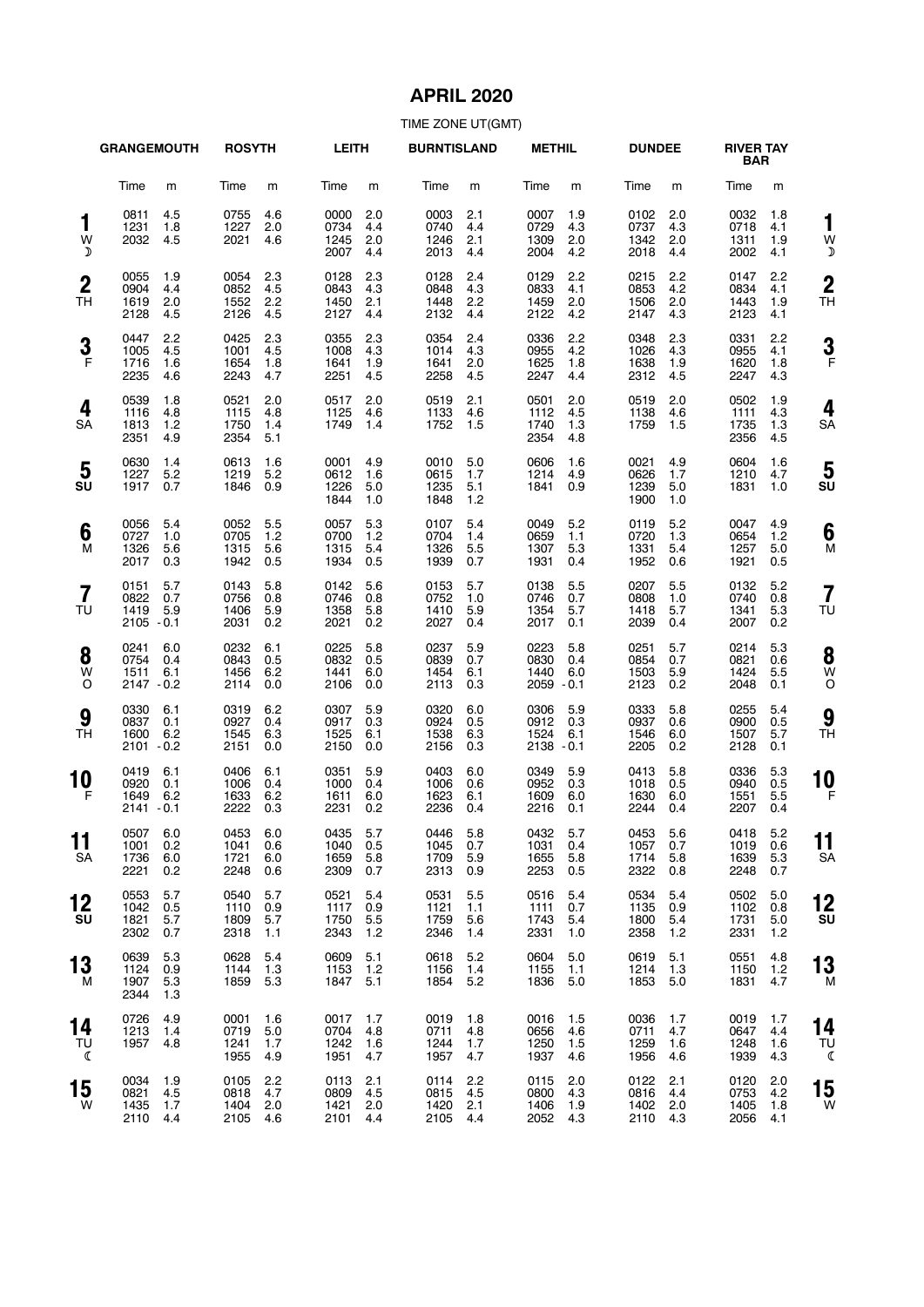# **APRIL 2020**

|                       | <b>GRANGEMOUTH</b>           |                          | <b>ROSYTH</b>                    |                          | LEITH                            |                          | <b>BURNTISLAND</b>               |                          | <b>METHIL</b>                    |                          | <b>DUNDEE</b>                    |                          | <b>RIVER TAY</b><br>BAR      |                            |                 |
|-----------------------|------------------------------|--------------------------|----------------------------------|--------------------------|----------------------------------|--------------------------|----------------------------------|--------------------------|----------------------------------|--------------------------|----------------------------------|--------------------------|------------------------------|----------------------------|-----------------|
|                       | Time                         | m                        | Time                             | m                        | Time                             | m                        | Time                             | m                        | Time                             | m                        | Time                             | m                        | Time                         | m                          |                 |
| 16<br>TH              | 0300<br>0951<br>1649<br>2242 | 2.3<br>4.3<br>1.8<br>4.4 | 0233<br>0934<br>1647<br>2223     | 2.5<br>4.5<br>2.0<br>4.5 | 0303<br>0922<br>1620<br>2218     | 2.4<br>4.3<br>1.9<br>4.4 | 0301<br>0927<br>1620<br>2224     | 2.5<br>4.3<br>2.0<br>4.4 | 0244<br>0916<br>1613<br>2212     | 2.3<br>4.2<br>1.9<br>4.2 | 0245<br>0928<br>1621<br>2232     | 2.5<br>4.3<br>2.0<br>4.3 | 0245<br>0909<br>1551<br>2224 | 2.3<br>4.1<br>1.8<br>4.1   | 16<br>TН        |
| 17<br>F               | 0536<br>1110<br>1814<br>2347 | 2.2<br>4.5<br>1.5<br>4.6 | 0510<br>1048<br>1756<br>2331     | 2.4<br>4.6<br>1.8<br>4.7 | 0436<br>1039<br>1735<br>2338     | 2.3<br>4.4<br>1.7<br>4.5 | 0436<br>1046<br>1737<br>2346     | 2.4<br>4.4<br>1.8<br>4.5 | 0438<br>1034<br>1731<br>2325     | 2.3<br>4.2<br>1.7<br>4.4 | 0449<br>1043<br>1728<br>2349     | 2.3<br>4.3<br>1.7<br>4.4 | 0426<br>1033<br>1712<br>2336 | 2.3<br>4.2<br>1.7<br>4.2   | 17<br>F         |
| 18<br>SA              | 0635<br>1208<br>1907         | 1.9<br>4.8<br>1.2        | 0606<br>1151<br>1844             | 2.1<br>4.8<br>1.5        | 0537<br>1152<br>1827             | 2.1<br>4.5<br>1.5        | 0539<br>1201<br>1830             | 2.2<br>4.5<br>1.6        | 0541<br>1139<br>1820             | 2.0<br>4.4<br>1.4        | 0546<br>1152<br>1818             | 2.1<br>4.5<br>1.5        | 0533<br>1138<br>1805         | 2.0<br>4.3<br>1.4          | 18<br>SА        |
| 19<br>SU              | 0040<br>0721<br>1258<br>1951 | 4.9<br>1.6<br>5.1<br>1.0 | 0027<br>0649<br>1243<br>1924     | 4.9<br>1.9<br>5.0<br>1.3 | 0037<br>0620<br>1246<br>1904     | 4.7<br>1.8<br>4.8<br>1.3 | 0047<br>0623<br>1256<br>1908     | 4.7<br>1.9<br>4.8<br>1.5 | 0022<br>0625<br>1231<br>1858     | 4.6<br>1.7<br>4.7<br>1.2 | 0047<br>0633<br>1249<br>1901     | 4.7<br>1.8<br>4.8<br>1.2 | 0025<br>0619<br>1226<br>1847 | 4.4<br>1.8<br>4.5<br>1.3   | 19<br>SU        |
| 20<br>м               | 0125<br>0803<br>1342<br>2030 | 5.2<br>1.4<br>5.3<br>0.9 | 0114<br>0723<br>1328<br>1956     | 5.1<br>1.6<br>5.2<br>1.2 | 0119<br>0654<br>1326<br>1934     | 4.9<br>1.6<br>5.0<br>1.2 | 0130<br>0658<br>1337<br>1939     | 5.0<br>1.7<br>5.1<br>1.4 | 0107<br>0702<br>1313<br>1930     | 4.8<br>1.5<br>4.9<br>1.1 | 0134<br>0715<br>1334<br>1941     | 4.9<br>1.5<br>5.0<br>1.1 | 0103<br>0657<br>1304<br>1922 | 4.5<br>1.6<br>4.7<br>1.1   | 20<br>M         |
| 21<br>TU              | 0205<br>0642<br>1422<br>1901 | 5.3<br>1.1<br>5.4<br>0.7 | 0153<br>0736<br>1407<br>1925     | 5.2<br>1.4<br>5.3<br>1.1 | 0153<br>0727<br>1401<br>2000     | 5.1<br>1.3<br>5.1<br>1.0 | 0205<br>0732<br>1413<br>2006     | 5.2<br>1.5<br>5.2<br>1.2 | 0143<br>0734<br>1348<br>1957     | 4.9<br>1.2<br>5.0<br>0.9 | 0212<br>0753<br>1411<br>2017     | 5.0<br>1.3<br>5.1<br>1.0 | 0136<br>0732<br>1337<br>1954 | 4.7<br>1.3<br>4.8<br>1.0   | 21<br>TU        |
| 22<br>W               | 0241<br>0725<br>1459<br>1945 | 5.4<br>0.7<br>5.4<br>0.5 | 0226<br>0735<br>1442<br>1954     | 5.3<br>1.1<br>5.4<br>0.9 | 0223<br>0801<br>1432<br>2027     | 5.2<br>1.1<br>5.2<br>0.9 | 0235<br>0807<br>1445<br>2033     | 5.3<br>1.3<br>5.3<br>1.1 | 0214<br>0803<br>1418<br>2021     | 5.0<br>1.1<br>5.1<br>0.8 | 0243<br>0829<br>1440<br>2051     | 5.1<br>1.2<br>5.1<br>1.0 | 0205<br>0805<br>1408<br>2023 | 4.8<br>1.2<br>4.9<br>1.0   | 22<br>W         |
| 23<br>TH<br>$\bullet$ | 0316<br>0808<br>1535<br>2027 | 5.4<br>0.5<br>5.4<br>0.4 | 0258<br>0812<br>1515<br>2029     | 5.4<br>1.0<br>5.4<br>0.8 | 0252<br>0834<br>1502<br>2055     | 5.2<br>1.0<br>5.3<br>0.9 | 0305<br>0841<br>1515<br>2102     | 5.3<br>1.2<br>5.4<br>1.1 | 0242<br>0831<br>1449<br>2046     | 5.1<br>0.9<br>5.1<br>0.8 | 0306<br>0903<br>1508<br>2123     | 5.1<br>1.1<br>5.2<br>1.0 | 0234<br>0835<br>1439<br>2051 | 4.9<br>1.1<br>5.0<br>0.8   | 23<br>TН        |
| 24<br>F               | 0350<br>0849<br>1610<br>2105 | 5.4<br>0.5<br>5.4<br>0.5 | 0331<br>0849<br>1550<br>2101     | 5.4<br>0.9<br>5.4<br>0.8 | 0321<br>0906<br>1534<br>2122     | 5.3<br>0.9<br>5.3<br>0.9 | 0334<br>0913<br>1546<br>2129     | 5.4<br>1.1<br>5.4<br>1.1 | 0310<br>0859<br>1520<br>2113     | 5.1<br>0.9<br>5.1<br>0.8 | 0329<br>0934<br>1538<br>2152     | 5.1<br>1.1<br>5.2<br>1.1 | 0302<br>0902<br>1510<br>2117 | 4.9<br>1.0<br>5.0<br>1.0   | 24<br>F         |
| 25<br>SA              | 0425<br>0925<br>1646<br>2135 | 5.3<br>0.6<br>5.3<br>0.6 | 0405<br>0921<br>1626<br>2126     | 5.4<br>0.9<br>5.4<br>0.9 | 0353<br>0936<br>1606<br>2146     | 5.2<br>1.0<br>5.2<br>1.0 | 0405<br>0942<br>1618<br>2152     | 5.3<br>1.2<br>5.3<br>1.2 | 0341<br>0929<br>1555<br>2141     | 5.1<br>0.9<br>5.1<br>0.9 | 0356<br>1005<br>1611<br>2221     | 5.1<br>1.1<br>5.2<br>1.2 | 0331<br>0930<br>1543<br>2144 | 4.9<br>1.1<br>4.9<br>1.1   | 25<br><b>SA</b> |
| 26<br>SU              | 0502<br>0951<br>1723<br>2154 | 5.2<br>0.8<br>5.2<br>0.8 | 0442 5.3<br>0945<br>1704<br>2149 | 1.0<br>5.3<br>1.1        | 0425 5.2<br>1000<br>1641<br>2203 | 1.1<br>5.2<br>1.2        | 0436 5.3<br>1006<br>1652<br>2209 | 1.3<br>5.3<br>1.4        | 0414 5.1<br>0959<br>1632<br>2208 | 1.0<br>5.0<br>1.1        | 0427 5.1<br>1035<br>1647<br>2248 | 1.2<br>5.1<br>1.3        | 0401<br>1000<br>1617<br>2213 | 4.9<br>1.1<br>4.8<br>1.2   | 26<br>SU        |
| 27<br>M               | 0540<br>1007<br>1802<br>2216 | 5.1<br>0.9<br>5.1<br>1.0 | 0521<br>1008<br>1743<br>2217     | 5.2<br>1.2<br>5.2<br>1.2 | 0459<br>1020<br>1718<br>2224     | 5.0<br>1.2<br>5.0<br>1.4 | 0509<br>1025<br>1728<br>2229     | 5.1<br>1.4<br>5.1<br>1.5 | 0450<br>1030<br>1713<br>2233     | 4.9<br>1.2<br>4.9<br>1.3 | 0501<br>1107<br>1725<br>2319     | 5.0<br>1.3<br>5.0<br>1.5 | 0434<br>1032<br>1655<br>2246 | 4.8<br>$1.2$<br>4.7<br>1.4 | 27<br>M         |
| 28<br>TU              | 0620<br>1035<br>1842<br>2251 | 5.0<br>1.1<br>5.0<br>1.2 | 0601<br>1039<br>1824<br>2253     | 5.0<br>1.3<br>5.0<br>1.5 | 0536<br>1048<br>1800<br>2255     | 4.9<br>1.4<br>4.9<br>1.7 | 0545<br>1052<br>1809<br>2259     | 5.0<br>1.5<br>5.0<br>1.8 | 0529<br>1102<br>1757<br>2304     | 4.8<br>1.4<br>4.7<br>1.6 | 0538<br>1143<br>1807<br>2356     | 4.9<br>1.4<br>4.8<br>1.7 | 0510<br>1109<br>1740<br>2324 | 4.5<br>1.3<br>4.5<br>1.7   | 28<br>TU        |
| 29<br>W               | 0703<br>1119<br>1923<br>2338 | 4.8<br>1.3<br>4.9<br>1.5 | 0644<br>1121<br>1909<br>2339     | 4.9<br>1.6<br>4.9<br>1.8 | 0618<br>1133<br>1850<br>2345     | 4.7<br>1.6<br>4.7<br>2.0 | 0626<br>1136<br>1857<br>2348     | 4.7<br>1.7<br>4.7<br>2.1 | 0613<br>1146<br>1848<br>2351     | 4.6<br>1.6<br>4.5<br>1.9 | 0620<br>1229<br>1857             | 4.7<br>1.6<br>4.6        | 0554<br>1157<br>1836         | 4.4<br>1.6<br>4.3          | 29<br>W         |
| 30<br>TH<br>D         | 0748<br>1217<br>2010         | 4.7<br>1.5<br>4.8        | 0732<br>1217<br>2001             | 4.7<br>1.8<br>4.7        | 0710<br>1252<br>1950 4.6         | 4.5<br>1.8               | 0717<br>1253<br>1956             | 4.5<br>1.9<br>4.6        | 0705<br>1310<br>1947             | 4.4<br>1.7<br>4.4        | 0045<br>0712<br>1331<br>2002     | 2.0<br>4.5<br>1.8<br>4.4 | 0016<br>0652<br>1300<br>1947 | 1.9<br>4.3<br>1.7<br>4.2   | 30<br>TН<br>D   |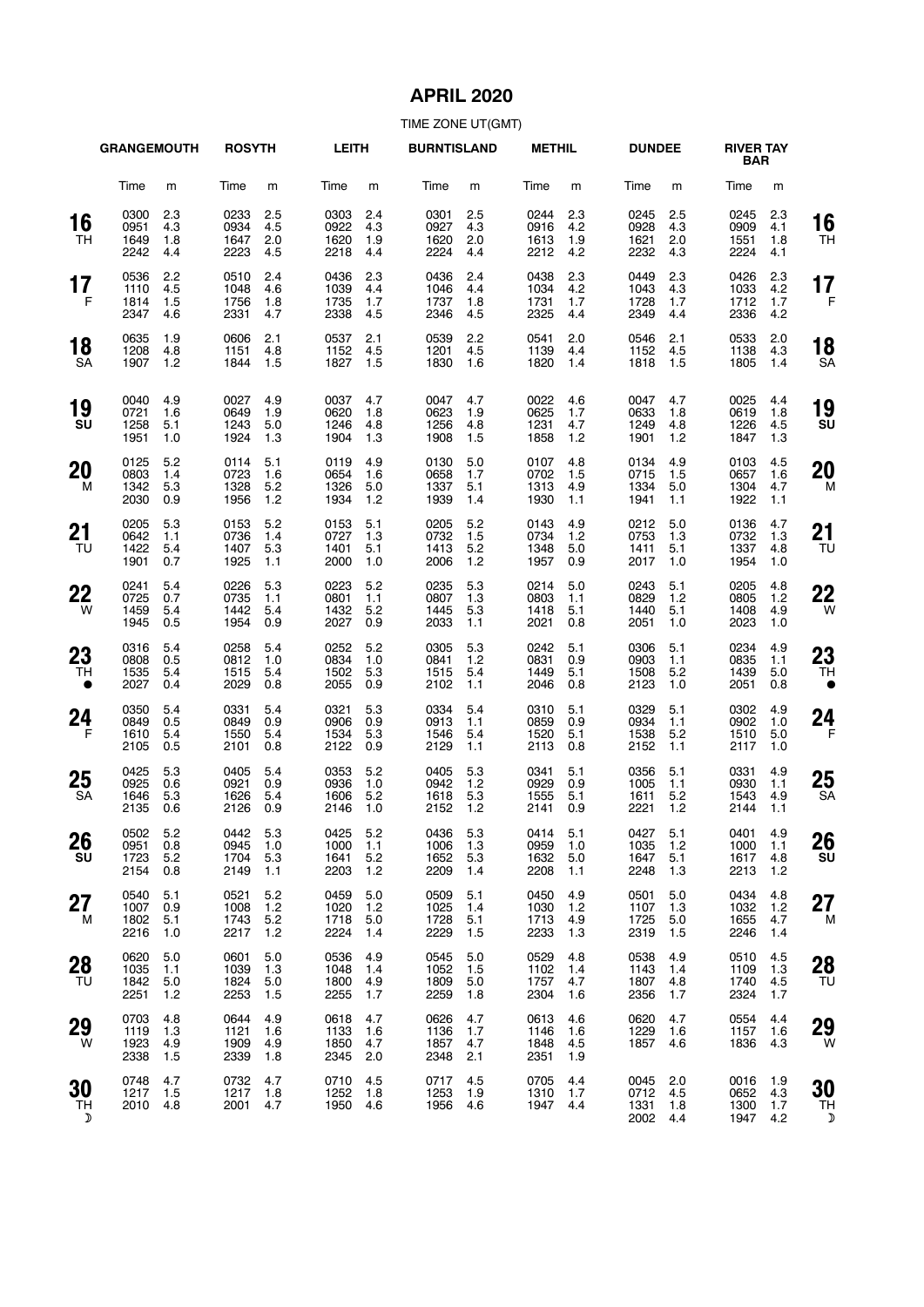### **MAY 2020**

|                                  | <b>GRANGEMOUTH</b>               |                          | <b>ROSYTH</b>                    |                          | LEITH                            |                          | <b>BURNTISLAND</b>               |                          | <b>METHIL</b>                    |                          | <b>DUNDEE</b>                    |                          | <b>RIVER TAY</b><br><b>BAR</b>   |                          |                      |
|----------------------------------|----------------------------------|--------------------------|----------------------------------|--------------------------|----------------------------------|--------------------------|----------------------------------|--------------------------|----------------------------------|--------------------------|----------------------------------|--------------------------|----------------------------------|--------------------------|----------------------|
|                                  | Time                             | m                        | Time                             | m                        | Time                             | m                        | Time                             | m                        | Time                             | m                        | Time                             | m                        | Time                             | m                        |                      |
| 1<br>F                           | 0038<br>0839<br>1552<br>2105     | 1.9<br>4.6<br>1.7<br>4.7 | 0041<br>0829<br>1524<br>2104     | 2.2<br>4.6<br>1.9<br>4.7 | 0130<br>0816<br>1435<br>2105     | 2.2<br>4.4<br>1.8<br>4.5 | 0130<br>0821<br>1433<br>2109     | 2.3<br>4.4<br>1.9<br>4.5 | 0120<br>0808<br>1439<br>2101     | 2.1<br>4.3<br>1.7<br>4.4 | 0155<br>0823<br>1450<br>2127     | 2.2<br>4.4<br>1.8<br>4.4 | 0129<br>0807<br>1422<br>2103     | 2.2<br>4.2<br>1.7<br>4.2 | 1<br>F               |
| $\boldsymbol{2}$<br><b>SA</b>    | 0416<br>0937<br>1651<br>2207     | 2.1<br>4.7<br>1.4<br>4.8 | 0351<br>0936<br>1630<br>2218     | 2.3<br>4.7<br>1.6<br>4.8 | 0327<br>0938<br>1613<br>2223     | 2.2<br>4.5<br>1.6<br>4.7 | 0325<br>0943<br>1612<br>2229     | 2.3<br>4.5<br>1.7<br>4.7 | 0307<br>0925<br>1558<br>2219     | 2.1<br>4.4<br>1.5<br>4.5 | 0321<br>0954<br>1615<br>2248     | 2.2<br>4.5<br>1.6<br>4.6 | 0304<br>0923<br>1550<br>2221     | 2.2<br>4.2<br>1.4<br>4.3 | $\overline{2}$<br>SA |
| 3<br>SU                          | 0510<br>1043<br>1749<br>2319     | 1.8<br>4.9<br>1.0<br>5.0 | 0453<br>1048<br>1728<br>2327     | 1.9<br>4.9<br>1.2<br>5.1 | 0444<br>1053<br>1720<br>2332     | 1.9<br>4.7<br>1.2<br>5.0 | 0444<br>1100<br>1722<br>2340     | 2.0<br>4.7<br>1.4<br>5.1 | 0426<br>1040<br>1709<br>2325     | 1.9<br>4.7<br>1.1<br>4.9 | 0447<br>1108<br>1730<br>2356     | 2.0<br>4.7<br>1.3<br>4.9 | 0429<br>1037<br>1703<br>2328     | 1.9<br>4.4<br>1.2<br>4.7 | 3<br>SU              |
| 4<br>м                           | 0600<br>1154<br>1853             | 1.4<br>5.2<br>0.7        | 0547<br>1152<br>1824             | 1.5<br>5.3<br>0.8        | 0540<br>1154<br>1816             | 1.5<br>5.1<br>0.9        | 0542<br>1203<br>1819             | 1.6<br>5.2<br>1.1        | 0533<br>1143<br>1811             | 1.5<br>5.0<br>0.8        | 0555<br>1210<br>1831             | 1.7<br>5.1<br>1.0        | 0534<br>1139<br>1802             | 1.6<br>4.8<br>0.8        | 4<br>M               |
| 5<br>TU                          | 0029<br>0553<br>1300<br>1953     | 5.4<br>1.0<br>5.6<br>0.3 | 0025<br>0641<br>1248<br>1919     | 5.5<br>1.2<br>5.6<br>0.5 | 0028<br>0630<br>1246<br>1907     | 5.3<br>1.2<br>5.4<br>0.5 | 0037<br>0634<br>1256<br>1911     | 5.4<br>1.4<br>5.5<br>0.7 | 0020<br>0629<br>1237<br>1903     | 5.2<br>1.2<br>5.4<br>0.5 | 0053<br>0651<br>1305<br>1924     | 5.2<br>1.3<br>5.4<br>0.7 | 0021<br>0626<br>1230<br>1854     | 4.9<br>1.2<br>5.0<br>0.5 | 5<br>TU              |
| 6<br>W                           | 0129<br>0637<br>1357<br>2041     | 5.7<br>0.7<br>5.8<br>0.1 | 0118<br>0734<br>1342<br>2009     | 5.8<br>0.8<br>5.9<br>0.3 | 0116<br>0718<br>1333<br>1956     | 5.6<br>0.8<br>5.7<br>0.3 | 0127<br>0723<br>1344<br>2002     | 5.7<br>1.0<br>5.8<br>0.5 | 0110<br>0720<br>1328<br>1951     | 5.5<br>0.8<br>5.6<br>0.2 | 0142<br>0742<br>1355<br>2013     | 5.5<br>1.0<br>5.7<br>0.5 | 0107<br>0714<br>1317<br>1942     | 5.1<br>1.0<br>5.3<br>0.4 | 6<br>W               |
| $\overline{7}$<br><b>TH</b><br>O | 0222<br>0725<br>1450<br>2123     | 5.9<br>0.4<br>6.0<br>0.0 | 0209<br>0824<br>1434<br>2053     | 6.0<br>0.6<br>6.1<br>0.2 | 0200<br>0807<br>1418<br>2042     | 5.7<br>0.6<br>5.9<br>0.2 | 0212<br>0813<br>1430<br>2049     | 5.8<br>0.8<br>6.0<br>0.4 | 0157<br>0807<br>1416<br>2035     | 5.6<br>0.5<br>5.8<br>0.1 | 0227<br>0830<br>1442<br>2058     | 5.7<br>0.8<br>5.8<br>0.4 | 0149<br>0800<br>1402<br>2026     | 5.2<br>0.7<br>5.4<br>0.2 | 7<br>ΤH<br>C         |
| 8<br>$\mathsf{F}$                | 0312<br>0813<br>1541<br>2200     | 6.0<br>0.2<br>6.1<br>0.0 | 0258<br>0910<br>1525<br>2131     | 6.0<br>0.5<br>6.1<br>0.3 | 0244<br>0855<br>1505<br>2126     | 5.8<br>0.4<br>6.0<br>0.3 | 0257<br>0902<br>1518<br>2133     | 5.9<br>0.6<br>6.1<br>0.5 | 0242<br>0851<br>1504<br>2116     | 5.7<br>0.3<br>5.9<br>0.2 | 0310<br>0915<br>1529<br>2141     | 5.7<br>0.6<br>5.9<br>0.5 | 0231<br>0842<br>1448<br>2107     | 5.3<br>0.6<br>5.4<br>0.4 | 8<br>F               |
| 9<br>SA                          | 0401<br>0857<br>1629<br>2122     | 5.9<br>0.2<br>6.1<br>0.2 | 0346<br>0952<br>1614<br>2206     | 6.0<br>0.5<br>6.1<br>0.5 | 0328<br>0941<br>1554<br>2208     | 5.8<br>0.4<br>5.9<br>0.5 | 0341<br>0947<br>1606<br>2214     | 5.9<br>0.6<br>6.0<br>0.7 | 0326<br>0934<br>1552<br>2155     | 5.7<br>0.3<br>5.8<br>0.4 | 0352<br>0958<br>1615<br>2221     | 5.7<br>0.6<br>5.8<br>0.7 | 0312<br>0923<br>1535<br>2146     | 5.3<br>0.6<br>5.4<br>0.6 | 9<br><b>SA</b>       |
| 10<br>SU                         | 0449<br>0939<br>1717<br>2200     | 5.8<br>0.3<br>5.9<br>0.5 | 0433<br>1031<br>1703<br>2235     | 5.9<br>0.6<br>5.9<br>0.9 | 0414<br>1025<br>1643<br>2247     | 5.6<br>0.6<br>5.6<br>0.9 | 0426<br>1030<br>1654<br>2251     | 5.7<br>0.8<br>5.7<br>1.1 | 0411<br>1016<br>1639<br>2234     | 5.5<br>0.5<br>5.6<br>0.7 | 0433<br>1040<br>1701<br>2259     | 5.6<br>0.7<br>5.6<br>1.0 | 0355<br>1005<br>1625<br>2227     | 5.2<br>0.6<br>5.2<br>1.0 | 10<br>SU             |
| 11<br>M                          | 0536 5.5<br>1017<br>1803<br>2237 | 0.5<br>5.6<br>1.0        | 0521 5.6<br>1106<br>1751<br>2302 | 0.9<br>5.6<br>1.3        | 0500 5.4<br>1106<br>1735<br>2321 | 0.9<br>5.3<br>1.3        | 0510 5.5<br>1110<br>1744<br>2325 | 1.1<br>5.4<br>1.5        | 0456 5.3<br>1058<br>1728<br>2314 | 0.7<br>5.3<br>1.1        | 0514 5.4<br>1120<br>1748<br>2336 | 0.9<br>5.3<br>1.4        | 0439 5.0<br>1049<br>1718<br>2309 | 0.8<br>4.9<br>1.3        | 11<br>M              |
| 12<br>TU                         | 0622<br>1055<br>1849<br>2313     | 5.2<br>0.9<br>5.3<br>1.4 | 0609<br>1141<br>1841<br>2339     | 5.3<br>1.2<br>5.3<br>1.7 | 0549<br>1145<br>1829<br>2354     | 5.1<br>1.2<br>5.0<br>1.8 | 0558<br>1148<br>1837<br>2357     | 5.2<br>1.4<br>5.1<br>1.9 | 0542<br>1144<br>1820<br>2358     | 5.0<br>1.0<br>4.9<br>1.6 | 0559<br>1200<br>1840             | 5.1<br>1.2<br>5.0        | 0527<br>1137<br>1816<br>2357     | 4.8<br>1.1<br>4.7<br>1.8 | 12<br>ТU             |
| 13<br>W                          | 0708<br>1137<br>1936<br>2355     | 4.9<br>1.3<br>4.9<br>1.9 | 0658<br>1232<br>1934             | 5.0<br>1.6<br>4.9        | 0643<br>1230<br>1928             | 4.8<br>1.5<br>4.7        | 0651<br>1232<br>1935             | 4.8<br>1.6<br>4.7        | 0633<br>1237<br>1917             | 4.7<br>1.4<br>4.6        | 0014<br>0650<br>1246<br>1939     | 1.8<br>4.8<br>1.5<br>4.6 | 0621<br>1232<br>1918             | 4.5<br>1.4<br>4.3        | 13<br>W              |
| 14<br>TН<br>ℭ                    | 0758<br>1426<br>2035             | 4.5<br>1.6<br>4.5        | 0034<br>0755<br>1340<br>2037     | 2.1<br>4.8<br>1.8<br>4.6 | 0043<br>0742<br>1348<br>2029     | 2.1<br>4.6<br>1.8<br>4.5 | 0045<br>0748<br>1347<br>2034     | 2.2<br>4.6<br>1.9<br>4.5 | 0052<br>0731<br>1344<br>2023     | 2.0<br>4.4<br>1.7<br>4.3 | 0059<br>0750<br>1345<br>2045     | 2.1<br>4.5<br>1.8<br>4.4 | 0051<br>0723<br>1336<br>2025     | 2.0<br>4.3<br>1.7<br>4.1 | 14<br>TΗ<br>ℭ        |
| 15<br>F                          | 0245<br>0912<br>1538<br>2159     | 2.2<br>4.3<br>1.7<br>4.4 | 0152<br>0904<br>1512<br>2148 4.5 | 2.4<br>4.6<br>2.0        | 0207<br>0847<br>1534<br>2135     | 2.4<br>4.4<br>1.9<br>4.4 | 0206<br>0851<br>1533<br>2140     | 2.5<br>4.4<br>2.0<br>4.4 | 0204<br>0841<br>1518<br>2133     | 2.2<br>4.3<br>1.8<br>4.2 | 0200<br>0857<br>1527<br>2153     | 2.4<br>4.4<br>1.9<br>4.3 | 0159<br>0829<br>1457<br>2138     | 2.3<br>4.2<br>1.7<br>4.1 | 15<br>F              |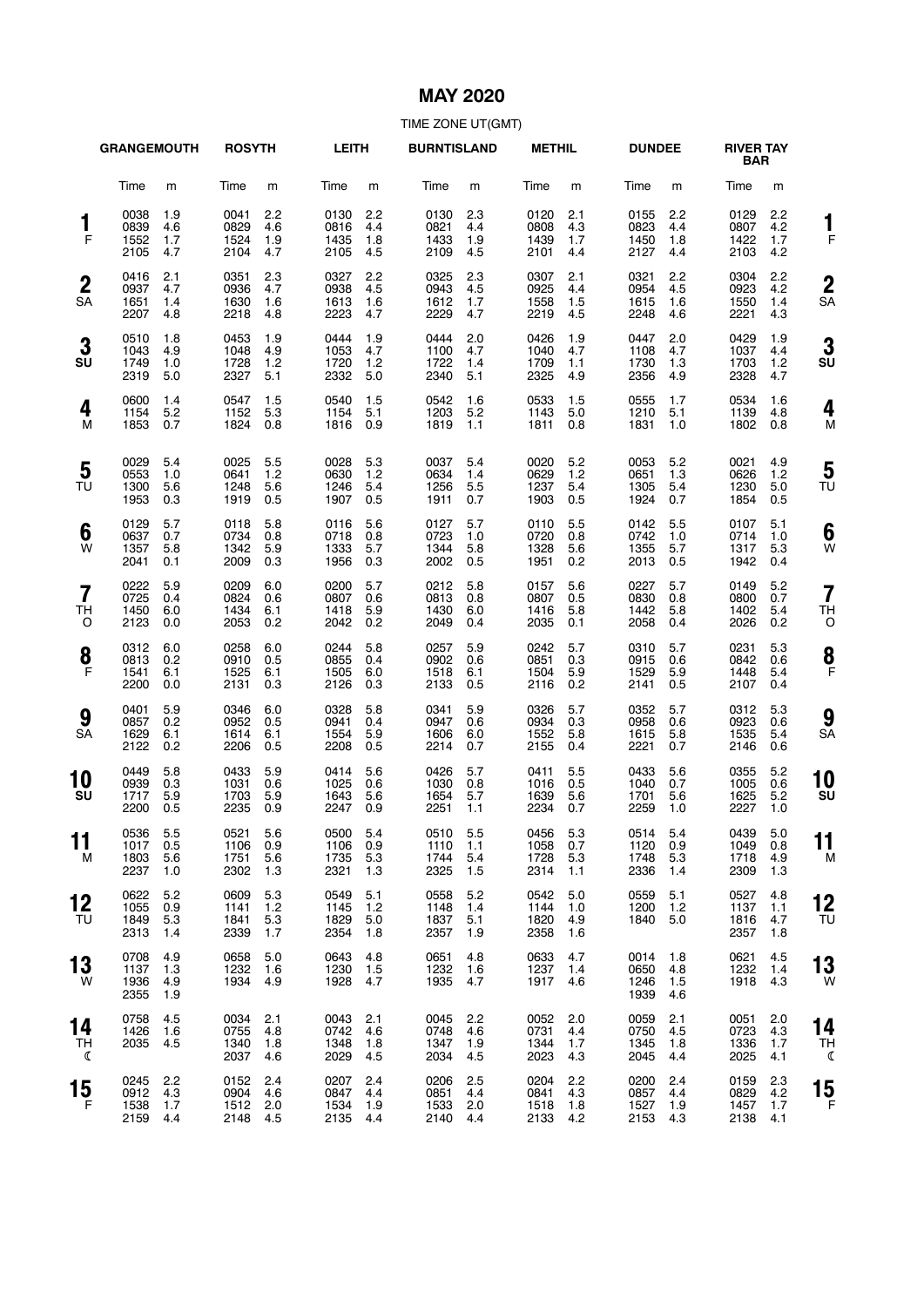## **MAY 2020**

|                           | <b>GRANGEMOUTH</b>           |                          | <b>ROSYTH</b>                    |                          | <b>LEITH</b>                     |                            | <b>BURNTISLAND</b>               |                          | <b>METHIL</b>                    |                          | <b>DUNDEE</b>                    |                          | <b>RIVER TAY</b><br>BAR      |                          |                      |
|---------------------------|------------------------------|--------------------------|----------------------------------|--------------------------|----------------------------------|----------------------------|----------------------------------|--------------------------|----------------------------------|--------------------------|----------------------------------|--------------------------|------------------------------|--------------------------|----------------------|
|                           | Time                         | m                        | Time                             | m                        | Time                             | m                          | Time                             | m                        | Time                             | m                        | Time                             | m                        | Time                         | m                        |                      |
| 16<br><b>SA</b>           | 0405<br>1033<br>1718<br>2308 | 2.2<br>4.4<br>1.6<br>4.5 | 0324<br>1014<br>1705<br>2253     | 2.5<br>4.6<br>1.9<br>4.6 | 0340<br>0954<br>1642<br>2246     | 2.3<br>4.4<br>1.8<br>4.4   | 0339<br>1000<br>1642<br>2253     | 2.4<br>4.4<br>1.9<br>4.4 | 0335<br>0952<br>1640<br>2239     | 2.2<br>4.3<br>1.7<br>4.3 | 0350<br>1003<br>1643<br>2301     | 2.4<br>4.4<br>1.8<br>4.4 | 0326<br>0941<br>1621<br>2249 | 2.3<br>4.1<br>1.7<br>4.2 | 16<br>SА             |
| 17<br>SU                  | 0547<br>1132<br>1822         | 2.0<br>4.6<br>1.4        | 0511<br>1114<br>1757<br>2349     | 2.3<br>4.7<br>1.7<br>4.8 | 0441<br>1101<br>1734<br>2349     | 2.2<br>4.5<br>1.7<br>4.5   | 0441<br>1108<br>1736<br>2358     | 2.3<br>4.5<br>1.8<br>4.5 | 0451<br>1054<br>1733<br>2336     | 2.1<br>4.4<br>1.6<br>4.5 | 0503<br>1106<br>1736             | 2.2<br>4.5<br>1.6        | 0443<br>1050<br>1720<br>2343 | 2.2<br>4.2<br>1.6<br>4.3 | 17<br>SU             |
| 18<br>M                   | 0003<br>0642<br>1222<br>1911 | 4.7<br>1.8<br>4.8<br>1.3 | 0600<br>1205<br>1836             | 2.0<br>4.9<br>1.6        | 0529<br>1159<br>1814             | 1.9<br>4.6<br>1.5          | 0531<br>1208<br>1817             | 2.0<br>4.6<br>1.6        | 0543<br>1146<br>1813             | 1.8<br>4.6<br>1.4        | 0001<br>0553<br>1203<br>1820     | 4.5<br>1.9<br>4.7<br>1.4 | 0537<br>1144<br>1805         | 1.9<br>4.3<br>1.4        | 18<br>M              |
| 19<br>TU                  | 0049<br>0533<br>1306<br>1748 | 4.9<br>1.5<br>5.0<br>1.1 | 0036<br>0630<br>1250<br>1902     | 4.9<br>1.8<br>5.0<br>1.4 | 0036<br>0611<br>1245<br>1847     | 4.7<br>1.7<br>4.8<br>1.3   | 0046<br>0614<br>1255<br>1851     | 4.7<br>1.8<br>4.8<br>1.5 | 0022<br>0624<br>1230<br>1846     | 4.7<br>1.6<br>4.7<br>1.3 | 0050<br>0637<br>1251<br>1901     | 4.7<br>1.7<br>4.8<br>1.3 | 0024<br>0620<br>1226<br>1844 | 4.4<br>1.7<br>4.5<br>1.3 | 19<br>TU             |
| 20<br>W                   | 0131<br>0613<br>1348<br>1831 | 5.1<br>1.1<br>5.1<br>0.9 | 0117<br>0628<br>1331<br>1849     | 5.1<br>1.5<br>5.2<br>1.3 | 0115<br>0651<br>1324<br>1919     | 4.9<br>1.4<br>5.0<br>1.2   | 0126<br>0655<br>1335<br>1924     | 5.0<br>1.5<br>5.1<br>1.4 | 0102<br>0658<br>1309<br>1915     | 4.8<br>1.4<br>4.8<br>1.1 | 0130<br>0717<br>1331<br>1939     | 4.9<br>1.5<br>4.9<br>1.2 | 0059<br>0700<br>1304<br>1919 | 4.7<br>1.4<br>4.7<br>1.2 | 20<br>W              |
| 21<br>TH                  | 0210<br>0656<br>1427<br>1916 | 5.2<br>0.8<br>5.2<br>0.7 | 0154<br>0704<br>1410<br>1925     | 5.3<br>1.3<br>5.3<br>1.1 | 0148<br>0729<br>1400<br>1951     | 5.1<br>1.2<br>5.1<br>1.1   | 0200<br>0734<br>1412<br>1957     | 5.2<br>1.4<br>5.2<br>1.3 | 0136<br>0729<br>1344<br>1944     | 5.0<br>1.2<br>4.9<br>1.0 | 0202<br>0756<br>1405<br>2015     | 5.0<br>1.3<br>5.0<br>1.2 | 0132<br>0734<br>1339<br>1952 | 4.8<br>1.3<br>4.8<br>1.1 | 21<br>TН             |
| 22<br>F<br>$\bullet$      | 0248<br>0740<br>1505<br>1959 | 5.3<br>0.6<br>5.3<br>0.6 | 0230<br>0744<br>1448<br>2001     | 5.4<br>1.1<br>5.4<br>1.0 | 0221<br>0806<br>1435<br>2023     | 5.2<br>1.1<br>5.2<br>1.0   | 0233<br>0812<br>1448<br>2029     | 5.3<br>1.3<br>5.3<br>1.2 | 0209<br>0800<br>1420<br>2015     | 5.1<br>1.0<br>5.0<br>0.9 | 0230<br>0832<br>1439<br>2051     | 5.1<br>1.2<br>5.1<br>1.2 | 0204<br>0809<br>1414<br>2023 | 4.9<br>1.2<br>4.9<br>1.1 | 22<br>F<br>$\bullet$ |
| 23<br><b>SA</b>           | 0325<br>0823<br>1544<br>2039 | 5.3<br>0.6<br>5.3<br>0.6 | 0306<br>0823<br>1526<br>2035     | 5.4<br>1.0<br>5.4<br>1.0 | 0254<br>0841<br>1509<br>2055     | 5.2<br>1.0<br>5.2<br>1.0   | 0307<br>0848<br>1522<br>2102     | 5.3<br>1.2<br>5.3<br>1.2 | 0241<br>0834<br>1457<br>2047     | 5.1<br>0.9<br>5.0<br>0.9 | 0300<br>0908<br>1515<br>2124     | 5.1<br>1.2<br>5.1<br>1.2 | 0235<br>0840<br>1448<br>2054 | 4.9<br>1.1<br>4.9<br>1.1 | 23<br>SА             |
| 24<br>SU                  | 0403<br>0901<br>1623<br>2110 | 5.3<br>0.6<br>5.3<br>0.7 | 0343<br>0900<br>1605<br>2104     | 5.4<br>1.0<br>5.4<br>1.0 | 0328<br>0916<br>1545<br>2126     | 5.2<br>1.0<br>5.2<br>1.1   | 0341<br>0923<br>1557<br>2133     | 5.3<br>1.2<br>5.3<br>1.3 | 0316<br>0909<br>1535<br>2120     | 5.1<br>0.9<br>5.0<br>1.0 | 0332<br>0943<br>1552<br>2157     | 5.2<br>1.1<br>5.2<br>1.2 | 0306<br>0913<br>1524<br>2125 | 4.9<br>1.1<br>4.9<br>1.2 | 24<br>SU             |
| 25<br>м                   | 0441<br>0929<br>1702<br>2133 | 5.2<br>0.7<br>5.3<br>0.8 | 0421<br>0930<br>1644<br>2132     | 5.4<br>1.0<br>5.4<br>1.1 | 0402<br>0951<br>1622<br>2156     | 5.2<br>1.0<br>5.2<br>1.3   | 0414<br>0957<br>1633<br>2202     | 5.3<br>1.2<br>5.3<br>1.5 | 0351<br>0944<br>1615<br>2151     | 5.1<br>0.9<br>5.0<br>1.1 | 0407<br>1018<br>1632<br>2230     | 5.2<br>1.1<br>5.1<br>1.3 | 0339<br>0946<br>1602<br>2157 | 4.9<br>1.1<br>4.8<br>1.3 | 25<br>M              |
| 26<br>TU                  | 0521<br>0953<br>1742<br>2201 | 5.2<br>0.8<br>5.3<br>1.0 | 0501 5.3<br>0958<br>1725<br>2204 | 1.1<br>5.3<br>1.3        | 0438 5.1<br>1027<br>1703<br>2227 | 1.1<br>5.1<br>1.4          | 0449 5.2<br>1032<br>1713<br>2232 | 1.3<br>5.2<br>1.5        | 0429 5.0<br>1022<br>1658<br>2223 | 1.0<br>4.9<br>1.3        | 0444 5.1<br>1055<br>1713<br>2306 | 1.2<br>5.0<br>1.4        | 0414<br>1023<br>1643<br>2233 | 4.8<br>1.1<br>4.8<br>1.4 | 26<br>TU             |
| 27<br>W                   | 0603<br>1026<br>1824<br>2238 | 5.1<br>0.9<br>5.2<br>1.2 | 0543<br>1033<br>1808<br>2244     | 5.2<br>1.2<br>5.2<br>1.5 | 0517<br>1108<br>1747<br>2306     | 5.0<br>$1.2$<br>5.0<br>1.7 | 0527<br>1112<br>1756<br>2310     | 5.1<br>1.4<br>5.1<br>1.8 | 0511<br>1103<br>1744<br>2301     | 4.9<br>1.2<br>4.8<br>1.5 | 0523<br>1136<br>1757<br>2347     | 5.0<br>1.3<br>4.9<br>1.6 | 0454<br>1104<br>1731<br>2316 | 4.8<br>1.2<br>4.7<br>1.7 | 27<br>W              |
| 28<br>TH                  | 0646<br>1112<br>1908<br>2328 | 5.0<br>1.1<br>5.1<br>1.4 | 0628<br>1119<br>1855<br>2333     | 5.0<br>1.4<br>5.0<br>1.8 | 0602<br>1159<br>1838             | 4.9<br>1.4<br>4.9          | 0611<br>1202<br>1846             | 5.0<br>1.5<br>5.0        | 0556<br>1157<br>1835<br>2355     | 4.8<br>1.3<br>4.7<br>1.8 | 0607<br>1225<br>1849             | 4.9<br>1.4<br>4.8        | 0540<br>1153<br>1828         | 4.7<br>1.3<br>4.4        | 28<br><b>TH</b>      |
| 29<br>F                   | 0732<br>1212<br>1955         | 4.9<br>1.2<br>5.0        | 0717<br>1220<br>1947             | 4.9<br>1.5<br>4.9        | 0008<br>0653<br>1304<br>1936     | 1.9<br>4.8<br>1.5<br>4.8   | 0011<br>0700<br>1305<br>1942     | 2.0<br>4.8<br>1.6<br>4.8 | 0648<br>1306<br>1933             | 4.7<br>1.4<br>4.6        | 0038<br>0659<br>1325<br>1951     | 1.8<br>4.7<br>1.5<br>4.6 | 0008<br>0637<br>1252<br>1933 | 1.8<br>4.4<br>1.3<br>4.4 | 29<br>F              |
| 30<br>SA<br>$\mathcal{D}$ | 0031<br>0823<br>1327<br>2048 | 1.7<br>4.9<br>1.3<br>5.0 | 0039<br>0814<br>1448<br>2048     | 2.0<br>4.8<br>1.6<br>4.9 | 0131<br>0756<br>1420<br>2044     | 2.0<br>4.7<br>1.5<br>4.7   | 0131<br>0802<br>1419<br>2049     | 2.1<br>4.7<br>1.6<br>4.7 | 0115<br>0749<br>1419<br>2041     | 1.9<br>4.6<br>1.3<br>4.6 | 0141<br>0806<br>1434<br>2106     | 2.0<br>4.6<br>1.5<br>4.6 | 0114<br>0744<br>1402<br>2041 | 1.9<br>4.4<br>1.3<br>4.3 | 30<br>SA<br>D        |
| 31<br>SU                  | 0157<br>0920<br>1622<br>2149 | 1.9<br>4.9<br>1.2<br>5.0 | 0246<br>0918<br>1559<br>2155     | 2.1<br>4.9<br>1.4<br>5.0 | 0254<br>0910<br>1540<br>2155     | 2.0<br>4.7<br>1.4<br>4.8   | 0252<br>0914<br>1539<br>2201     | 2.1<br>4.7<br>1.5<br>4.8 | 0238<br>0900<br>1529<br>2152     | 1.9<br>4.7<br>1.2<br>4.7 | 0255<br>0925<br>1549<br>2220     | 2.0<br>4.7<br>1.4<br>4.7 | 0232<br>0854<br>1518<br>2151 | 1.9<br>4.4<br>1.3<br>4.4 | 31<br><b>SU</b>      |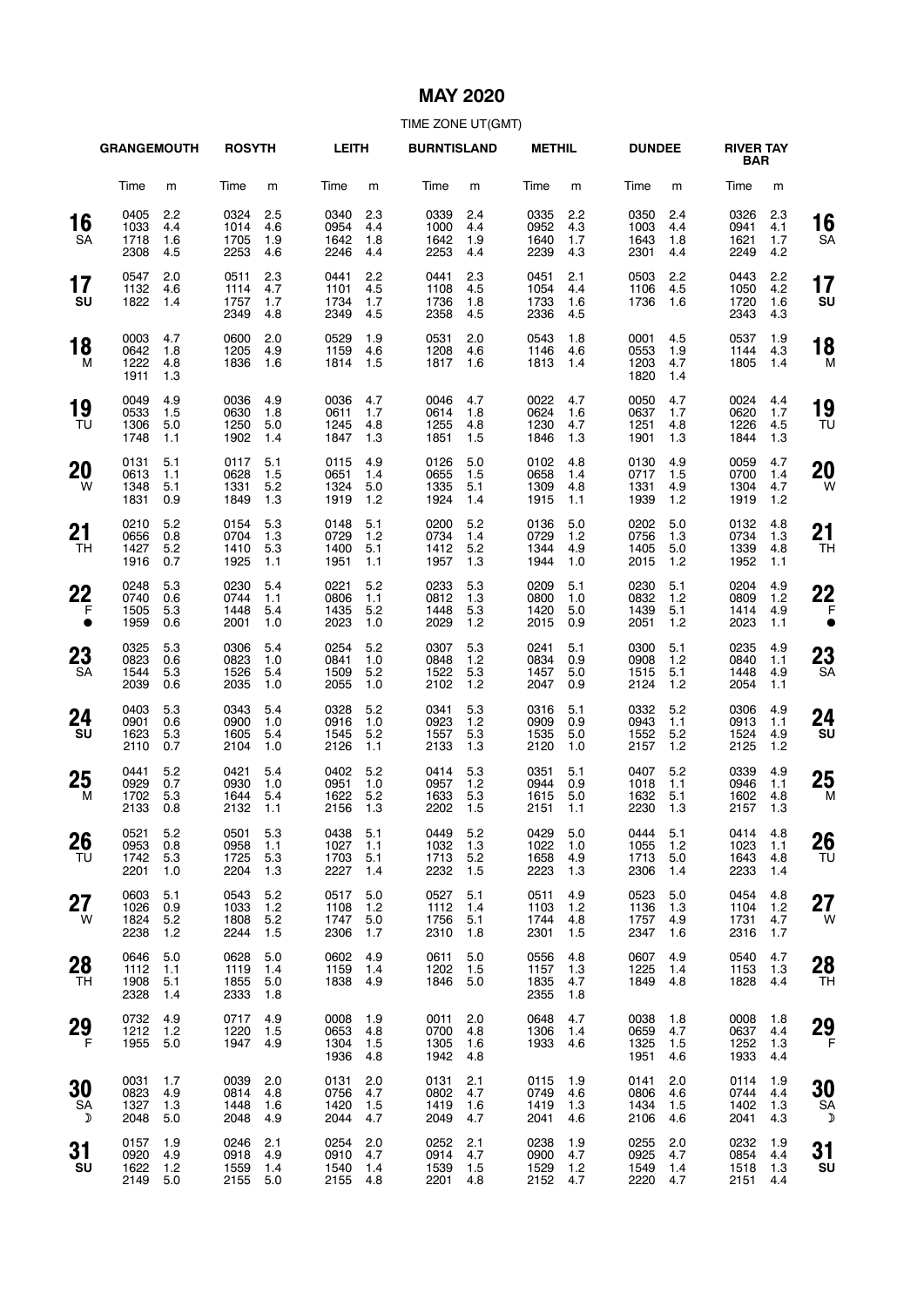## **JUNE 2020**

|                               | <b>GRANGEMOUTH</b>               |                          | <b>ROSYTH</b>                    |                          | <b>LEITH</b>                 |                          | <b>BURNTISLAND</b>           |                          | <b>METHIL</b>                |                          | <b>DUNDEE</b>                |                          | <b>RIVER TAY</b><br><b>BAR</b> |                          |                    |
|-------------------------------|----------------------------------|--------------------------|----------------------------------|--------------------------|------------------------------|--------------------------|------------------------------|--------------------------|------------------------------|--------------------------|------------------------------|--------------------------|--------------------------------|--------------------------|--------------------|
|                               | Time                             | m                        | Time                             | m                        | Time                         | m                        | Time                         | m                        | Time                         | m                        | Time                         | m                        | Time                           | m                        |                    |
| 1<br>M                        | 0328<br>1024<br>1723<br>2258     | 1.7<br>5.0<br>1.0<br>5.1 | 0416<br>1025<br>1701<br>2301     | 1.9<br>5.1<br>1.2<br>5.2 | 0407<br>1022<br>1647<br>2301 | 1.8<br>4.9<br>1.2<br>5.0 | 0406<br>1028<br>1648<br>2308 | 1.9<br>5.0<br>1.4<br>5.1 | 0350<br>1012<br>1637<br>2256 | 1.8<br>4.8<br>1.0<br>4.9 | 0412<br>1038<br>1659<br>2326 | 1.9<br>4.9<br>1.2<br>4.9 | 0351<br>1003<br>1630<br>2257   | 1.8<br>4.5<br>1.1<br>4.7 | 1<br>M             |
| $\boldsymbol{2}$<br>TU        | 0428<br>1133<br>1827             | 1.4<br>5.3<br>0.8        | 0518<br>1127<br>1800             | 1.6<br>5.3<br>1.0        | 0506<br>1124<br>1745<br>2359 | 1.6<br>5.1<br>0.9<br>5.2 | 0507<br>1132<br>1748         | 1.7<br>5.2<br>1.1        | 0458<br>1115<br>1740<br>2353 | 1.5<br>5.1<br>0.8<br>5.1 | 0522<br>1142<br>1801         | 1.7<br>5.1<br>1.0        | 0459<br>1108<br>1733<br>2353   | 1.6<br>4.8<br>1.0<br>4.8 | $\mathbf{2}$<br>TU |
| 3<br>W                        | 0007<br>0519<br>1237<br>1927     | 5.3<br>1.1<br>5.5<br>0.6 | 0000<br>0617<br>1225<br>1857     | 5.4<br>1.3<br>5.5<br>0.8 | 0600<br>1220<br>1839         | 1.3<br>5.3<br>0.8        | 0008<br>0603<br>1229<br>1843 | 5.3<br>1.5<br>5.4<br>1.0 | 0600<br>1212<br>1836         | 1.3<br>5.3<br>0.7        | 0024<br>0623<br>1241<br>1856 | 5.1<br>1.4<br>5.3<br>0.9 | 0558<br>1206<br>1829           | 1.3<br>5.0<br>0.7        | 3<br>W             |
| 4<br>TН                       | 0108<br>0608<br>1336<br>2018     | 5.5<br>0.9<br>5.7<br>0.4 | 0056<br>0715<br>1321<br>1948     | 5.6<br>1.0<br>5.7<br>0.7 | 0050<br>0652<br>1312<br>1930 | 5.4<br>1.0<br>5.6<br>0.6 | 0100<br>0656<br>1322<br>1935 | 5.5<br>1.2<br>5.7<br>0.8 | 0045<br>0656<br>1306<br>1926 | 5.3<br>1.0<br>5.5<br>0.5 | 0117<br>0717<br>1334<br>1947 | 5.3<br>1.1<br>5.5<br>0.8 | 0042<br>0652<br>1257<br>1920   | 5.0<br>1.1<br>5.1<br>0.7 | 4<br>TН            |
| $\frac{5}{F}$<br>O            | 0204<br>0834<br>1431<br>2101     | 5.6<br>0.6<br>5.8<br>0.4 | 0149<br>0809<br>1416<br>2034     | 5.7<br>0.8<br>5.9<br>0.6 | 0138<br>0746<br>1401<br>2019 | 5.5<br>0.8<br>5.7<br>0.6 | 0149<br>0752<br>1413<br>2025 | 5.6<br>1.0<br>5.8<br>0.8 | 0134<br>0747<br>1358<br>2012 | 5.4<br>0.7<br>5.6<br>0.5 | 0204<br>0808<br>1426<br>2035 | 5.5<br>0.9<br>5.6<br>0.8 | 0127<br>0742<br>1347<br>2007   | 5.1<br>0.8<br>5.2<br>0.7 | 5<br>F<br>C        |
| 6<br>SA                       | 0255<br>0918<br>1522<br>2139     | 5.7<br>0.5<br>5.9<br>0.4 | 0240<br>0857<br>1509<br>2115     | 5.8<br>0.7<br>5.9<br>0.7 | 0224<br>0838<br>1451<br>2105 | 5.6<br>0.6<br>5.7<br>0.7 | 0236<br>0845<br>1504<br>2112 | 5.7<br>0.8<br>5.8<br>0.9 | 0222<br>0835<br>1449<br>2056 | 5.5<br>0.6<br>5.6<br>0.6 | 0249<br>0857<br>1515<br>2119 | 5.6<br>0.8<br>5.6<br>0.8 | 0211<br>0828<br>1435<br>2049   | 5.2<br>0.7<br>5.2<br>0.7 | 6<br>SA            |
| $\overline{\mathbf{7}}$<br>SU | 0345<br>1000<br>1612<br>2214     | 5.7<br>0.4<br>5.8<br>0.6 | 0330<br>0941<br>1558<br>2151     | 5.8<br>0.7<br>5.9<br>0.9 | 0310<br>0927<br>1540<br>2148 | 5.6<br>0.6<br>5.6<br>0.8 | 0323<br>0934<br>1552<br>2154 | 5.7<br>0.8<br>5.7<br>1.0 | 0308<br>0921<br>1538<br>2137 | 5.5<br>0.5<br>5.5<br>0.7 | 0333<br>0942<br>1603<br>2201 | 5.6<br>0.8<br>5.6<br>1.0 | 0253<br>0912<br>1524<br>2129   | 5.2<br>0.7<br>5.2<br>1.0 | 7<br>SU            |
| 8<br>M                        | 0433<br>0920<br>1700<br>2144     | 5.6<br>0.5<br>5.7<br>0.8 | 0417<br>1022<br>1646<br>2224     | 5.7<br>0.8<br>5.7<br>1.1 | 0356<br>1013<br>1630<br>2226 | 5.5<br>0.7<br>5.5<br>1.1 | 0408<br>1019<br>1641<br>2231 | 5.6<br>0.9<br>5.6<br>1.3 | 0354<br>1005<br>1626<br>2217 | 5.4<br>0.6<br>5.4<br>0.9 | 0415<br>1026<br>1650<br>2241 | 5.5<br>0.8<br>5.4<br>1.2 | 0336<br>0954<br>1614<br>2210   | 5.1<br>0.7<br>5.0<br>1.2 | 8<br>M             |
| 9<br>TU                       | 0521<br>0956<br>1746<br>2217     | 5.4<br>0.6<br>5.5<br>1.1 | 0504<br>1101<br>1734<br>2250     | 5.6<br>0.9<br>5.5<br>1.4 | 0443<br>1055<br>1719<br>2259 | 5.3<br>0.9<br>5.3<br>1.4 | 0454<br>1059<br>1729<br>2303 | 5.4<br>1.1<br>5.4<br>1.5 | 0438<br>1048<br>1713<br>2258 | 5.3<br>0.7<br>5.2<br>1.2 | 0457<br>1108<br>1736<br>2318 | 5.4<br>1.0<br>5.2<br>1.5 | 0420<br>1037<br>1705<br>2250   | 5.0<br>0.8<br>4.9<br>1.4 | 9<br>TU            |
| 10<br>W                       | 0607<br>1032<br>1830<br>2249     | 5.2<br>0.9<br>5.2<br>1.4 | 0551<br>1136<br>1821<br>2318     | 5.4<br>1.2<br>5.3<br>1.7 | 0530<br>1132<br>1808<br>2330 | 5.2<br>1.1<br>5.0<br>1.7 | 0539<br>1135<br>1817<br>2333 | 5.3<br>1.3<br>5.1<br>1.8 | 0523<br>1132<br>1801<br>2340 | 5.1<br>1.0<br>4.9<br>1.5 | 0541<br>1149<br>1823<br>2355 | 5.2<br>1.2<br>5.0<br>1.7 | 0506<br>1122<br>1757<br>2332   | 4.9<br>1.1<br>4.7<br>1.7 | 10<br>W            |
| 11<br>TН                      | 0650 4.9<br>1111<br>1913<br>2327 | 1.1<br>5.0<br>1.7        | 0637 5.1<br>1210<br>1908<br>2356 | 1.4<br>5.0<br>1.9        | 0619 4.9<br>1208<br>1858     | 1.4<br>4.8               | 0627 5.0<br>1211<br>1905     | 1.5<br>4.8               | 0609 4.9<br>1218<br>1851     | 1.3<br>4.6               | 0627 4.9<br>1231<br>1914     | 1.4<br>4.7               | 0555 4.7<br>1209<br>1849       | 1.3<br>4.4               | 11<br>ΤH           |
| 12<br>- F                     | 0734<br>1158<br>1958             | 4.7<br>1.4<br>4.7        | 0725<br>1258<br>1958             | 4.9<br>1.7<br>4.7        | 0010<br>0710<br>1254<br>1950 | 1.9<br>4.7<br>1.6<br>4.6 | 0013<br>0717<br>1255<br>1956 | 2.0<br>4.7<br>1.7<br>4.6 | 0026<br>0659<br>1311<br>1946 | 1.8<br>4.7<br>1.5<br>4.4 | 0036<br>0719<br>1318<br>2008 | 2.0<br>4.7<br>1.6<br>4.5 | 0018<br>0647<br>1300<br>1944   | 1.9<br>4.5<br>1.4<br>4.2 | 12<br>F            |
| 13<br>SA<br>ℂ                 | 0013<br>0822<br>1255<br>2052     | 1.9<br>4.5<br>1.6<br>4.5 | 0049<br>0819<br>1401<br>2055     | 2.2<br>4.7<br>1.9<br>4.6 | 0106<br>0805<br>1401<br>2045 | 2.2<br>4.6<br>1.8<br>4.4 | 0107<br>0811<br>1400<br>2049 | 2.3<br>4.6<br>1.9<br>4.4 | 0122<br>0757<br>1410<br>2047 | 2.0<br>4.5<br>1.7<br>4.3 | 0126<br>0816<br>1416<br>2105 | 2.2<br>4.6<br>1.8<br>4.4 | 0112<br>0743<br>1356<br>2041   | 2.2<br>4.3<br>1.7<br>4.1 | 13<br>SΑ<br>ℭ      |
| 14<br>SU                      | 0302<br>0925<br>1550<br>2201     | 2.2<br>4.4<br>1.7<br>4.4 | 0207<br>0920<br>1514<br>2158     | 2.4<br>4.6<br>2.0<br>4.5 | 0222<br>0902<br>1523<br>2142 | 2.3<br>4.5<br>1.9<br>4.4 | 0221<br>0906<br>1521<br>2147 | 2.4<br>4.5<br>2.0<br>4.4 | 0225<br>0901<br>1517<br>2147 | 2.1<br>4.4<br>1.8<br>4.3 | 0227<br>0915<br>1523<br>2202 | 2.3<br>4.5<br>1.8<br>4.3 | 0217<br>0842<br>1504<br>2144   | 2.3<br>4.2<br>1.7<br>4.1 | 14<br>SU           |
| 15<br>м                       | 0353<br>1035<br>1613<br>2306     | 2.1<br>4.5<br>1.6<br>4.5 | 0328<br>1021<br>1623<br>2257     | 2.3<br>4.6<br>1.9<br>4.6 | 0338<br>1000<br>1625<br>2240 | 2.2<br>4.4<br>1.8<br>4.4 | 0337<br>1006<br>1625<br>2247 | 2.3<br>4.4<br>1.9<br>4.4 | 0334<br>1002<br>1620<br>2244 | 2.1<br>4.4<br>1.8<br>4.4 | 0340<br>1013<br>1629<br>2258 | 2.3<br>4.5<br>1.8<br>4.4 | 0329<br>0946<br>1613<br>2246   | 2.2<br>4.2<br>1.7<br>4.2 | 15<br>M            |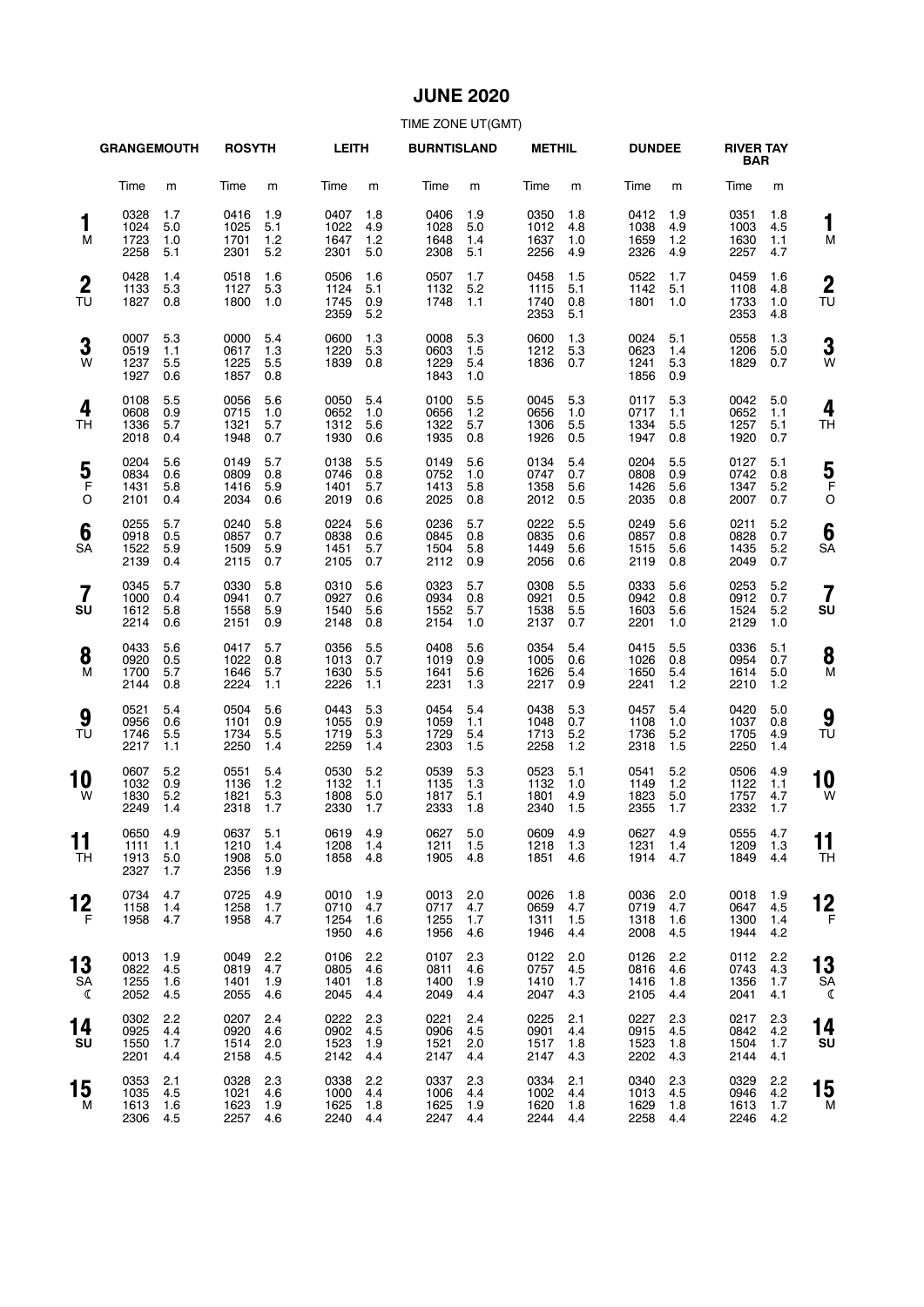## **JUNE 2020**

|                        | <b>GRANGEMOUTH</b>           |                            | <b>ROSYTH</b>                    |                          | <b>LEITH</b>                 |                          | <b>BURNTISLAND</b>           |                          | <b>METHIL</b>                    |                          | <b>DUNDEE</b>                |                            | <b>RIVER TAY</b><br><b>BAR</b> |                            |                 |
|------------------------|------------------------------|----------------------------|----------------------------------|--------------------------|------------------------------|--------------------------|------------------------------|--------------------------|----------------------------------|--------------------------|------------------------------|----------------------------|--------------------------------|----------------------------|-----------------|
|                        | Time                         | m                          | Time                             | m                        | Time                         | m                        | Time                         | m                        | Time                             | m                        | Time                         | m                          | Time                           | m                          |                 |
| 16<br>TU               | 0426<br>1130<br>1635         | 1.9<br>4.6<br>1.5          | 0433<br>1116<br>1714<br>2349     | 2.2<br>4.7<br>1.8<br>4.7 | 0438<br>1059<br>1715<br>2337 | 2.1<br>4.5<br>1.7<br>4.5 | 0438<br>1106<br>1717<br>2345 | 2.2<br>4.5<br>1.8<br>4.5 | 0439<br>1057<br>1711<br>2334     | 2.0<br>4.4<br>1.7<br>4.5 | 0452<br>1108<br>1725<br>2351 | 2.1<br>4.5<br>1.7<br>4.6   | 0440<br>1049<br>1712<br>2337   | 2.0<br>4.2<br>1.7<br>4.3   | 16<br>TU        |
| 17<br>W                | 0000<br>0505<br>1219<br>1718 | 4.6<br>1.6<br>4.7<br>1.3   | 0519<br>1206<br>1749             | 2.0<br>4.9<br>1.7        | 0530<br>1154<br>1759         | 1.9<br>4.6<br>1.6        | 0532<br>1203<br>1802         | 2.0<br>4.6<br>1.7        | 0532<br>1146<br>1753             | 1.8<br>4.5<br>1.5        | 0548<br>1200<br>1814         | 1.9<br>4.6<br>1.6          | 0536<br>1144<br>1800           | 1.9<br>4.3<br>1.6          | 17<br>W         |
| 18<br>TН               | 0049<br>0547<br>1306<br>1804 | 4.8<br>1.4<br>4.9<br>1.1   | 0036<br>0558<br>1253<br>1824     | 4.9<br>1.7<br>5.0<br>1.5 | 0027<br>0615<br>1244<br>1839 | 4.7<br>1.6<br>4.8<br>1.4 | 0036<br>0618<br>1254<br>1843 | 4.7<br>1.7<br>4.8<br>1.5 | 0019<br>0615<br>1232<br>1833     | 4.7<br>1.6<br>4.7<br>1.4 | 0037<br>0636<br>1248<br>1858 | 4.7<br>1.7<br>4.8<br>1.5   | 0021<br>0623<br>1230<br>1841   | 4.4<br>1.7<br>4.5<br>1.4   | 18<br><b>TH</b> |
| 19<br>F                | 0134<br>0632<br>1351<br>1850 | 5.0<br>1.1<br>5.0<br>1.0   | 0120<br>0638<br>1338<br>1901     | 5.1<br>1.5<br>5.2<br>1.3 | 0111<br>0658<br>1328<br>1917 | 4.9<br>1.4<br>4.9<br>1.3 | 0121<br>0702<br>1339<br>1922 | 5.0<br>1.5<br>5.0<br>1.5 | 0101<br>0655<br>1315<br>1912     | 4.8<br>1.4<br>4.8<br>1.2 | 0119<br>0721<br>1332<br>1941 | 4.9<br>1.5<br>4.9<br>1.4   | 0059<br>0705<br>1311<br>1921   | 4.7<br>1.4<br>4.7<br>1.3   | 19<br>F         |
| <b>20</b><br><b>SA</b> | 0217<br>0718<br>1434<br>1936 | 5.2<br>0.9<br>5.2<br>0.8   | 0201<br>0720<br>1421<br>1939     | 5.3<br>1.3<br>5.3<br>1.2 | 0151<br>0739<br>1409<br>1955 | 5.1<br>1.2<br>5.1<br>1.2 | 0203<br>0744<br>1421<br>2001 | 5.2<br>1.4<br>5.2<br>1.4 | 0140<br>0735<br>1357<br>1950     | 5.0<br>1.2<br>4.9<br>1.1 | 0157<br>0803<br>1414<br>2022 | 5.0<br>1.3<br>5.0<br>1.3   | 0135<br>0744<br>1351<br>1958   | 4.8<br>1.3<br>4.8<br>1.2   | 20<br>SА        |
| 21<br>SU<br>$\bullet$  | 0258<br>0802<br>1517<br>2017 | 5.3<br>0.7<br>5.3<br>0.8   | 0242<br>0803<br>1503<br>2016     | 5.4<br>1.1<br>5.4<br>1.2 | 0229<br>0819<br>1448<br>2034 | 5.2<br>1.1<br>5.2<br>1.2 | 0241<br>0825<br>1501<br>2041 | 5.3<br>1.3<br>5.3<br>1.4 | 0218<br>0815<br>1438<br>2029     | 5.1<br>1.0<br>5.0<br>1.0 | 0235<br>0845<br>1456<br>2101 | 5.1<br>1.2<br>5.1<br>1.3   | 0211<br>0822<br>1430<br>2034   | 4.9<br>1.2<br>4.9<br>1.2   | 21<br>SU        |
| 22<br>M                | 0339<br>0842<br>1558<br>2052 | 5.3<br>0.6<br>5.4<br>0.8   | 0322<br>0845<br>1545<br>2051     | 5.5<br>1.0<br>5.5<br>1.1 | 0307<br>0901<br>1527<br>2114 | 5.3<br>1.0<br>5.3<br>1.1 | 0320<br>0908<br>1540<br>2121 | 5.4<br>1.2<br>5.4<br>1.3 | 0256<br>0856<br>1520<br>2107     | 5.2<br>0.9<br>5.1<br>1.0 | 0314<br>0926<br>1538<br>2140 | 5.2<br>1.1<br>5.2<br>1.3   | 0246<br>0858<br>1509<br>2110   | 5.0<br>1.0<br>4.9<br>1.2   | 22<br>M         |
| 23<br>TU               | 0421<br>0916<br>1641<br>2122 | 5.4<br>0.6<br>5.4<br>0.8   | 0403<br>0923<br>1626<br>2125     | 5.5<br>0.9<br>5.5<br>1.2 | 0344<br>0944<br>1607<br>2155 | 5.3<br>0.9<br>5.3<br>1.2 | 0356<br>0950<br>1619<br>2201 | 5.4<br>1.1<br>5.4<br>1.4 | 0335<br>0937<br>1602<br>2144     | 5.2<br>0.8<br>5.2<br>1.1 | 0352<br>1007<br>1621<br>2218 | 5.2<br>1.0<br>5.2<br>1.3   | 0322<br>0936<br>1551<br>2147   | 5.0<br>1.0<br>4.9<br>1.2   | 23<br>TU        |
| 24<br>W                | 0504<br>0946<br>1724<br>2154 | 5.3<br>0.6<br>5.5<br>0.9   | 0445<br>0959<br>1710<br>2201     | 5.4<br>0.9<br>5.5<br>1.2 | 0422<br>1028<br>1649<br>2239 | 5.3<br>0.9<br>5.3<br>1.3 | 0433<br>1033<br>1659<br>2244 | 5.4<br>1.1<br>5.4<br>1.5 | 0414<br>1019<br>1645<br>2222     | 5.2<br>0.8<br>5.2<br>1.2 | 0432<br>1048<br>1704<br>2258 | 5.2<br>1.0<br>5.2<br>1.3   | 0400<br>1016<br>1635<br>2226   | 5.0<br>1.0<br>4.9<br>1.3   | 24<br>W         |
| 25<br>TH               | 0548<br>1023<br>1808<br>2234 | 5.3<br>0.7<br>5.5<br>1.0   | 0529<br>1038<br>1755<br>2243     | 5.4<br>1.0<br>5.4<br>1.4 | 0503<br>1115<br>1735<br>2325 | 5.3<br>0.9<br>5.3<br>1.4 | 0513<br>1119<br>1744<br>2329 | 5.4<br>1.1<br>5.4<br>1.5 | 0456<br>1104<br>1731<br>2304     | 5.2<br>0.8<br>5.1<br>1.4 | 0513<br>1133<br>1749<br>2342 | 5.2<br>1.0<br>5.1<br>1.4   | 0442<br>1059<br>1723<br>2309   | 5.0<br>1.0<br>4.8<br>1.4   | 25<br>TН        |
| 26<br>F                | 0633<br>1109<br>1853<br>2324 | 5.3<br>0.8<br>5.4<br>$1.2$ | 0616 5.3<br>1124<br>1843<br>2333 | 1.1<br>5.3<br>1.5        | 0548 5.2<br>1203<br>1824     | 1.0<br>5.1               | 0557 5.3<br>1206<br>1832     | 1.2<br>5.2               | 0541 5.1<br>1153<br>1820<br>2355 | 0.9<br>5.0<br>1.6        | 0558 5.1<br>1220<br>1838     | 1.1<br>5.0                 | 0528<br>1147<br>1816<br>2358   | 4.9<br>1.0<br>4.7<br>1.6   | 26<br>F         |
| 27<br>SA               | 0719<br>1207<br>1941         | 5.2<br>0.9<br>5.3          | 0706<br>1221<br>1934             | 5.2<br>1.2<br>5.2        | 0014<br>0638<br>1256<br>1918 | 1.6<br>5.1<br>1.1<br>5.0 | 0017<br>0646<br>1257<br>1925 | 1.7<br>5.2<br>1.3<br>5.1 | 0632<br>1249<br>1916             | 5.0<br>1.0<br>4.8        | 0029<br>0647<br>1314<br>1934 | 1.6<br>5.0<br>$1.2$<br>4.8 | 0621<br>1239<br>1914           | 4.8<br>1.1<br>4.5          | 27<br><b>SA</b> |
| 28<br>SU<br>♪          | 0024<br>0809<br>1310<br>2033 | 1.4<br>5.1<br>1.0<br>5.1   | 0032<br>0759<br>1328<br>2029     | 1.7<br>5.2<br>1.3<br>5.1 | 0112<br>0735<br>1356<br>2020 | 1.7<br>5.0<br>1.2<br>4.9 | 0113<br>0741<br>1355<br>2025 | 1.8<br>5.1<br>1.4<br>5.0 | 0058<br>0729<br>1352<br>2018     | 1.7<br>4.9<br>1.1<br>4.7 | 0124<br>0747<br>1413<br>2039 | 1.7<br>4.9<br>1.3<br>4.7   | 0053<br>0721<br>1339<br>2015   | 1.7<br>4.7<br>1.1<br>4.5   | 28<br>SU<br>D   |
| 29<br>м                | 0135<br>0905<br>1415<br>2132 | 1.6<br>5.1<br>1.1<br>5.0   | 0142<br>0858<br>1508<br>2130     | 1.8<br>5.1<br>1.4<br>5.0 | 0217<br>0843<br>1504<br>2127 | 1.8<br>4.9<br>1.3<br>4.9 | 0216<br>0848<br>1502<br>2132 | 1.9<br>5.0<br>1.5<br>5.0 | 0207<br>0836<br>1458<br>2125     | 1.8<br>4.9<br>1.2<br>4.7 | 0227<br>0855<br>1520<br>2147 | 1.8<br>4.9<br>1.3<br>4.7   | 0158<br>0826<br>1445<br>2120   | 1.8<br>4.7<br>$1.2$<br>4.5 | 29<br>M         |
| 30<br>TU               | 0247<br>1008<br>1520<br>2240 | 1.6<br>5.1<br>1.1<br>5.0   | 0310<br>1001<br>1629<br>2234     | 1.9<br>5.2<br>1.4<br>5.1 | 0328<br>0953<br>1613<br>2232 | 1.8<br>4.9<br>1.3<br>4.9 | 0326<br>0959<br>1612<br>2239 | 1.9<br>5.0<br>1.5<br>5.0 | 0317<br>0946<br>1605<br>2230     | 1.8<br>4.9<br>1.2<br>4.8 | 0338<br>1007<br>1629<br>2254 | 1.8<br>4.9<br>1.3<br>4.8   | 0311<br>0933<br>1556<br>2226   | 1.8<br>4.7<br>1.2<br>4.5   | 30<br>TU        |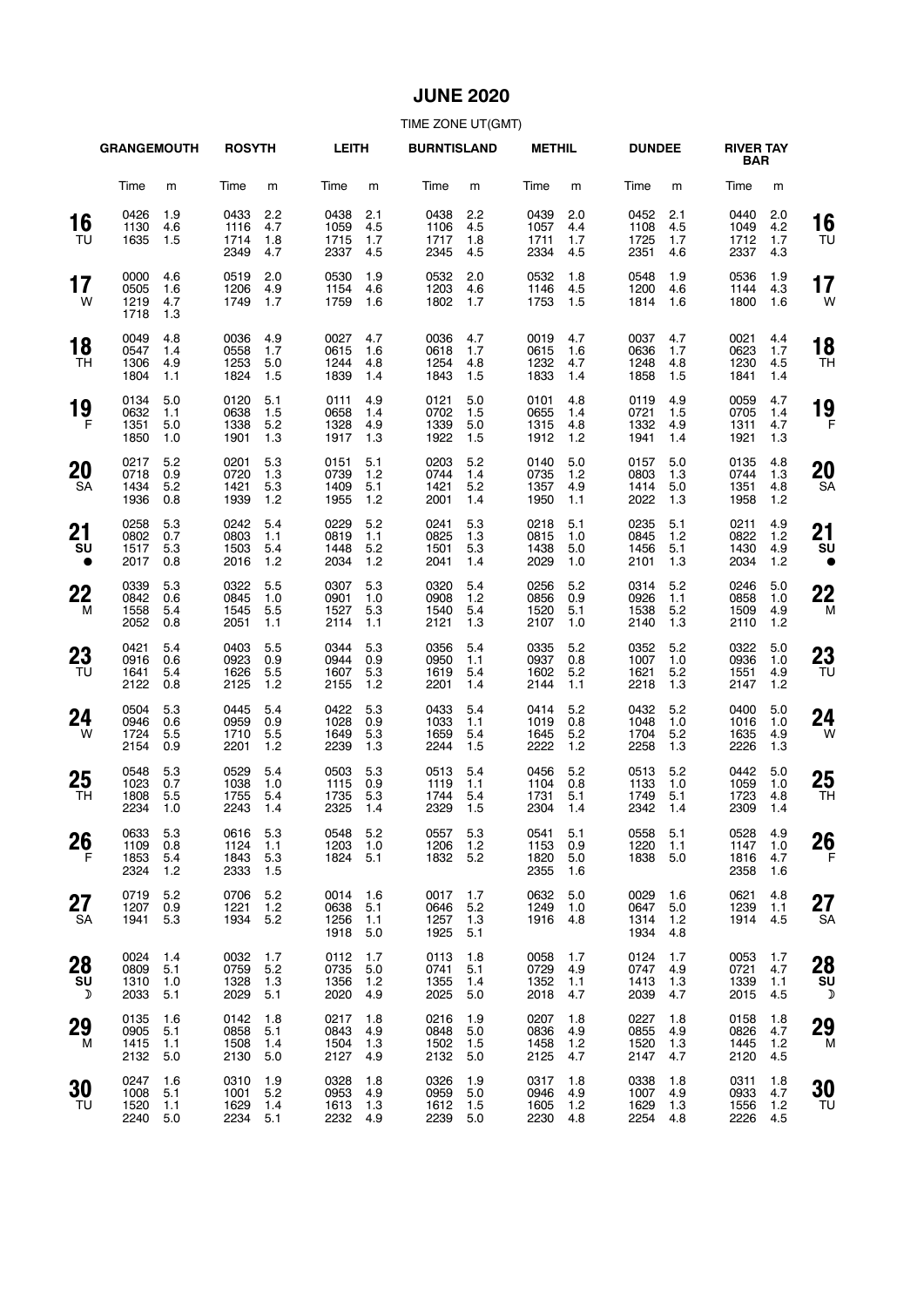## **JULY 2020**

|                               | <b>GRANGEMOUTH</b>           |                          | <b>ROSYTH</b>                    |                          | <b>LEITH</b>                 |                          | <b>BURNTISLAND</b>           |                          | <b>METHIL</b>                |                          | <b>DUNDEE</b>                |                          | <b>RIVER TAY</b><br><b>BAR</b> |                          |                      |
|-------------------------------|------------------------------|--------------------------|----------------------------------|--------------------------|------------------------------|--------------------------|------------------------------|--------------------------|------------------------------|--------------------------|------------------------------|--------------------------|--------------------------------|--------------------------|----------------------|
|                               | Time                         | m                        | Time                             | m                        | Time                         | m                        | Time                         | m                        | Time                         | m                        | Time                         | m                        | Time                           | m                        |                      |
| 1<br>W                        | 0354<br>1116<br>1620<br>2348 | 1.5<br>5.2<br>1.1<br>5.1 | 0444<br>1105<br>1736<br>2336     | 1.8<br>5.2<br>1.3<br>5.2 | 0435<br>1059<br>1717<br>2333 | 1.7<br>5.0<br>1.2<br>5.0 | 0435<br>1106<br>1719<br>2341 | 1.8<br>5.1<br>1.4<br>5.1 | 0427<br>1053<br>1712<br>2329 | 1.6<br>5.0<br>1.1<br>4.9 | 0452<br>1115<br>1734<br>2356 | 1.7<br>5.0<br>1.3<br>5.0 | 0425<br>1043<br>1705<br>2328   | 1.7<br>4.6<br>1.2<br>4.6 | 1<br>W               |
| $\boldsymbol{2}$<br>TН        | 0452<br>1220<br>1904         | 1.4<br>5.3<br>1.0        | 0557<br>1206<br>1837             | 1.5<br>5.4<br>1.2        | 0536<br>1201<br>1817         | 1.5<br>5.2<br>1.1        | 0538<br>1210<br>1820         | 1.6<br>5.3<br>1.3        | 0537<br>1154<br>1813         | 1.4<br>5.1<br>1.0        | 0559<br>1220<br>1833         | 1.6<br>5.1<br>1.2        | 0536<br>1148<br>1808           | 1.5<br>4.8<br>1.1        | $\overline{2}$<br>TН |
| 3<br>$\mathsf{F}$             | 0051<br>0731<br>1319<br>1959 | 5.3<br>1.2<br>5.5<br>0.9 | 0036<br>0704<br>1305<br>1932     | 5.4<br>1.3<br>5.5<br>1.1 | 0029<br>0636<br>1259<br>1911 | 5.2<br>1.2<br>5.3<br>1.1 | 0038<br>0640<br>1309<br>1915 | 5.3<br>1.4<br>5.4<br>1.3 | 0025<br>0640<br>1252<br>1907 | 5.0<br>1.2<br>5.2<br>1.0 | 0053<br>0659<br>1320<br>1927 | 5.1<br>1.3<br>5.3<br>1.2 | 0023<br>0637<br>1246<br>1904   | 4.8<br>1.3<br>4.9<br>1.1 | 3<br>F               |
| 4<br>SA                       | 0148<br>0825<br>1414<br>2043 | 5.4<br>0.9<br>5.6<br>0.8 | 0133<br>0801<br>1402<br>2020     | 5.5<br>1.1<br>5.6<br>1.1 | 0122<br>0734<br>1352<br>2001 | 5.3<br>1.0<br>5.4<br>1.0 | 0133<br>0739<br>1404<br>2007 | 5.4<br>1.2<br>5.5<br>1.2 | 0118<br>0736<br>1347<br>1956 | 5.2<br>0.9<br>5.3<br>0.9 | 0145<br>0753<br>1415<br>2016 | 5.3<br>1.1<br>5.4<br>1.1 | 0111<br>0731<br>1340<br>1953   | 5.0<br>1.1<br>5.0<br>1.1 | 4<br>SΑ              |
| 5<br>SU<br>O                  | 0240<br>0912<br>1506<br>2122 | 5.5<br>0.7<br>5.6<br>0.8 | 0226<br>0851<br>1455<br>2101     | 5.6<br>0.9<br>5.7<br>1.1 | 0211<br>0828<br>1442<br>2047 | 5.4<br>0.8<br>5.5<br>1.0 | 0223<br>0834<br>1455<br>2054 | 5.5<br>1.0<br>5.6<br>1.2 | 0208<br>0826<br>1438<br>2040 | 5.3<br>0.8<br>5.3<br>0.9 | 0233<br>0844<br>1507<br>2103 | 5.4<br>1.0<br>5.4<br>1.1 | 0157<br>0820<br>1429<br>2037   | 5.1<br>0.8<br>5.1<br>1.1 | 5<br>su<br>C         |
| 6<br>M                        | 0330<br>0955<br>1554<br>2052 | 5.5<br>0.6<br>5.6<br>0.8 | 0316<br>0935<br>1543<br>2138     | 5.7<br>0.8<br>5.7<br>1.1 | 0257<br>0917<br>1529<br>2129 | 5.5<br>0.7<br>5.5<br>1.1 | 0310<br>0924<br>1542<br>2136 | 5.6<br>0.9<br>5.6<br>1.3 | 0255<br>0911<br>1527<br>2121 | 5.3<br>0.6<br>5.3<br>0.9 | 0318<br>0931<br>1554<br>2146 | 5.4<br>0.9<br>5.4<br>1.2 | 0240<br>0903<br>1517<br>2115   | 5.1<br>0.8<br>5.0<br>1.2 | 6<br>M               |
| $\overline{\mathbf{z}}$<br>TU | 0418<br>1037<br>1641<br>2129 | 5.5<br>0.6<br>5.5<br>0.9 | 0402<br>1014<br>1628<br>2209     | 5.7<br>0.8<br>5.6<br>1.2 | 0342<br>1001<br>1615<br>2205 | 5.4<br>0.7<br>5.4<br>1.2 | 0354<br>1007<br>1626<br>2211 | 5.5<br>0.9<br>5.5<br>1.4 | 0339<br>0954<br>1612<br>2200 | 5.3<br>0.6<br>5.2<br>1.0 | 0400<br>1015<br>1638<br>2225 | 5.4<br>0.9<br>5.3<br>1.3 | 0321<br>0943<br>1602<br>2152   | 5.1<br>0.8<br>5.0<br>1.3 | 7<br>ΤU              |
| 8<br>W                        | 0505<br>0942<br>1725<br>2202 | 5.4<br>0.7<br>5.4<br>1.0 | 0446<br>1048<br>1712<br>2233     | 5.6<br>0.9<br>5.5<br>1.3 | 0426<br>1039<br>1659<br>2235 | 5.4<br>0.9<br>5.3<br>1.3 | 0437<br>1044<br>1709<br>2240 | 5.5<br>1.1<br>5.4<br>1.5 | 0421<br>1034<br>1654<br>2238 | 5.3<br>0.7<br>5.1<br>1.2 | 0440<br>1056<br>1719<br>2301 | 5.4<br>0.9<br>5.2<br>1.4 | 0402<br>1022<br>1646<br>2229   | 5.1<br>0.8<br>4.8<br>1.4 | 8<br>W               |
| 9<br>TH                       | 0547<br>1016<br>1805<br>2233 | 5.2<br>0.8<br>5.2<br>1.2 | 0529<br>1114<br>1753<br>2253     | 5.4<br>1.0<br>5.3<br>1.5 | 0508<br>1111<br>1741<br>2302 | 5.3<br>1.0<br>5.1<br>1.5 | 0518<br>1115<br>1750<br>2306 | 5.4<br>1.2<br>5.2<br>1.6 | 0501<br>1112<br>1736<br>2316 | 5.2<br>0.9<br>4.9<br>1.4 | 0519<br>1133<br>1759<br>2335 | 5.3<br>1.1<br>5.0<br>1.6 | 0443<br>1100<br>1729<br>2305   | 5.0<br>0.9<br>4.6<br>1.5 | 9<br>ΤH              |
| 10<br>F                       | 0626<br>1053<br>1843<br>2307 | 5.1<br>0.9<br>5.1<br>1.3 | 0609<br>1124<br>1834<br>2320     | 5.3<br>1.2<br>5.1<br>1.7 | 0549<br>1137<br>1823<br>2335 | 5.1<br>1.2<br>4.9<br>1.7 | 0558<br>1140<br>1831<br>2338 | 5.2<br>1.4<br>4.9<br>1.8 | 0541<br>1149<br>1819<br>2353 | 5.1<br>1.1<br>4.7<br>1.6 | 0558<br>1208<br>1839         | 5.1<br>1.3<br>4.8        | 0524<br>1139<br>1812<br>2343   | 4.9<br>1.2<br>4.5<br>1.7 | 10<br>F              |
| 11<br>SA                      | 0702<br>1133<br>1921<br>2347 | 4.9<br>1.1<br>4.9<br>1.5 | 0647 5.1<br>1154<br>1914<br>2355 | 1.5<br>4.9<br>1.9        | 0632<br>1209<br>1907         | 4.9<br>1.4<br>4.7        | 0640<br>1212<br>1914         | 4.9<br>1.6<br>4.7        | 0622<br>1227<br>1903         | 4.9<br>1.4<br>4.6        | 0011<br>0639<br>1246<br>1922 | 1.7<br>4.9<br>1.5<br>4.6 | 0607<br>1218<br>1857           | 4.6<br>1.3<br>4.3        | 11<br>SΑ             |
| 12<br>SU<br>ℂ                 | 0740<br>1218<br>2004         | 4.8<br>1.3<br>4.7        | 0728<br>1232<br>1957             | 4.9<br>1.7<br>4.7        | 0017<br>0717<br>1252<br>1953 | 1.9<br>4.7<br>1.6<br>4.5 | 0019<br>0724<br>1253<br>1959 | 2.0<br>4.7<br>1.7<br>4.5 | 0035<br>0707<br>1310<br>1953 | 1.8<br>4.7<br>1.6<br>4.4 | 0051<br>0726<br>1328<br>2010 | 1.9<br>4.7<br>1.7<br>4.5 | 0024<br>0654<br>1302<br>1946   | 1.9<br>4.5<br>1.5<br>4.2 | 12<br>SU<br>《        |
| 13<br>м                       | 0033<br>0825<br>1307<br>2052 | 1.7<br>4.6<br>1.5<br>4.5 | 0038<br>0816<br>1322<br>2047     | 2.1<br>4.7<br>2.0<br>4.6 | 0111<br>0807<br>1346<br>2044 | 2.1<br>4.6<br>1.8<br>4.4 | 0112<br>0813<br>1345<br>2049 | 2.2<br>4.6<br>1.9<br>4.4 | 0125<br>0800<br>1400<br>2048 | 2.0<br>4.5<br>1.8<br>4.3 | 0138<br>0820<br>1419<br>2103 | 2.1<br>4.6<br>1.8<br>4.4 | 0114<br>0745<br>1353<br>2039   | 2.0<br>4.3<br>1.8<br>4.1 | 13<br>M              |
| 14<br>TU                      | 0129<br>0917<br>1407<br>2150 | 2.0<br>4.5<br>1.7<br>4.4 | 0143<br>0911<br>1522<br>2145     | 2.3<br>4.6<br>2.1<br>4.5 | 0220<br>0902<br>1455<br>2139 | 2.2<br>4.5<br>2.0<br>4.4 | 0219<br>0906<br>1453<br>2144 | 2.3<br>4.5<br>2.1<br>4.4 | 0224<br>0900<br>1459<br>2147 | 2.1<br>4.3<br>1.9<br>4.3 | 0235<br>0917<br>1518<br>2158 | 2.2<br>4.5<br>1.9<br>4.4 | 0216<br>0843<br>1456<br>2139   | 2.1<br>4.2<br>1.9<br>4.1 | 14<br>TU             |
| 15<br>W                       | 0338<br>1020<br>1543<br>2258 | 2.1<br>4.5<br>1.8<br>4.4 | 0345<br>1015<br>1630<br>2250     | 2.3<br>4.6<br>2.1<br>4.6 | 0339<br>1001<br>1613<br>2238 | 2.2<br>4.4<br>2.0<br>4.4 | 0338<br>1007<br>1612<br>2245 | 2.3<br>4.4<br>2.1<br>4.4 | 0328<br>1003<br>1603<br>2244 | 2.1<br>4.3<br>1.9<br>4.3 | 0342<br>1015<br>1623<br>2255 | 2.2<br>4.4<br>1.9<br>4.4 | 0329<br>0948<br>1605<br>2243   | 2.1<br>4.2<br>1.9<br>4.2 | 15<br>W              |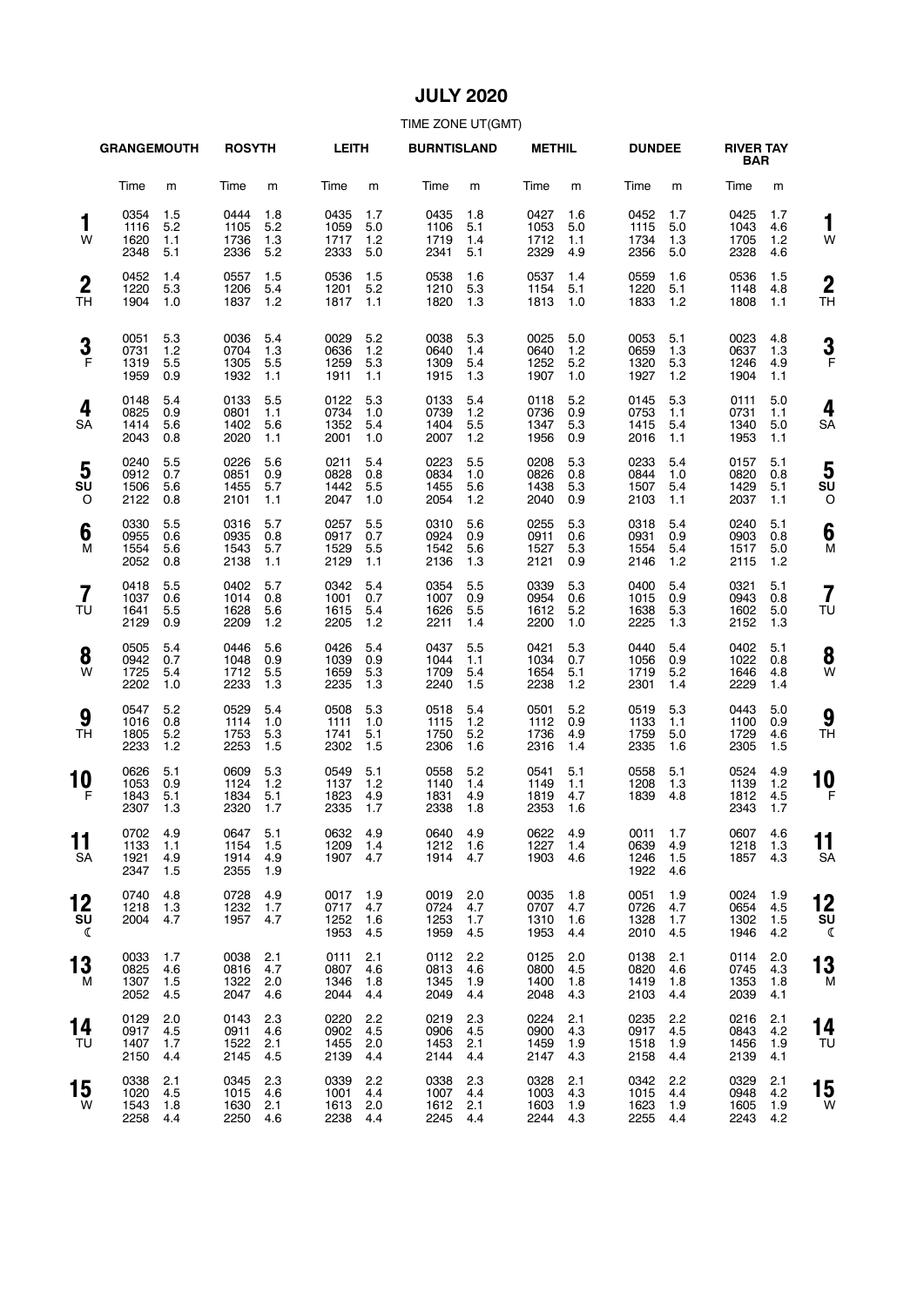## **JULY 2020**

|                      | <b>GRANGEMOUTH</b>           |                          | <b>ROSYTH</b>                |                          | <b>LEITH</b>                 |                          | <b>BURNTISLAND</b>               |                          | <b>METHIL</b>                |                          | <b>DUNDEE</b>                    |                            | <b>RIVER TAY</b><br><b>BAR</b> |                          |                 |
|----------------------|------------------------------|--------------------------|------------------------------|--------------------------|------------------------------|--------------------------|----------------------------------|--------------------------|------------------------------|--------------------------|----------------------------------|----------------------------|--------------------------------|--------------------------|-----------------|
|                      | Time                         | m                        | Time                         | m                        | Time                         | m                        | Time                             | m                        | Time                         | m                        | Time                             | m                          | Time                           | m                        |                 |
| 16<br>TH             | 0448<br>1126<br>1704         | 1.9<br>4.5<br>1.7        | 0447<br>1118<br>1721<br>2351 | 2.2<br>4.7<br>1.9<br>4.7 | 0447<br>1103<br>1716<br>2338 | 2.1<br>4.5<br>1.9<br>4.6 | 0448<br>1110<br>1718<br>2346     | 2.2<br>4.5<br>2.0<br>4.6 | 0433<br>1103<br>1704<br>2339 | 2.0<br>4.3<br>1.8<br>4.5 | 0451<br>1114<br>1726<br>2351     | 2.1<br>4.5<br>1.8<br>4.6   | 0443<br>1056<br>1712<br>2340   | 2.1<br>4.2<br>1.8<br>4.3 | 16<br>TН        |
| 17<br>F              | 0001<br>0536<br>1224<br>1751 | 4.6<br>1.7<br>4.7<br>1.5 | 0536<br>1215<br>1804         | 1.9<br>4.9<br>1.8        | 0543<br>1204<br>1807         | 1.9<br>4.6<br>1.7        | 0545<br>1213<br>1810             | 2.0<br>4.6<br>1.8        | 0533<br>1158<br>1758         | 1.8<br>4.5<br>1.6        | 0555<br>1211<br>1822             | 1.9<br>4.6<br>1.7          | 0546<br>1156<br>1806           | 1.9<br>4.3<br>1.7        | 17<br>F         |
| 18<br>SA             | 0056<br>0622<br>1317<br>1837 | 4.9<br>1.4<br>4.9<br>1.3 | 0044<br>0621<br>1307<br>1844 | 5.0<br>1.7<br>5.1<br>1.6 | 0035<br>0632<br>1259<br>1852 | 4.8<br>1.6<br>4.8<br>1.6 | 0045<br>0636<br>1309<br>1856     | 4.8<br>1.7<br>4.8<br>1.7 | 0028<br>0627<br>1250<br>1847 | 4.7<br>1.6<br>4.7<br>1.5 | 0042<br>0649<br>1304<br>1912     | 4.8<br>1.7<br>4.8<br>1.5   | 0028<br>0637<br>1246<br>1854   | 4.5<br>1.7<br>4.5<br>1.5 | 18<br><b>SA</b> |
| 19<br>SU             | 0146<br>0708<br>1404<br>1921 | 5.1<br>1.1<br>5.2<br>1.1 | 0132<br>0705<br>1355<br>1924 | 5.2<br>1.4<br>5.3<br>1.4 | 0124<br>0717<br>1347<br>1935 | 5.0<br>1.4<br>5.1<br>1.4 | 0135<br>0722<br>1359<br>1940     | 5.1<br>1.6<br>5.2<br>1.6 | 0115<br>0716<br>1337<br>1933 | 4.9<br>1.3<br>4.9<br>1.3 | 0130<br>0739<br>1354<br>1959     | 5.0<br>1.4<br>5.0<br>1.4   | 0110<br>0722<br>1331<br>1936   | 4.6<br>1.4<br>4.6<br>1.4 | 19<br>SU        |
| 20<br>м<br>$\bullet$ | 0231<br>0753<br>1449<br>2002 | 5.3<br>0.8<br>5.4<br>0.9 | 0218<br>0751<br>1440<br>2005 | 5.4<br>1.1<br>5.5<br>1.2 | 0208<br>0802<br>1429<br>2018 | 5.2<br>1.1<br>5.3<br>1.2 | 0220<br>0808<br>1441<br>2024     | 5.3<br>1.3<br>5.4<br>1.4 | 0158<br>0802<br>1422<br>2016 | 5.1<br>1.0<br>5.1<br>1.1 | 0214<br>0827<br>1440<br>2044     | 5.1<br>1.2<br>5.2<br>1.3   | 0149<br>0805<br>1414<br>2019   | 4.9<br>1.1<br>4.9<br>1.2 | 20<br>M         |
| 21<br>TU             | 0315<br>0834<br>1533<br>2039 | 5.5<br>0.6<br>5.5<br>0.8 | 0301<br>0838<br>1524<br>2046 | 5.6<br>0.9<br>5.6<br>1.1 | 0248<br>0848<br>1510<br>2103 | 5.4<br>0.8<br>5.4<br>1.1 | 0301<br>0855<br>1523<br>2110     | 5.5<br>1.0<br>5.5<br>1.3 | 0239<br>0846<br>1505<br>2058 | 5.3<br>0.7<br>5.3<br>1.0 | 0257<br>0914<br>1525<br>2127     | 5.3<br>1.0<br>5.3<br>1.2   | 0227<br>0845<br>1456<br>2057   | 5.0<br>0.8<br>5.0<br>1.2 | 21<br>TU        |
| 22<br>W              | 0359<br>0907<br>1617<br>2113 | 5.6<br>0.5<br>5.6<br>0.7 | 0344<br>0925<br>1607<br>2125 | 5.7<br>0.7<br>5.7<br>1.1 | 0327<br>0935<br>1551<br>2148 | 5.5<br>0.6<br>5.6<br>1.0 | 0340<br>0941<br>1603<br>2154     | 5.6<br>0.8<br>5.7<br>1.2 | 0319<br>0929<br>1547<br>2138 | 5.4<br>0.5<br>5.5<br>0.9 | 0338<br>0958<br>1609<br>2209     | 5.4<br>0.8<br>5.4<br>$1.2$ | 0306<br>0925<br>1538<br>2136   | 5.1<br>0.7<br>5.1<br>1.1 | 22<br>W         |
| 23<br>TH             | 0444<br>0940<br>1703<br>2150 | 5.6<br>0.4<br>5.7<br>0.7 | 0428<br>1008<br>1652<br>2203 | 5.7<br>0.6<br>5.7<br>1.0 | 0406<br>1021<br>1634<br>2232 | 5.6<br>0.5<br>5.6<br>1.0 | 0418<br>1026<br>1645<br>2237     | 5.7<br>0.7<br>5.7<br>1.2 | 0359<br>1011<br>1629<br>2217 | 5.5<br>0.4<br>5.5<br>1.0 | 0419<br>1042<br>1651<br>2250     | 5.5<br>0.7<br>5.4<br>1.1   | 0346<br>1005<br>1622<br>2214   | 5.2<br>0.6<br>5.1<br>1.1 | 23<br>TН        |
| 24<br>F              | 0530<br>1017<br>1749<br>2231 | 5.6<br>0.4<br>5.7<br>0.8 | 0513<br>1045<br>1738<br>2243 | 5.7<br>0.6<br>5.7<br>1.1 | 0448<br>1107<br>1718<br>2316 | 5.6<br>0.5<br>5.5<br>1.1 | 0458<br>1111<br>1728<br>2320     | 5.7<br>0.7<br>5.6<br>1.3 | 0440<br>1053<br>1713<br>2257 | 5.6<br>0.4<br>5.4<br>1.1 | 0500<br>1125<br>1735<br>2332     | 5.5<br>0.7<br>5.3<br>1.2   | 0427<br>1048<br>1707<br>2255   | 5.2<br>0.6<br>5.0<br>1.2 | 24<br>F         |
| 25<br>SA             | 0617<br>1101<br>1836<br>2317 | 5.6<br>0.4<br>5.6<br>0.9 | 0600<br>1122<br>1825<br>2326 | 5.7<br>0.7<br>5.6<br>1.2 | 0532<br>1152<br>1806<br>2358 | 5.5<br>0.6<br>5.4<br>1.3 | 0541<br>1155<br>1815             | 5.6<br>0.8<br>5.5        | 0524<br>1137<br>1801<br>2341 | 5.5<br>0.6<br>5.3<br>1.3 | 0543<br>1208<br>1820             | 5.5<br>0.8<br>5.2          | 0512<br>1132<br>1756<br>2339   | 5.2<br>0.7<br>4.9<br>1.3 | 25<br><b>SA</b> |
| 26<br>SU             | 0703<br>1151<br>1923         | 5.5<br>0.6<br>5.5        | 0648 5.6<br>1206<br>1914     | 0.9<br>5.4               | 0620 5.4<br>1237<br>1856     | 0.8<br>5.2               | 0001 1.5<br>0628<br>1239<br>1903 | 5.5<br>1.0<br>5.3        | 0613 5.3<br>1224<br>1852     | 0.8<br>5.0               | 0015 1.3<br>0629<br>1255<br>1909 | 5.3<br>1.0<br>5.0          | 0601 5.1<br>1219<br>1849       | 0.8<br>4.8               | 26<br>SU        |
| 27<br>M<br>D         | 0010<br>0751<br>1246<br>2013 | 1.2<br>5.3<br>0.8<br>5.2 | 0015<br>0739<br>1256<br>2006 | 1.4<br>5.4<br>1.1<br>5.2 | 0043<br>0713<br>1326<br>1953 | 1.5<br>5.2<br>1.1<br>5.0 | 0045<br>0720<br>1326<br>1959     | 1.6<br>5.3<br>1.3<br>5.1 | 0033<br>0707<br>1319<br>1950 | 1.5<br>5.1<br>1.0<br>4.8 | 0102<br>0722<br>1346<br>2006     | 1.5<br>5.2<br>$1.2$<br>4.8 | 0029<br>0657<br>1312<br>1946   | 1.5<br>5.0<br>1.1<br>4.5 | 27<br>M<br>D    |
| 28<br>TU             | 0110<br>0845<br>1345<br>2111 | 1.4<br>5.2<br>1.1<br>5.0 | 0112<br>0834<br>1359<br>2103 | 1.7<br>5.2<br>1.4<br>5.0 | 0139<br>0816<br>1426<br>2057 | 1.7<br>5.0<br>1.4<br>4.8 | 0139<br>0821<br>1425<br>2101     | 1.8<br>5.1<br>1.6<br>4.8 | 0136<br>0811<br>1423<br>2056 | 1.7<br>4.9<br>1.3<br>4.6 | 0156<br>0825<br>1448<br>2111     | 1.7<br>5.0<br>1.5<br>4.7   | 0126<br>0759<br>1413<br>2049   | 1.7<br>4.8<br>1.3<br>4.4 | 28<br>TU        |
| 29<br>W              | 0217<br>0949<br>1450<br>2220 | 1.6<br>5.0<br>1.4<br>4.9 | 0223<br>0937<br>1541<br>2208 | 1.9<br>5.1<br>1.7<br>4.9 | 0250<br>0929<br>1542<br>2205 | 1.8<br>4.9<br>1.6<br>4.8 | 0248<br>0934<br>1541<br>2211     | 1.9<br>4.9<br>1.7<br>4.8 | 0246<br>0924<br>1536<br>2205 | 1.8<br>4.8<br>1.5<br>4.6 | 0304<br>0937<br>1601<br>2220     | 1.9<br>4.8<br>1.6<br>4.7   | 0237<br>0910<br>1526<br>2158   | 1.8<br>4.6<br>1.4<br>4.4 | 29<br>W         |
| 30<br>TH             | 0329<br>1101<br>1600<br>2332 | 1.7<br>5.0<br>1.5<br>4.9 | 0413<br>1045<br>1717<br>2315 | 1.9<br>5.1<br>1.7<br>5.0 | 0411<br>1041<br>1658<br>2312 | 1.8<br>4.9<br>1.6<br>4.8 | 0410<br>1048<br>1659<br>2319     | 1.9<br>4.9<br>1.7<br>4.8 | 0404<br>1036<br>1652<br>2311 | 1.8<br>4.8<br>1.5<br>4.7 | 0429<br>1053<br>1714<br>2330     | 1.9<br>4.8<br>1.7<br>4.7   | 0401<br>1027<br>1646<br>2308   | 1.8<br>4.5<br>1.5<br>4.5 | 30<br>TН        |
| 31<br>F              | 0618<br>1208<br>1849         | 1.6<br>5.1<br>1.4        | 0552<br>1152<br>1825         | 1.8<br>5.1<br>1.6        | 0527<br>1151<br>1805         | 1.7<br>4.9<br>1.6        | 0529<br>1200<br>1808             | 1.8<br>4.9<br>1.7        | 0529<br>1143<br>1801         | 1.6<br>4.9<br>1.5        | 0546<br>1207<br>1818             | 1.7<br>4.9<br>1.6          | 0525<br>1142<br>1758           | 1.7<br>4.6<br>1.5        | 31<br>F         |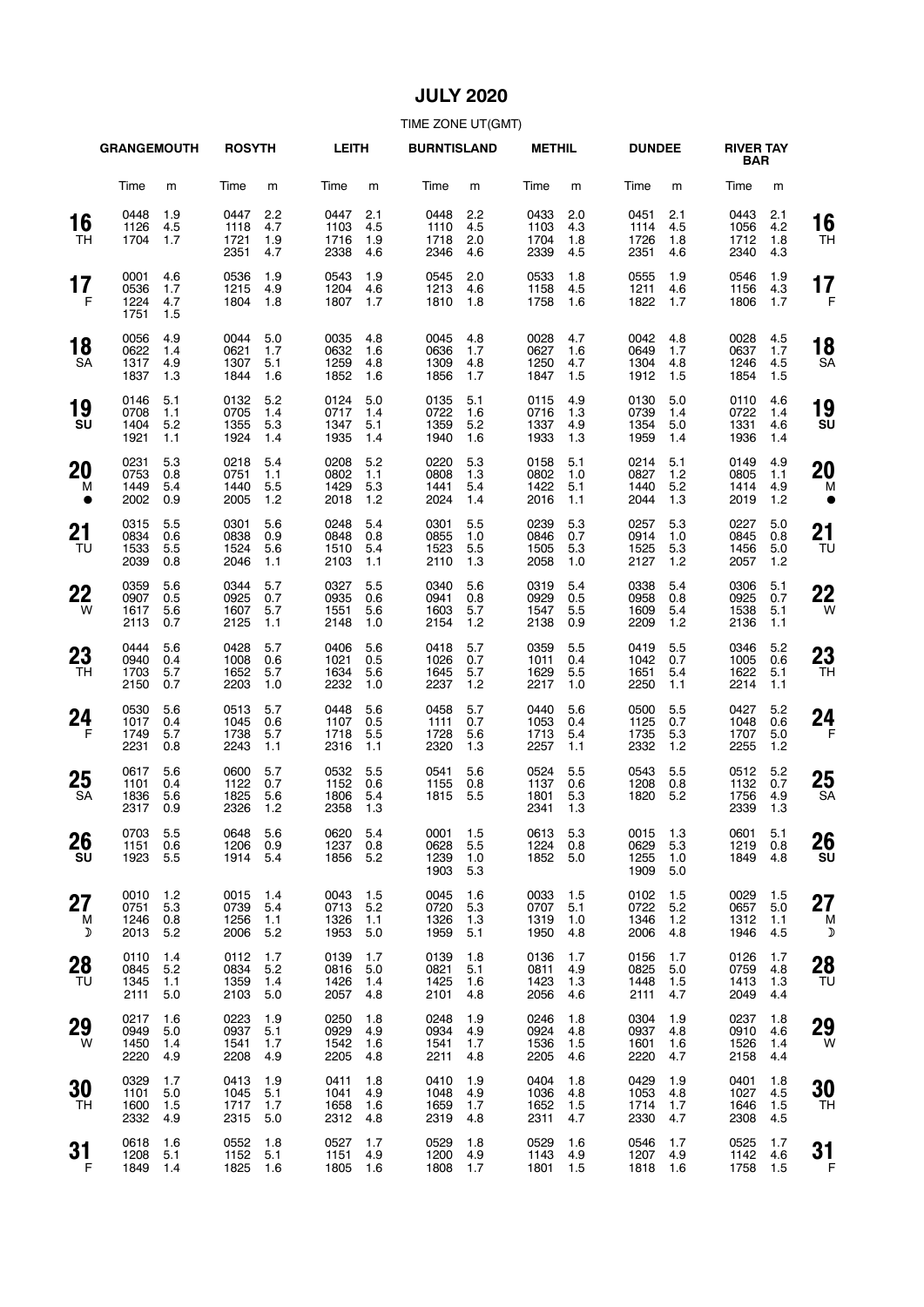# **AUGUST 2020**

|                        | <b>GRANGEMOUTH</b>           |                          | <b>ROSYTH</b>                |                          | <b>LEITH</b>                         |                          | <b>BURNTISLAND</b>               |                          | <b>METHIL</b>                    |                          | <b>DUNDEE</b>                    |                          | <b>RIVER TAY</b><br><b>BAR</b>   |                          |                      |
|------------------------|------------------------------|--------------------------|------------------------------|--------------------------|--------------------------------------|--------------------------|----------------------------------|--------------------------|----------------------------------|--------------------------|----------------------------------|--------------------------|----------------------------------|--------------------------|----------------------|
|                        | Time                         | m                        | Time                         | m                        | Time                                 | m                        | Time                             | m                        | Time                             | m                        | Time                             | m                        | Time                             | m                        |                      |
| 1<br>SA                | 0036<br>0728<br>1307<br>1948 | 5.1<br>1.3<br>5.3<br>1.3 | 0020<br>0704<br>1255<br>1922 | 5.1<br>1.5<br>5.3<br>1.5 | 0017<br>0635<br>1255<br>1902         | 5.0<br>1.4<br>5.1<br>1.5 | 0026<br>0639<br>1305<br>1906     | 5.1<br>1.6<br>5.2<br>1.6 | 0012<br>0637<br>1245<br>1856     | 4.8<br>1.4<br>5.0<br>1.3 | 0035<br>0649<br>1314<br>1913     | 4.9<br>1.5<br>5.0<br>1.5 | 0010<br>0632<br>1245<br>1855     | 4.6<br>1.4<br>4.8<br>1.4 | 1<br>SΑ              |
| $\boldsymbol{2}$<br>SU | 0134<br>0823<br>1401<br>2035 | 5.3<br>1.0<br>5.4<br>1.2 | 0120<br>0801<br>1352<br>2009 | 5.3<br>1.2<br>5.5<br>1.4 | 0114<br>0735<br>1349<br>1949         | 5.1<br>1.1<br>5.2<br>1.3 | 0124<br>0740<br>1401<br>1955     | 5.2<br>1.3<br>5.3<br>1.5 | 0108<br>0732<br>1341<br>1944     | 5.0<br>1.1<br>5.1<br>1.2 | 0132<br>0744<br>1410<br>2002     | 5.1<br>1.2<br>5.2<br>1.4 | 0102<br>0726<br>1339<br>1943     | 4.9<br>1.2<br>4.9<br>1.4 | $\overline{2}$<br>SU |
| 3<br>M<br>O            | 0226<br>0910<br>1450<br>2114 | 5.4<br>0.8<br>5.5<br>1.1 | 0214<br>0848<br>1442<br>2048 | 5.5<br>1.0<br>5.6<br>1.3 | 0203<br>0824<br>1435<br>2031         | 5.3<br>0.9<br>5.4<br>1.2 | 0215<br>0830<br>1448<br>2038     | 5.4<br>1.1<br>5.5<br>1.4 | 0158<br>0818<br>1430<br>2025     | 5.1<br>0.9<br>5.2<br>1.1 | 0221<br>0833<br>1500<br>2048     | 5.3<br>1.0<br>5.3<br>1.3 | 0147<br>0814<br>1424<br>2024     | 5.0<br>0.9<br>5.0<br>1.3 | 3<br>M<br>C          |
| 4<br>TU                | 0314<br>0951<br>1537<br>2025 | 5.5<br>0.7<br>5.5<br>0.9 | 0301<br>0928<br>1526<br>2120 | 5.6<br>0.9<br>5.6<br>1.2 | 0247<br>0907<br>1517<br>2108         | 5.4<br>0.8<br>5.4<br>1.1 | 0300<br>0914<br>1530<br>2115     | 5.5<br>1.0<br>5.5<br>1.3 | 0243<br>0900<br>1514<br>2104     | 5.3<br>0.7<br>5.2<br>1.1 | 0304<br>0919<br>1543<br>2130     | 5.4<br>0.9<br>5.3<br>1.3 | 0228<br>0853<br>1505<br>2059     | 5.1<br>0.8<br>5.0<br>1.3 | 4<br>TU              |
| 5<br>W                 | 0400<br>1028<br>1619<br>2106 | 5.5<br>0.7<br>5.5<br>0.9 | 0344<br>1000<br>1606<br>2145 | 5.7<br>0.8<br>5.6<br>1.2 | 0327<br>0944<br>1556<br>2140         | 5.5<br>0.7<br>5.4<br>1.1 | 0340<br>0950<br>1608<br>2146     | 5.6<br>0.9<br>5.5<br>1.3 | 0323<br>0937<br>1553<br>2140     | 5.3<br>0.7<br>5.2<br>1.0 | 0343<br>1001<br>1621<br>2207     | 5.4<br>0.9<br>5.3<br>1.3 | 0305<br>0928<br>1543<br>2132     | 5.1<br>0.8<br>5.0<br>1.3 | 5<br>W               |
| 6<br>TН                | 0442<br>0924<br>1657<br>2143 | 5.5<br>0.6<br>5.4<br>0.8 | 0423<br>1023<br>1644<br>2203 | 5.6<br>0.8<br>5.5<br>1.2 | 0405<br>1016<br>1633<br>2208         | 5.4<br>0.8<br>5.3<br>1.2 | 0417<br>1021<br>1644<br>2214     | 5.5<br>1.0<br>5.4<br>1.4 | 0359<br>1011<br>1630<br>2213     | 5.4<br>0.7<br>5.1<br>1.1 | 0418<br>1037<br>1655<br>2241     | 5.4<br>0.9<br>5.2<br>1.3 | 0341<br>1001<br>1619<br>2204     | 5.1<br>0.8<br>4.9<br>1.3 | 6<br>ΤH              |
| 7<br>F                 | 0519<br>1000<br>1732<br>2216 | 5.4<br>0.7<br>5.3<br>0.9 | 0459<br>1025<br>1720<br>2224 | 5.5<br>0.9<br>5.4<br>1.3 | 0441<br>1041<br>1709<br>2234         | 5.4<br>0.9<br>5.1<br>1.3 | 0452<br>1046<br>1719<br>2239     | 5.5<br>1.1<br>5.2<br>1.5 | 0434<br>1042<br>1705<br>2245     | 5.3<br>0.8<br>5.0<br>1.2 | 0451<br>1109<br>1726<br>2311     | 5.4<br>1.0<br>5.1<br>1.4 | 0416<br>1032<br>1655<br>2234     | 5.1<br>0.9<br>4.8<br>1.4 | 7<br>F               |
| 8<br><b>SA</b>         | 0552<br>1034<br>1808<br>2248 | 5.3<br>0.8<br>5.2<br>1.1 | 0533<br>1044<br>1756<br>2248 | 5.4<br>1.1<br>5.2<br>1.4 | 0516<br>1103<br>1745<br>2302         | 5.2<br>1.1<br>5.0<br>1.4 | 0526<br>1107<br>1754<br>2306     | 5.3<br>1.3<br>5.1<br>1.6 | 0508<br>1111<br>1740<br>2315     | 5.2<br>1.0<br>4.9<br>1.4 | 0524<br>1139<br>1757<br>2343     | 5.3<br>1.2<br>5.0<br>1.5 | 0451<br>1104<br>1730<br>2307     | 5.0<br>1.1<br>4.6<br>1.5 | 8<br>SA              |
| 9<br>SU                | 0627<br>1108<br>1846<br>2321 | 5.2<br>0.9<br>5.0<br>1.3 | 0608<br>1109<br>1833<br>2315 | 5.2<br>1.3<br>5.1<br>1.6 | 0552<br>1129<br>1823<br>2334         | 5.1<br>1.3<br>4.8<br>1.6 | 0601<br>1133<br>1831<br>2337     | 5.2<br>1.5<br>4.8<br>1.7 | 0543<br>1140<br>1817<br>2347     | 5.0<br>1.3<br>4.7<br>1.6 | 0558<br>1210<br>1832             | 5.1<br>1.4<br>4.8        | 0527<br>1136<br>1808<br>2341     | 4.9<br>1.3<br>4.4<br>1.7 | 9<br>SU              |
| 10<br>м                | 0705<br>1145<br>1926<br>2357 | 5.0<br>1.2<br>4.8<br>1.5 | 0648<br>1137<br>1913<br>2348 | 5.1<br>1.6<br>4.9<br>1.9 | 0631<br>1201<br>1905                 | 4.9<br>1.5<br>4.6        | 0639<br>1204<br>1912             | 4.9<br>1.6<br>4.6        | 0622<br>1212<br>1858             | 4.8<br>1.5<br>4.5        | 0016<br>0637<br>1245<br>1912     | 1.7<br>4.9<br>1.6<br>4.6 | 0607<br>1212<br>1850             | 4.6<br>1.5<br>4.3        | 10<br>M              |
| 11<br>TU<br>ℂ          | 0747 4.8<br>1225<br>2010     | 1.4<br>4.6               | 0731 4.9<br>1212<br>1956     | 1.8<br>4.7               | 0012 1.9<br>0715 4.7<br>1243<br>1951 | 1.8<br>4.5               | 0015 2.0<br>0722<br>1245<br>1957 | 4.7<br>1.9<br>4.5        | 0026 1.8<br>0707<br>1253<br>1944 | 4.6<br>1.8<br>4.3        | 0054 1.9<br>0723<br>1325<br>2002 | 4.7<br>1.8<br>4.5        | 0020 1.9<br>0654<br>1254<br>1940 | 4.4<br>1.8<br>4.2        | 11<br>ТU<br>ℭ        |
| 12<br>W                | 0040<br>0834<br>1310<br>2059 | 1.8<br>4.6<br>1.7<br>4.4 | 0029<br>0819<br>1255<br>2046 | 2.2<br>4.7<br>2.1<br>4.6 | 0107<br>0807<br>1339<br>2047         | 2.1<br>4.5<br>2.0<br>4.4 | 0108<br>0813<br>1339<br>2051     | 2.2<br>4.5<br>2.1<br>4.4 | 0121<br>0759<br>1350<br>2042     | 2.0<br>4.3<br>2.0<br>4.2 | 0141<br>0820<br>1418<br>2103     | 2.1<br>4.5<br>2.0<br>4.4 | 0111<br>0749<br>1348<br>2038     | 2.1<br>4.3<br>2.0<br>4.1 | 12<br>W              |
| 13<br>TН               | 0133<br>0927<br>1406<br>2158 | 2.1<br>4.4<br>2.0<br>4.4 | 0125<br>0916<br>1558<br>2146 | 2.4<br>4.5<br>2.4<br>4.5 | 0227<br>0909<br>1500<br>2149         | 2.3<br>4.3<br>2.2<br>4.3 | 0226<br>0913<br>1458<br>2155     | 2.4<br>4.3<br>2.3<br>4.3 | 0233<br>0904<br>1507<br>2150     | 2.2<br>4.2<br>2.1<br>4.2 | 0244<br>0926<br>1527<br>2208     | 2.3<br>4.4<br>2.2<br>4.4 | 0222<br>0855<br>1500<br>2145     | 2.3<br>4.2<br>2.1<br>4.1 | 13<br>TΗ             |
| 14<br>F                | 0443<br>1034<br>1712<br>2312 | 2.1<br>4.4<br>2.0<br>4.4 | 0422<br>1028<br>1657<br>2300 | 2.4<br>4.5<br>2.2<br>4.6 | 0402<br>1018<br>1637<br>2256         | 2.3<br>4.3<br>2.2<br>4.4 | 0401<br>1024<br>1637<br>2303     | 2.4<br>4.3<br>2.3<br>4.4 | 0347<br>1019<br>1623<br>2258     | 2.2<br>4.2<br>2.1<br>4.3 | 0400<br>1034<br>1642<br>2312     | 2.3<br>4.4<br>2.1<br>4.5 | 0347<br>1009<br>1622<br>2256     | 2.3<br>4.1<br>2.1<br>4.2 | 14<br>F              |
| 15<br>SA               | 0535<br>1146<br>1757         | 1.8<br>4.6<br>1.7        | 0516<br>1139<br>1745         | 2.1<br>4.7<br>2.0        | 0516<br>1128<br>1743 2.0             | 2.1<br>-4.5              | 0518<br>1136<br>1745 2.1         | 2.2<br>4.5               | 0459<br>1128<br>1731<br>2358     | 2.0<br>4.3<br>1.9<br>4.5 | 0518<br>1140<br>1751             | 2.1<br>4.5<br>2.0        | 0511<br>1124<br>1736<br>2357     | 2.0<br>4.2<br>1.9<br>4.4 | 15<br>SΑ             |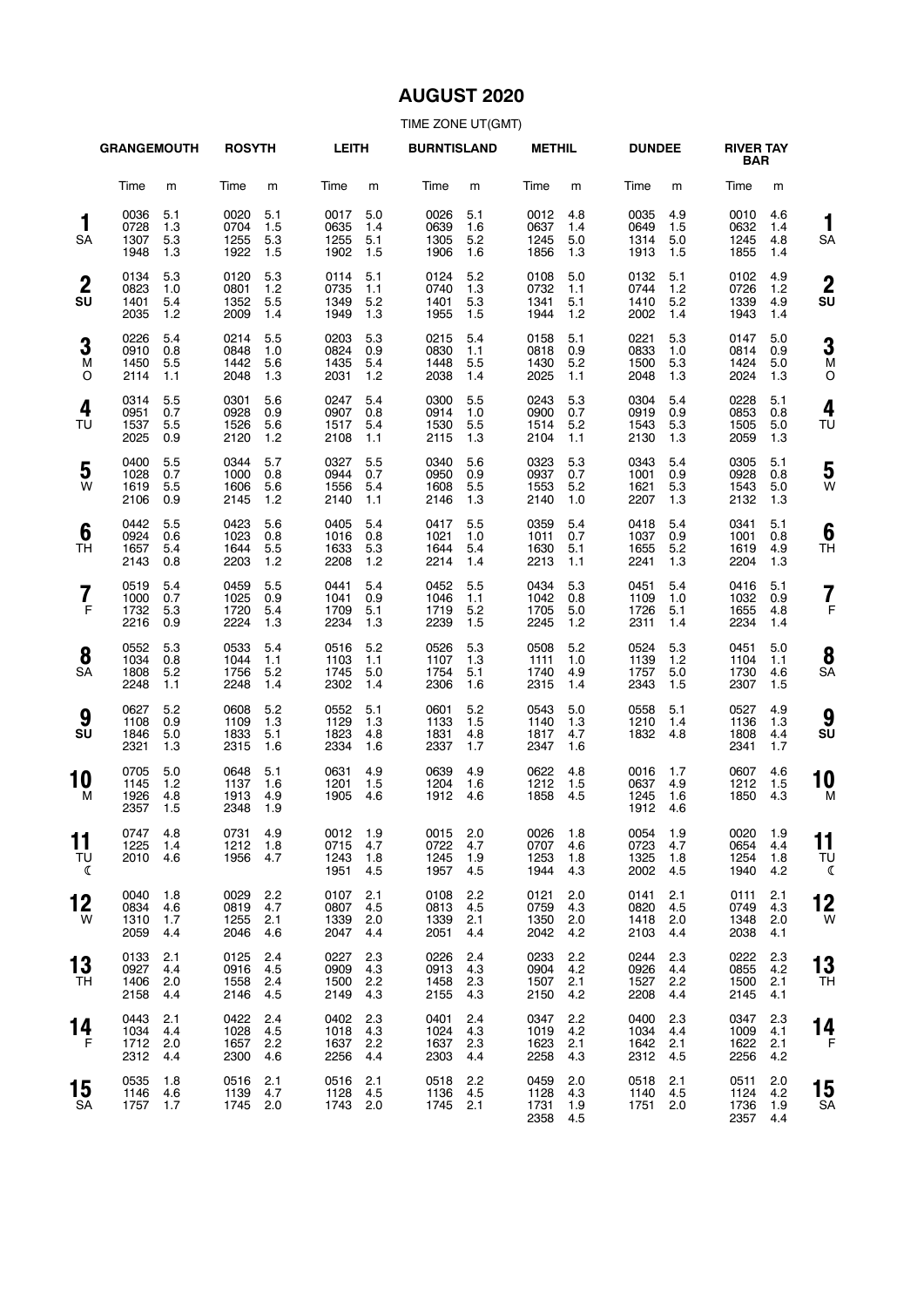# **AUGUST 2020**

|                    | <b>GRANGEMOUTH</b>               |                          | <b>ROSYTH</b>                    |                          | <b>LEITH</b>                     |                            | <b>BURNTISLAND</b>               |                          | <b>METHIL</b>                    |                          | <b>DUNDEE</b>                    |                            | <b>RIVER TAY</b><br><b>BAR</b>   |                          |                 |
|--------------------|----------------------------------|--------------------------|----------------------------------|--------------------------|----------------------------------|----------------------------|----------------------------------|--------------------------|----------------------------------|--------------------------|----------------------------------|----------------------------|----------------------------------|--------------------------|-----------------|
|                    | Time                             | m                        | Time                             | m                        | Time                             | m                          | Time                             | m                        | Time                             | m                        | Time                             | m                          | Time                             | m                        |                 |
| 16<br>SU           | 0020<br>0624<br>1246<br>1838     | 4.7<br>1.5<br>4.9<br>1.5 | 0007<br>0605<br>1238<br>1828     | 4.8<br>1.7<br>5.0<br>1.8 | 0002<br>0612<br>1233<br>1834     | 4.7<br>1.7<br>4.8<br>1.7   | 0011<br>0615<br>1243<br>1838     | 4.7<br>1.8<br>4.8<br>1.8 | 0603<br>1226<br>1829             | 1.7<br>4.6<br>1.6        | 0012<br>0624<br>1242<br>1849     | 4.7<br>1.8<br>4.8<br>1.7   | 0612<br>1224<br>1831             | 1.8<br>4.4<br>1.8        | 16<br>SU        |
| 17<br>М            | 0115<br>0712<br>1337<br>1914     | 5.1<br>1.1<br>5.2<br>1.2 | 0103<br>0652<br>1329<br>1911     | 5.1<br>1.4<br>5.3<br>1.5 | 0100<br>0701<br>1326<br>1919     | 5.0<br>1.4<br>5.1<br>1.4   | 0110<br>0705<br>1337<br>1924     | 5.1<br>1.6<br>5.2<br>1.6 | 0050<br>0658<br>1318<br>1918     | 4.8<br>1.3<br>5.0<br>1.3 | 0106<br>0721<br>1336<br>1941     | 5.0<br>1.4<br>5.1<br>1.5   | 0045<br>0701<br>1313<br>1918     | 4.6<br>1.4<br>4.8<br>1.4 | 17<br>M         |
| 18<br>TU           | 0203<br>0803<br>1423<br>1948     | 5.4<br>0.8<br>5.5<br>0.9 | 0151<br>0741<br>1416<br>1955     | 5.4<br>1.0<br>5.6<br>1.2 | 0146<br>0748<br>1410<br>2004     | 5.2<br>1.0<br>5.4<br>1.1   | 0158<br>0754<br>1422<br>2010     | 5.3<br>1.2<br>5.5<br>1.3 | 0137<br>0747<br>1404<br>2002     | 5.1<br>0.9<br>5.3<br>1.0 | 0154<br>0812<br>1424<br>2028     | 5.2<br>1.1<br>5.3<br>1.3   | 0127<br>0746<br>1356<br>2002     | 5.0<br>0.9<br>5.0<br>1.2 | 18<br>TU        |
| 19<br>W            | 0249<br>0855<br>1508<br>2022     | 5.6<br>0.5<br>5.7<br>0.7 | 0236<br>0833<br>1500<br>2039     | 5.7<br>0.7<br>5.8<br>1.0 | 0227<br>0835<br>1451<br>2048     | 5.5<br>0.6<br>5.6<br>0.9   | 0239<br>0842<br>1504<br>2055     | 5.6<br>0.8<br>5.7<br>1.1 | 0219<br>0832<br>1446<br>2044     | 5.4<br>0.5<br>5.6<br>0.8 | 0238<br>0900<br>1509<br>2113     | 5.4<br>0.8<br>5.5<br>1.1   | 0207<br>0828<br>1438<br>2041     | 5.2<br>0.7<br>5.2<br>1.1 | 19<br>W         |
| 20<br>TH           | 0334<br>0945<br>1553<br>2058     | 5.8<br>0.3<br>5.9<br>0.5 | 0320<br>0921<br>1544<br>2121     | 5.9<br>0.4<br>6.0<br>0.8 | 0306<br>0921<br>1532<br>2132     | 5.7<br>0.3<br>5.8<br>0.7   | 0319<br>0928<br>1544<br>2138     | 5.8<br>0.5<br>5.9<br>0.9 | 0300<br>0914<br>1528<br>2124     | 5.7<br>0.2<br>5.7<br>0.7 | 0320<br>0945<br>1552<br>2155     | 5.6<br>0.6<br>5.6<br>1.0   | 0246<br>0908<br>1520<br>2119     | 5.3<br>0.5<br>5.3<br>0.9 | 20<br>TH        |
| 21<br>F            | 0420<br>0925<br>1639<br>2136     | 5.9<br>0.1<br>6.0<br>0.4 | 0405<br>1002<br>1629<br>2200     | 6.0<br>0.3<br>6.0<br>0.8 | 0346<br>1006<br>1614<br>2216     | 5.9<br>0.2<br>5.8<br>0.7   | 0358<br>1012<br>1626<br>2221     | 6.0<br>0.5<br>5.9<br>0.9 | 0340<br>0955<br>1609<br>2203     | 5.8<br>0.1<br>5.8<br>0.7 | 0401<br>1027<br>1633<br>2236     | 5.8<br>0.4<br>5.6<br>0.9   | 0326<br>0948<br>1601<br>2156     | 5.5<br>0.2<br>5.3<br>0.8 | 21<br>F         |
| 22<br><b>SA</b>    | 0507<br>1001<br>1727<br>2217     | 6.0<br>0.1<br>6.0<br>0.5 | 0450<br>1036<br>1715<br>2235     | 6.1<br>0.3<br>6.0<br>0.8 | 0427<br>1050<br>1657<br>2257     | 5.9<br>0.2<br>5.8<br>0.8   | 0438<br>1054<br>1707<br>2301     | 6.0<br>0.5<br>5.9<br>1.0 | 0421<br>1034<br>1652<br>2241     | 5.9<br>0.1<br>5.7<br>0.8 | 0442<br>1108<br>1713<br>2315     | 5.8<br>0.5<br>5.6<br>1.0   | 0407<br>1029<br>1645<br>2235     | 5.5<br>0.3<br>5.2<br>0.9 | 22<br><b>SA</b> |
| 23<br>SU           | 0554<br>1043<br>1814<br>2301     | 5.9<br>0.2<br>5.9<br>0.7 | 0537<br>1106<br>1802<br>2312     | 6.0<br>0.5<br>5.8<br>1.0 | 0511<br>1131<br>1742<br>2335     | 5.8<br>0.4<br>5.6<br>1.0   | 0521<br>1134<br>1751<br>2338     | 5.9<br>0.6<br>5.7<br>1.2 | 0505<br>1114<br>1737<br>2322     | 5.8<br>0.4<br>5.5<br>1.0 | 0523<br>1148<br>1755<br>2355     | 5.8<br>0.6<br>5.4<br>1.1   | 0451<br>1110<br>1730<br>2317     | 5.4<br>0.5<br>5.1<br>1.2 | 23<br>SU        |
| 24<br>м            | 0641<br>1129<br>1900<br>2350     | 5.8<br>0.5<br>5.6<br>1.0 | 0625<br>1143<br>1849<br>2354     | 5.8<br>0.8<br>5.6<br>1.3 | 0558<br>1212<br>1831             | 5.6<br>0.8<br>5.3          | 0607<br>1215<br>1839             | 5.7<br>1.0<br>5.4        | 0552<br>1156<br>1826             | 5.5<br>0.7<br>5.1        | 0608<br>1229<br>1841             | 5.6<br>0.9<br>5.2          | 0539<br>1155<br>1820             | 5.3<br>0.8<br>4.9        | 24<br>м         |
| 25<br>TU<br>D      | 0728<br>1220<br>1948             | 5.5<br>0.9<br>5.3        | 0715<br>1230<br>1939             | 5.6<br>1.2<br>5.3        | 0013<br>0650<br>1255<br>1925     | 1.3<br>5.4<br>$1.2$<br>5.0 | 0016<br>0657<br>1256<br>1932     | 1.5<br>5.5<br>1.4<br>5.1 | 0008<br>0645<br>1246<br>1921     | 1.3<br>5.2<br>1.1<br>4.8 | 0037<br>0658<br>1315<br>1933     | 1.4<br>5.3<br>1.3<br>4.9   | 0004<br>0634<br>1245<br>1916     | 1.4<br>5.0<br>1.2<br>4.6 | 25<br>TU<br>⊅   |
| 26<br>W            | 0044 1.4<br>0820<br>1317<br>2044 | 5.1<br>1.4<br>4.9        | 0047 1.7<br>0810<br>1331<br>2036 | 5.2<br>1.7<br>5.0        | 0103 1.6<br>0754<br>1350<br>2029 | 5.0<br>1.6<br>4.7          | 0104 1.7<br>0800<br>1349<br>2034 | 5.1<br>1.7<br>4.7        | 0107 1.6<br>0748<br>1349<br>2027 | 4.9<br>1.6<br>4.5        | 0125 1.7<br>0758<br>1411<br>2036 | 5.0<br>1.7<br>4.6          | 0100 1.7<br>0738<br>1343<br>2020 | 4.8<br>1.5<br>4.4        | 26<br>W         |
| 27<br>TH           | 0153<br>0927<br>1429<br>2157     | 1.7<br>4.8<br>1.8<br>4.7 | 0203<br>0915<br>1503<br>2143     | 2.0<br>5.0<br>2.1<br>4.8 | 0221<br>0911<br>1517<br>2142     | 1.9<br>4.8<br>2.0<br>4.6   | 0220<br>0915<br>1515<br>2147     | 2.0<br>4.8<br>2.1<br>4.6 | 0220<br>0904<br>1509<br>2141     | 1.9<br>4.6<br>1.9<br>4.4 | 0230<br>0913<br>1536<br>2150     | 2.0<br>4.7<br>2.0<br>4.5   | 0212<br>0854<br>1502<br>2134     | 1.9<br>4.5<br>1.9<br>4.3 | 27<br>TH        |
| 28<br>$\mathsf{F}$ | 0321<br>1049<br>1726<br>2319     | 1.9<br>4.8<br>1.9<br>4.7 | 0411<br>1030<br>1709<br>2259     | 2.1<br>4.9<br>2.1<br>4.8 | 0405<br>1029<br>1651<br>2257     | 2.0<br>4.7<br>2.0<br>4.6   | 0404<br>1035<br>1652<br>2304     | 2.1<br>4.7<br>2.1<br>4.6 | 0354<br>1024<br>1643<br>2256     | 1.9<br>4.6<br>1.9<br>4.4 | 0418<br>1039<br>1702<br>2308     | 2.1<br>4.6<br>2.0<br>4.6   | 0350<br>1022<br>1637<br>2254     | 1.9<br>4.4<br>1.9<br>4.4 | 28<br>F         |
| 29<br>SA           | 0620<br>1159<br>1845             | 1.7<br>4.9<br>1.8        | 0559<br>1144<br>1820             | 1.9<br>5.0<br>1.9        | 0535<br>1148<br>1803             | 1.8<br>4.8<br>1.9          | 0537<br>1157<br>1806             | 1.9<br>4.8<br>2.0        | 0533<br>1137<br>1756             | 1.7<br>4.6<br>1.8        | 0541<br>1203<br>1807             | 1.8<br>4.7<br>1.9          | 0523<br>1144<br>1750             | 1.7<br>4.5<br>1.9        | 29<br><b>SA</b> |
| 30<br>SU           | 0025<br>0725<br>1257<br>1940     | 5.0<br>1.3<br>5.2<br>1.5 | 0008<br>0705<br>1248<br>1913     | 5.0<br>1.5<br>5.2<br>1.7 | 0010<br>0643<br>1254<br>1856     | 4.8<br>1.5<br>5.0<br>1.7   | 0019<br>0647<br>1304<br>1900     | 4.8<br>1.6<br>5.1<br>1.8 | 0003<br>0636<br>1241<br>1848     | 4.6<br>1.4<br>4.8<br>1.6 | 0021<br>0641<br>1310<br>1859     | 4.8<br>1.5<br>4.9<br>1.7   | 0001<br>0628<br>1245<br>1846     | 4.6<br>1.4<br>4.6<br>1.7 | 30<br>SU        |
| 31<br>м            | 0121<br>0817<br>1348<br>2026     | 5.3<br>0.9<br>5.4<br>1.3 | 0109<br>0756<br>1343<br>1956     | 5.3<br>1.2<br>5.4<br>1.5 | 0109<br>0734<br>1344<br>1937     | 5.1<br>1.2<br>5.2<br>1.5   | 0119<br>0739<br>1355<br>1942     | 5.2<br>1.4<br>5.3<br>1.6 | 0059<br>0724<br>1334<br>1930     | 4.9<br>1.1<br>5.0<br>1.4 | 0120<br>0732<br>1402<br>1946     | 5.0<br>$1.2$<br>5.2<br>1.5 | 0053<br>0719<br>1332<br>1930     | 4.9<br>1.2<br>4.9<br>1.5 | 31<br>M         |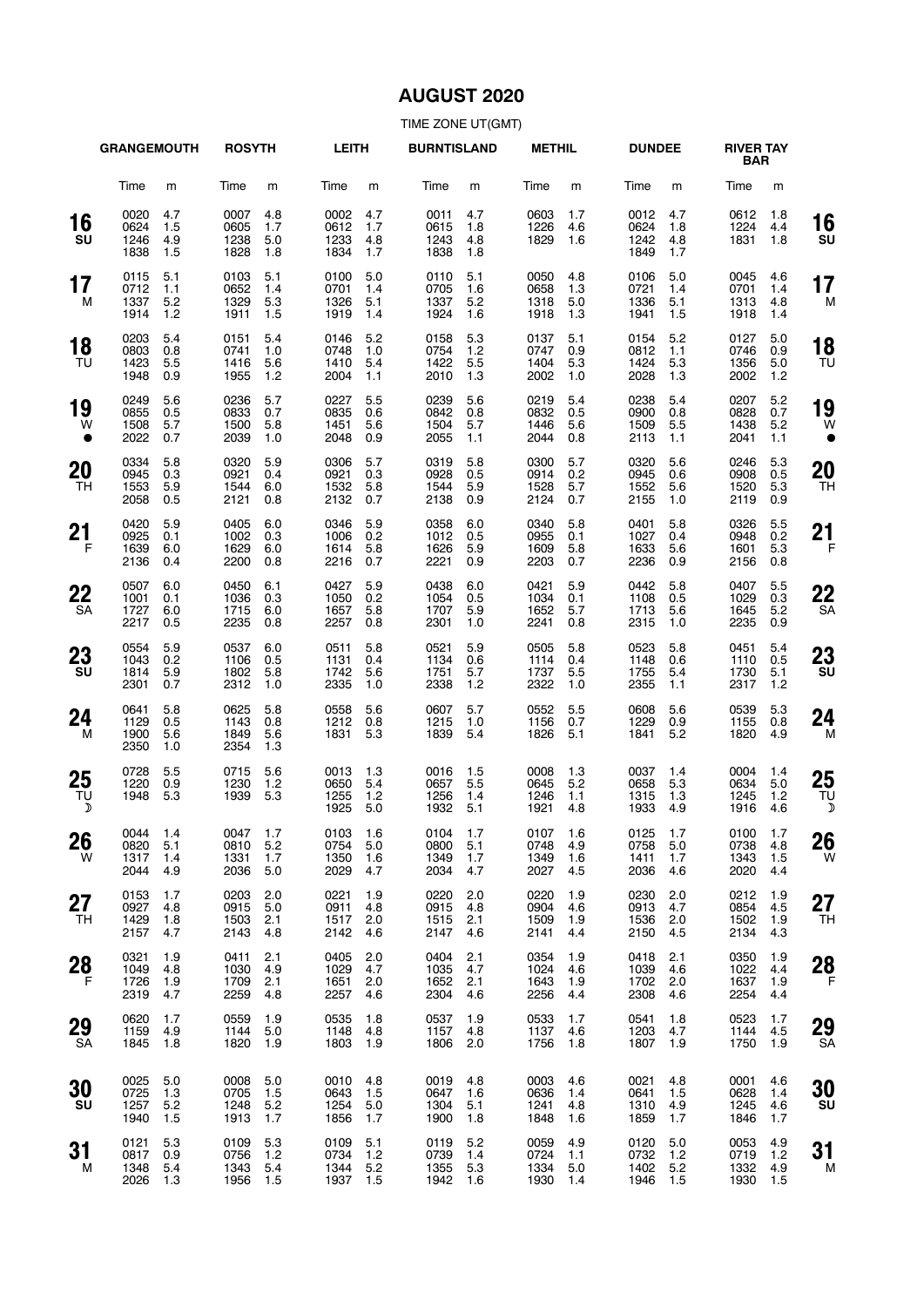# **SEPTEMBER 2020**

|                            | <b>GRANGEMOUTH</b>           |                          | <b>ROSYTH</b>                    |                          | <b>LEITH</b>                         |                          | <b>BURNTISLAND</b>                   |                          | <b>METHIL</b>                    |                          | <b>DUNDEE</b>                    |                            | <b>RIVER TAY</b><br><b>BAR</b>   |                          |                          |
|----------------------------|------------------------------|--------------------------|----------------------------------|--------------------------|--------------------------------------|--------------------------|--------------------------------------|--------------------------|----------------------------------|--------------------------|----------------------------------|----------------------------|----------------------------------|--------------------------|--------------------------|
|                            | Time                         | m                        | Time                             | m                        | Time                                 | m                        | Time                                 | m                        | Time                             | m                        | Time                             | m                          | Time                             | m                        |                          |
| 1<br>TU                    | 0210<br>0900<br>1435<br>1914 | 5.5<br>0.8<br>5.5<br>1.2 | 0200<br>0837<br>1427<br>2031     | 5.5<br>1.0<br>5.5<br>1.4 | 0154<br>0815<br>1424<br>2011         | 5.3<br>1.0<br>5.3<br>1.3 | 0206<br>0821<br>1436<br>2017         | 5.4<br>1.2<br>5.4<br>1.5 | 0145<br>0805<br>1418<br>2008     | 5.1<br>0.9<br>5.1<br>1.2 | 0207<br>0818<br>1446<br>2029     | 5.3<br>1.0<br>5.3<br>1.3   | 0135<br>0801<br>1411<br>2008     | 5.0<br>0.9<br>4.9<br>1.4 | 1<br>TU                  |
| $\boldsymbol{2}$<br>W<br>O | 0256<br>0938<br>1516<br>1957 | 5.6<br>0.7<br>5.6<br>0.9 | 0243<br>0911<br>1506<br>2056     | 5.6<br>0.9<br>5.6<br>1.2 | 0232<br>0849<br>1500<br>2042         | 5.4<br>0.8<br>5.4<br>1.1 | 0245<br>0856<br>1513<br>2049         | 5.5<br>1.0<br>5.5<br>1.3 | 0225<br>0841<br>1455<br>2042     | 5.3<br>0.8<br>5.2<br>1.1 | 0247<br>0900<br>1525<br>2109     | 5.4<br>0.9<br>5.3<br>1.3   | 0211<br>0835<br>1446<br>2039     | 5.1<br>0.8<br>5.0<br>1.3 | $\overline{2}$<br>W<br>C |
| 3<br>TН                    | 0337<br>0819<br>1554<br>2039 | 5.6<br>0.7<br>5.5<br>0.7 | 0321<br>0935<br>1540<br>2104     | 5.7<br>0.8<br>5.6<br>1.1 | 0307<br>0919<br>1533<br>2112         | 5.5<br>0.8<br>5.4<br>1.1 | 0320<br>0926<br>1545<br>2119         | 5.6<br>1.0<br>5.5<br>1.3 | 0301<br>0912<br>1528<br>2114     | 5.3<br>0.7<br>5.2<br>1.0 | 0322<br>0938<br>1558<br>2145     | 5.4<br>0.8<br>5.3<br>1.2   | 0244<br>0906<br>1518<br>2110     | 5.2<br>0.8<br>5.0<br>1.2 | 3<br>ΤH                  |
| 4<br>F                     | 0414<br>0859<br>1627<br>2118 | 5.6<br>0.5<br>5.4<br>0.7 | 0354<br>0925<br>1612<br>2128     | 5.6<br>0.8<br>5.5<br>1.1 | 0339<br>0945<br>1604<br>2140         | 5.5<br>0.8<br>5.3<br>1.1 | 0351<br>0951<br>1616<br>2146         | 5.6<br>1.0<br>5.4<br>1.3 | 0332<br>0940<br>1559<br>2143     | 5.4<br>0.7<br>5.1<br>1.0 | 0352<br>1011<br>1624<br>2216     | 5.5<br>0.9<br>5.2<br>1.3   | 0316<br>0934<br>1548<br>2138     | 5.2<br>0.8<br>5.0<br>1.2 | 4<br>F                   |
| 5<br>SA                    | 0446<br>0937<br>1700<br>2154 | 5.5<br>0.6<br>5.4<br>0.7 | 0425<br>0944<br>1644<br>2155     | 5.6<br>0.9<br>5.4<br>1.1 | 0411<br>1007<br>1636<br>2206         | 5.4<br>0.9<br>5.2<br>1.1 | 0423<br>1013<br>1647<br>2212         | 5.5<br>1.1<br>5.3<br>1.3 | 0402<br>1006<br>1629<br>2211     | 5.3<br>0.8<br>5.1<br>1.1 | 0420<br>1040<br>1648<br>2244     | 5.4<br>1.0<br>5.2<br>1.3   | 0347<br>1001<br>1618<br>2205     | 5.2<br>0.9<br>4.9<br>1.3 | 5<br>SΑ                  |
| 6<br>SU                    | 0518<br>1010<br>1735<br>2225 | 5.4<br>0.7<br>5.3<br>0.9 | 0457<br>1009<br>1718<br>2218     | 5.5<br>1.0<br>5.3<br>1.3 | 0443<br>1028<br>1709<br>2230         | 5.3<br>1.0<br>5.1<br>1.3 | 0454<br>1033<br>1719<br>2235         | 5.4<br>1.2<br>5.2<br>1.5 | 0433<br>1031<br>1700<br>2238     | 5.2<br>1.0<br>5.0<br>1.2 | 0449<br>1107<br>1715<br>2313     | 5.4<br>1.2<br>5.1<br>1.4   | 0418<br>1029<br>1649<br>2233     | 5.1<br>1.1<br>4.8<br>1.4 | 6<br>su                  |
| $\overline{7}$<br>M        | 0555<br>1039<br>1813<br>2251 | 5.3<br>0.9<br>5.1<br>1.1 | 0533<br>1031<br>1756<br>2241     | 5.3<br>1.2<br>5.2<br>1.5 | 0517<br>1049<br>1744<br>2253         | 5.2<br>1.2<br>5.0<br>1.5 | 0527<br>1053<br>1753<br>2257         | 5.3<br>1.4<br>5.1<br>1.6 | 0507<br>1056<br>1733<br>2305     | 5.1<br>1.2<br>4.8<br>1.4 | 0522<br>1134<br>1746<br>2343     | 5.2<br>1.4<br>5.0<br>1.6   | 0451<br>1057<br>1722<br>2304     | 5.0<br>1.3<br>4.6<br>1.5 | 7<br>M                   |
| 8<br>TU                    | 0634<br>1107<br>1853<br>2318 | 5.1<br>1.2<br>5.0<br>1.4 | 0612<br>1056<br>1835<br>2309     | 5.2<br>1.5<br>5.0<br>1.7 | 0553<br>1113<br>1822<br>2320         | 5.0<br>1.5<br>4.8<br>1.7 | 0602<br>1117<br>1830<br>2324         | 5.1<br>1.6<br>4.8<br>1.8 | 0545<br>1121<br>1811<br>2335     | 4.9<br>1.4<br>4.6<br>1.7 | 0558<br>1202<br>1822             | 5.1<br>1.6<br>4.8          | 0528<br>1128<br>1800<br>2340     | 4.8<br>1.5<br>4.5<br>1.8 | 8<br>ΤU                  |
| 9<br>W                     | 0714<br>1139<br>1934<br>2354 | 4.9<br>1.4<br>4.7<br>1.7 | 0654<br>1128<br>1916<br>2346     | 4.9<br>1.7<br>4.8<br>2.0 | 0633<br>1143<br>1905<br>2358         | 4.8<br>1.7<br>4.6<br>2.0 | 0641<br>1146<br>1912                 | 4.8<br>1.8<br>4.6        | 0628<br>1150<br>1854             | 4.6<br>1.7<br>4.4        | 0014<br>0638<br>1234<br>1904     | 1.8<br>4.8<br>1.8<br>4.6   | 0610<br>1204<br>1845             | 4.5<br>1.8<br>4.3        | 9<br>W                   |
| 10<br>TН<br>ℭ              | 0757<br>1219<br>2018         | 4.7<br>1.8<br>4.5        | 0739<br>1209<br>2001             | 4.7<br>2.1<br>4.6        | 0722<br>1227<br>1957                 | 4.5<br>2.1<br>4.4        | 0001<br>0729<br>1229<br>2003         | 2.1<br>4.5<br>2.2<br>4.4 | 0016<br>0716<br>1231<br>1945     | 2.0<br>4.4<br>2.0<br>4.2 | 0052<br>0728<br>1317<br>2001     | 2.0<br>4.6<br>2.1<br>4.4   | 0024<br>0704<br>1251<br>1944     | 2.0<br>4.3<br>2.0<br>4.2 | 10<br><b>TH</b><br>ℭ     |
| 11<br>F                    | 0041<br>0846<br>1311<br>2110 | 2.0<br>4.5<br>2.1<br>4.4 | 0034 2.3<br>0831<br>1301<br>2056 | 4.5<br>2.4<br>4.5        | 0112 2.3<br>0823 4.4<br>1353<br>2103 | 2.4<br>4.3               | 0113 2.4<br>0828 4.4<br>1352<br>2107 | 2.5<br>4.3               | 0138 2.2<br>0815<br>1404<br>2052 | 4.2<br>2.3<br>4.1        | 0151 2.3<br>0837<br>1429<br>2121 | 4.4<br>2.4<br>4.3          | 0126 2.3<br>0813<br>1402<br>2054 | 4.2<br>2.3<br>4.1        | 11<br>F                  |
| 12<br>SA                   | 0424<br>0943<br>1653<br>2212 | 2.2<br>4.4<br>2.2<br>4.4 | 0358<br>0937<br>1632<br>2205     | 2.4<br>4.5<br>2.5<br>4.5 | 0311<br>0938<br>1602<br>2218         | 2.4<br>4.3<br>2.4<br>4.4 | 0309<br>0943<br>1601<br>2224         | 2.5<br>4.3<br>2.5<br>4.4 | 0312<br>0935<br>1549<br>2215     | 2.2<br>4.1<br>2.3<br>4.2 | 0316<br>0959<br>1601<br>2237     | 2.3<br>4.3<br>2.4<br>4.4   | 0258<br>0931<br>1540<br>2212     | 2.3<br>4.1<br>2.4<br>4.2 | 12<br>SΑ                 |
| 13<br>SU                   | 0518<br>1057<br>1741<br>2335 | 1.8<br>4.5<br>1.9<br>4.7 | 0456<br>1100<br>1723<br>2327     | 2.1<br>4.6<br>2.2<br>4.7 | 0452<br>1055<br>1724<br>2331         | 2.1<br>4.5<br>2.2<br>4.6 | 0453<br>1102<br>1726<br>2339         | 2.2<br>4.5<br>2.3<br>4.6 | 0430<br>1057<br>1705<br>2327     | 2.0<br>4.3<br>2.1<br>4.4 | 0447<br>1113<br>1725<br>2343     | 2.1<br>4.5<br>2.2<br>4.6   | 0435<br>1055<br>1708<br>2324     | 2.0<br>4.2<br>2.1<br>4.4 | 13<br>su                 |
| 14<br>м                    | 0609<br>1213<br>1824         | 1.4<br>4.9<br>1.6        | 0547<br>1209<br>1809             | 1.7<br>5.0<br>1.8        | 0555<br>1206<br>1816                 | 1.7<br>4.8<br>$-1.8$     | 0558<br>1215<br>1819 1.9             | 1.8<br>4.8               | 0540<br>1201<br>1806             | 1.6<br>4.6<br>1.7        | 0604<br>1220<br>1829             | 1.8<br>4.8<br>1.9          | 0544<br>1202<br>1808             | 1.7<br>4.5<br>1.8        | 14<br>N                  |
| 15<br>TU                   | 0042<br>0702<br>1309<br>1901 | 5.1<br>1.0<br>5.3<br>1.2 | 0030<br>0636<br>1303<br>1853     | 5.1<br>1.2<br>5.4<br>1.5 | 0032<br>0644<br>1302 5.2<br>1901     | 5.0<br>1.3<br>1.4        | 0042<br>0648<br>1312<br>1905         | 5.1<br>1.5<br>5.3<br>1.6 | 0023<br>0637<br>1254<br>1857     | 4.8<br>1.2<br>5.0<br>1.3 | 0040<br>0701<br>1316<br>1921     | 5.0<br>1.3<br>5.1<br>- 1.5 | 0018<br>0636<br>1251<br>1856     | 4.6<br>1.3<br>4.9<br>1.4 | 15<br>TU                 |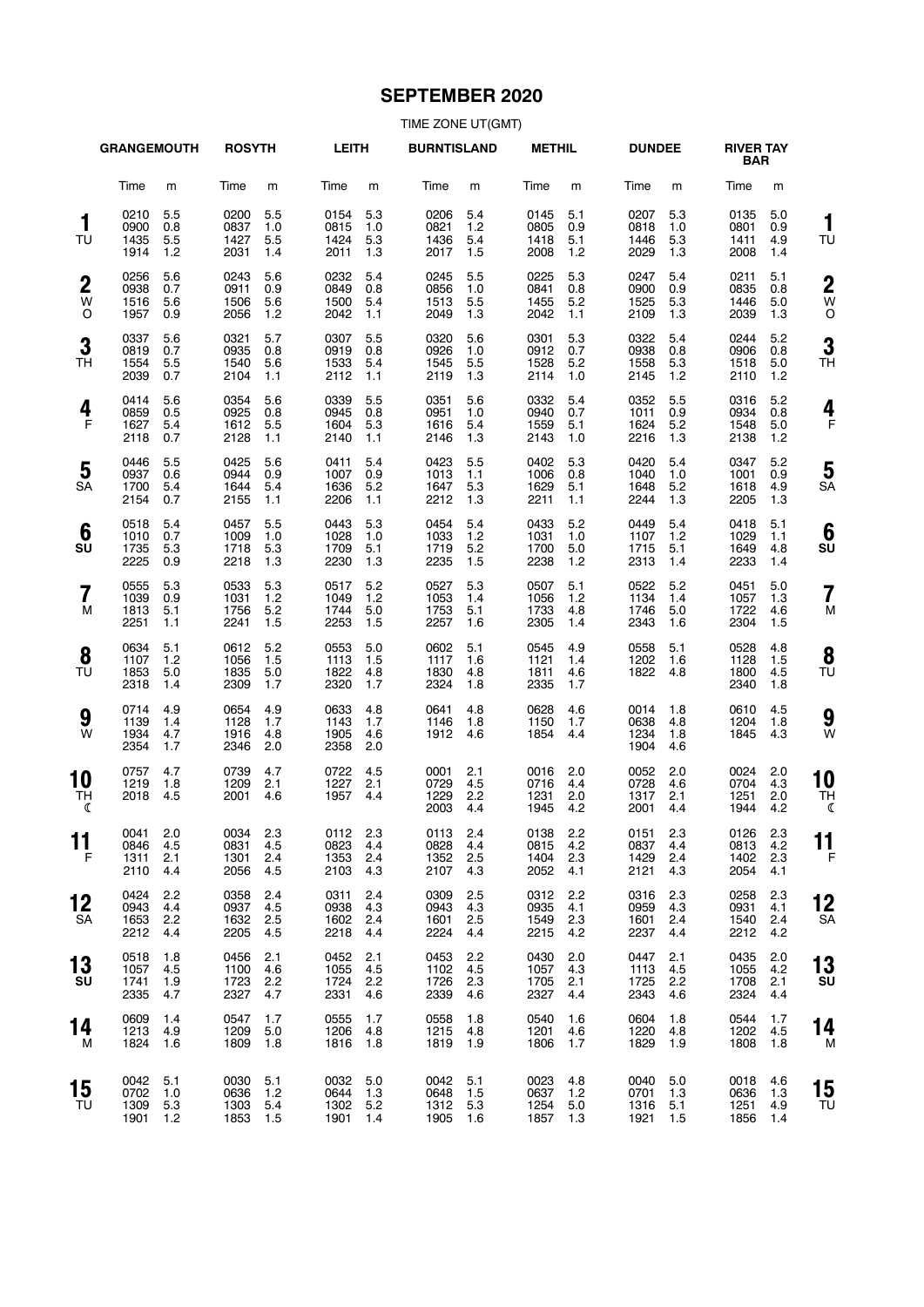# **SEPTEMBER 2020**

| TIME ZONE UT(GMT) |  |  |
|-------------------|--|--|
|-------------------|--|--|

|                           | <b>GRANGEMOUTH</b>                   |                          | <b>ROSYTH</b>                        |                          | <b>LEITH</b>                         |                          | <b>BURNTISLAND</b>                   |                          | <b>METHIL</b>                    |                             | <b>DUNDEE</b>                    |                              | <b>RIVER TAY</b><br><b>BAR</b> |                          |                                  |
|---------------------------|--------------------------------------|--------------------------|--------------------------------------|--------------------------|--------------------------------------|--------------------------|--------------------------------------|--------------------------|----------------------------------|-----------------------------|----------------------------------|------------------------------|--------------------------------|--------------------------|----------------------------------|
|                           | Time                                 | m                        | Time                                 | m                        | Time                                 | m                        | Time                                 | m                        | Time                             | m                           | Time                             | m                            | Time                           | m                        |                                  |
| 16<br>W                   | 0134<br>0758<br>1357<br>1922         | 5.5<br>0.6<br>5.7<br>0.9 | 0121<br>0727<br>1350<br>1939         | 5.5<br>0.8<br>5.7<br>1.1 | 0120<br>0731<br>1347<br>1944         | 5.3<br>0.8<br>5.5<br>1.1 | 0131<br>0736<br>1359<br>1949         | 5.4<br>1.0<br>5.6<br>1.3 | 0111<br>0726<br>1340<br>1942     | 5.2<br>0.7<br>5.4<br>1.0    | 0130<br>0752<br>1404<br>2008     | 5.3<br>0.9<br>5.4<br>1.2     | 0102<br>0722<br>1335<br>1940   | 5.0<br>0.8<br>5.1<br>1.2 | 16<br>W                          |
| 17<br>TH<br>$\bullet$     | 0221<br>0852<br>1442<br>1955         | 5.8<br>0.3<br>6.0<br>0.6 | 0207<br>0818<br>1434<br>2025         | 5.9<br>0.5<br>6.0<br>0.8 | 0202<br>0816<br>1428<br>2027         | 5.7<br>0.4<br>5.8<br>0.8 | 0214<br>0822<br>1440<br>2033         | 5.8<br>0.6<br>5.9<br>1.0 | 0155<br>0811<br>1423<br>2024     | 5.6<br>0.3<br>5.7<br>0.7    | 0215<br>0839<br>1448<br>2053     | 5.6<br>0.6<br>5.7<br>1.0     | 0143<br>0807<br>1415<br>2020   | 5.3<br>0.5<br>5.3<br>0.9 | 17<br><b>TH</b>                  |
| 18<br>$\mathsf{F}$        | 0307<br>0938<br>1528<br>2034         | 6.1<br>0.0<br>6.1<br>0.3 | 0252<br>0904<br>1518<br>2108         | 6.1<br>0.2<br>6.2<br>0.6 | 0241<br>0901<br>1508<br>2111         | 5.9<br>0.1<br>6.0<br>0.6 | 0254<br>0908<br>1521<br>2118         | 6.0<br>0.4<br>6.1<br>0.8 | 0236<br>0853<br>1504<br>2105     | 5.9<br>0.0<br>5.9<br>0.5    | 0257<br>0923<br>1529<br>2135     | 5.9<br>0.4<br>5.8<br>0.8     | 0222<br>0846<br>1456<br>2058   | 5.5<br>0.2<br>5.5<br>0.7 | 18<br>F                          |
| 19<br><b>SA</b>           | 0355<br>$0900 - 0.1$<br>1616<br>2114 | 6.2<br>6.2<br>0.2        | 0338<br>0943<br>1603<br>2146         | 6.3<br>0.1<br>6.2<br>0.6 | 0321<br>0945<br>1549<br>2153         | 6.1<br>0.0<br>6.0<br>0.5 | 0334<br>0951<br>1601<br>2159         | 6.2<br>0.3<br>6.1<br>0.7 | 0318<br>0933<br>1545<br>2144     | 6.0<br>$-0.1$<br>5.9<br>0.4 | 0339<br>1005<br>1609<br>2215     | 6.0<br>0.3<br>5.8<br>0.8     | 0303<br>0926<br>1536<br>2136   | 5.8<br>0.1<br>5.5<br>0.7 | 19<br><b>SA</b>                  |
| 20<br><b>SU</b>           | 0443<br>$0938 - 0.1$<br>1703<br>2156 | 6.2<br>6.1<br>0.3        | 0425<br>1015<br>1649<br>2220         | 6.3<br>0.2<br>6.1<br>0.7 | 0404<br>1027<br>1633<br>2234         | 6.1<br>0.1<br>5.9<br>0.7 | 0416<br>1032<br>1644<br>2239         | 6.2<br>0.4<br>6.0<br>0.9 | 0400<br>1012<br>1627<br>2222     | 6.1<br>0.1<br>5.8<br>0.5    | 0420<br>1045<br>1649<br>2255     | 6.0<br>0.4<br>5.8<br>0.8     | 0345<br>1005<br>1618<br>2214   | 5.8<br>0.2<br>5.4<br>0.8 | 20<br>SU                         |
| 21<br>М                   | 0531<br>1019<br>1751<br>2239         | 6.1<br>0.2<br>6.0<br>0.5 | 0512<br>1042<br>1736<br>2252         | 6.2<br>0.5<br>5.9<br>0.9 | 0449<br>1107<br>1717<br>2312         | 6.0<br>0.4<br>5.6<br>0.9 | 0459<br>1111<br>1727<br>2316         | 6.1<br>0.6<br>5.7<br>1.1 | 0445<br>1050<br>1712<br>2301     | 5.9<br>0.3<br>5.5<br>0.8    | 0502<br>1123<br>1729<br>2333     | 5.9<br>0.7<br>5.6<br>1.0     | 0430<br>1046<br>1702<br>2255   | 5.6<br>0.6<br>5.2<br>1.1 | 21<br>M                          |
| 22<br>TU                  | 0618<br>1103<br>1837<br>2324         | 5.9<br>0.6<br>5.6<br>0.9 | 0601<br>1118<br>1823<br>2332         | 5.9<br>0.9<br>5.6<br>1.3 | 0538<br>1145<br>1805<br>2349         | 5.7<br>0.9<br>5.3<br>1.3 | 0547<br>1148<br>1814<br>2352         | 5.8<br>1.1<br>5.4<br>1.5 | 0533<br>1130<br>1759<br>2346     | 5.6<br>0.8<br>5.2<br>1.2    | 0547<br>1202<br>1813             | 5.7<br>1.0<br>5.3            | 0518<br>1129<br>1750<br>2343   | 5.3<br>0.9<br>5.0<br>1.3 | 22<br>TU                         |
| 23<br>- W                 | 0705<br>1151<br>1924                 | 5.5<br>1.1<br>5.2        | 0652<br>1204<br>1913                 | 5.6<br>1.5<br>5.2        | 0632<br>1224<br>1859                 | 5.3<br>1.4<br>5.0        | 0640<br>1226<br>1906                 | 5.4<br>1.6<br>5.1        | 0626<br>1216<br>1853             | 5.2<br>1.3<br>4.7           | 0013<br>0637<br>1242<br>1902     | 1.3<br>5.3<br>1.5<br>4.9     | 0615<br>1218<br>1846           | 5.0<br>1.4<br>4.6        | 23<br>W                          |
| 24<br>TH<br>$\mathcal{D}$ | 0017<br>0756<br>1248<br>2016         | 1.4<br>5.1<br>1.7<br>4.8 | 0029<br>0748<br>1310<br>2010         | 1.7<br>5.2<br>2.0<br>4.9 | 0039<br>0738<br>1320<br>2005         | 1.6<br>4.9<br>2.0<br>4.7 | 0041<br>0744<br>1320<br>2011         | 1.7<br>4.9<br>2.1<br>4.7 | 0044<br>0728<br>1319<br>1958     | 1.6<br>4.8<br>1.8<br>4.4    | 0058<br>0738<br>1332<br>2006     | 1.7<br>4.9<br>2.0<br>4.6     | 0040<br>0725<br>1319<br>1954   | 1.7<br>4.6<br>1.9<br>4.4 | 24<br><b>TH</b><br>$\mathcal{D}$ |
| 25<br>F                   | 0138<br>0904<br>1428<br>2134         | 1.8<br>4.7<br>2.2<br>4.5 | 0155<br>0856<br>1444<br>2123         | 2.1<br>4.8<br>2.4<br>4.7 | 0208<br>0856<br>1501<br>2122         | 2.0<br>4.7<br>2.3<br>4.5 | 0207<br>0900<br>1459<br>2127         | 2.1<br>4.7<br>2.4<br>4.5 | 0203<br>0846<br>1447<br>2118     | 1.9<br>4.5<br>2.2<br>4.2    | 0203<br>0857<br>1510<br>2124     | 2.1<br>4.6<br>2.4<br>4.5     | 0155<br>0845<br>1441<br>2111   | 1.9<br>4.4<br>2.3<br>4.3 | 25<br>F                          |
| 26<br>SA                  | 0439 1.9<br>1036<br>1721<br>2306     | 4.6<br>2.2<br>4.6        | 0427 2.1<br>1019 4.7<br>1703<br>2246 | 2.4<br>4.7               | 0410 2.0<br>1017<br>1643<br>2241     | 4.6<br>2.3<br>4.6        | 0409 2.1<br>1023<br>1643<br>2248     | 4.6<br>2.4<br>4.6        | 0358 1.9<br>1011<br>1636<br>2239 | 4.4<br>2.2<br>4.3           | 0415 2.1<br>1029<br>1649<br>2247 | 4.5<br>2.3<br>4.5            | 0344<br>1019<br>1626<br>2237   | 1.9<br>4.3<br>2.3<br>4.4 | 26<br><b>SA</b>                  |
| 27<br>SU                  | 0613<br>1147<br>1832                 | 1.5<br>4.9<br>1.9        | 0555<br>1135<br>1807<br>2356         | 1.8<br>4.9<br>2.1<br>5.0 | 0537<br>1140<br>1752<br>2356         | 1.7<br>4.7<br>2.1<br>4.8 | 0539<br>1148<br>1755                 | 1.8<br>4.7<br>2.2        | 0528<br>1127<br>1744<br>2347     | 1.7<br>4.5<br>2.0<br>4.6    | 0530<br>1153<br>1750             | 1.8<br>4.7<br>2.1            | 0515<br>1138<br>1738<br>2345   | 1.7<br>4.5<br>2.0<br>4.6 | 27<br>SU                         |
| 28<br>M                   | 0010<br>0710<br>1243<br>1923         | 4.9<br>1.2<br>5.2<br>1.6 | 0650<br>1237<br>1855                 | 1.5<br>5.2<br>1.9        | 0636<br>1243<br>1839                 | 1.4<br>5.0<br>1.8        | 0005<br>0640<br>1253<br>1843         | 4.8<br>1.6<br>5.1<br>1.9 | 0624<br>1228<br>1831             | 1.4<br>4.7<br>1.7           | 0002<br>0624<br>1255<br>1839     | 4.8<br>1.4<br>4.9<br>1.8     | 0614<br>1233<br>1828           | 1.4<br>4.6<br>1.9        | 28<br>M                          |
| 29<br>TU                  | 0104<br>0758<br>1332<br>2007         | 5.3<br>0.9<br>5.4<br>1.4 | 0053<br>0737<br>1326<br>1935         | 5.3<br>1.2<br>5.4<br>1.6 | 0052<br>0719<br>1328<br>1914         | 5.1<br>1.2<br>5.2<br>1.6 | 0102<br>0724<br>1339<br>1918         | 5.2<br>1.4<br>5.3<br>1.7 | 0040<br>0707<br>1316<br>1910     | 4.9<br>1.1<br>4.9<br>1.5    | 0059<br>0711<br>1342<br>1923     | 5.0<br>$1.2$<br>5.2<br>$1.5$ | 0035<br>0700<br>1315<br>1909   | 4.8<br>1.2<br>4.9<br>1.7 | 29<br>TU                         |
| 30<br>W                   | 0151<br>0839<br>1415<br>1845         | 5.5<br>0.8<br>5.6<br>1.2 | 0140<br>0814<br>1407<br>2006         | 5.5<br>1.1<br>5.5<br>1.5 | 0135<br>0753<br>1404 5.3<br>1943 1.3 | 5.3<br>1.0               | 0146<br>0759<br>1416 5.4<br>1948 1.5 | 5.4<br>1.2               | 0124<br>0743<br>1356<br>1944 1.2 | 5.1<br>0.9<br>5.1           | 0145<br>0753<br>1423<br>2005     | 5.3<br>1.0<br>5.3<br>1.4     | 0114<br>0736<br>1349<br>1944   | 5.0<br>1.1<br>4.9<br>1.4 | 30<br>W                          |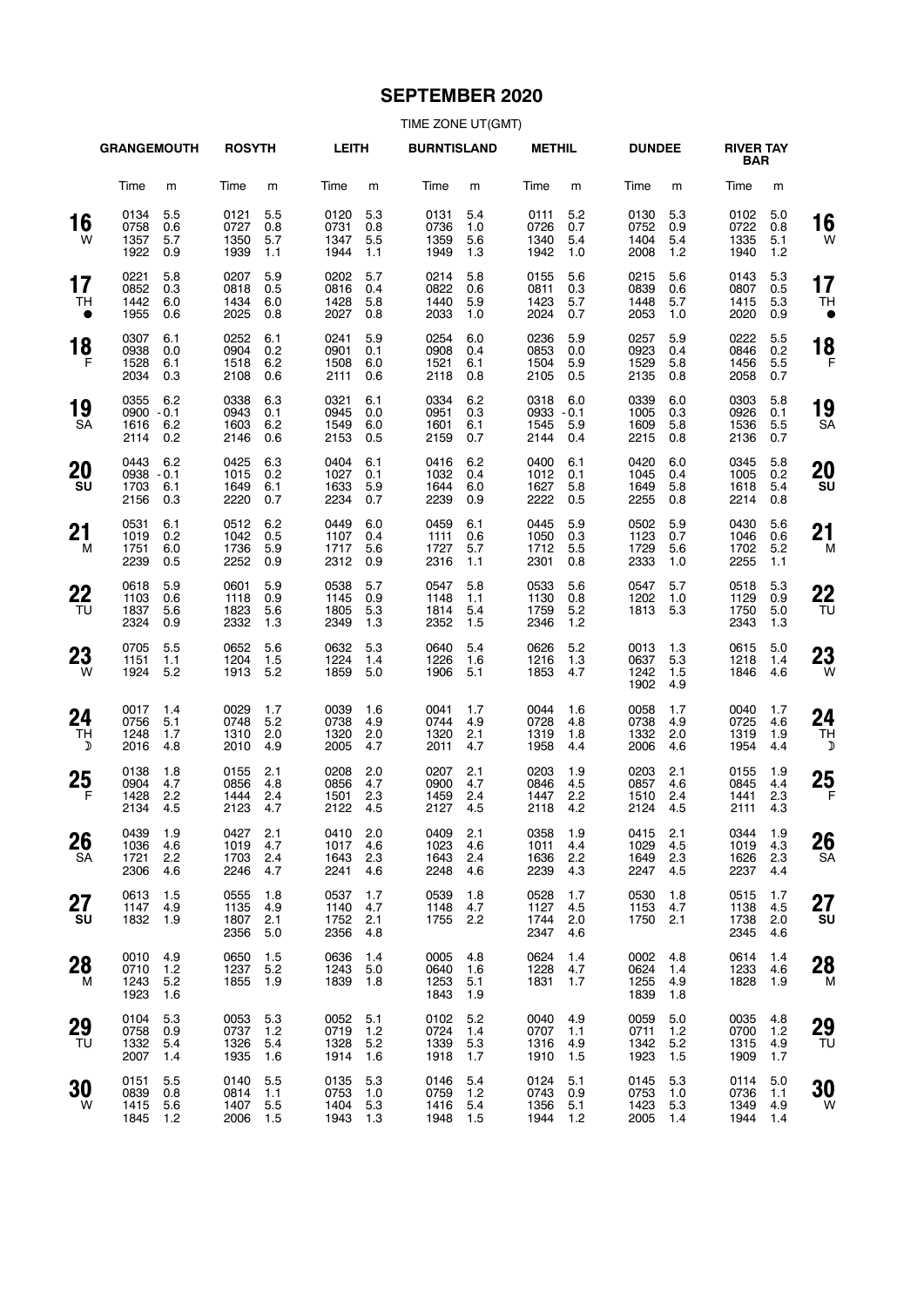# **OCTOBER 2020**

|                              | <b>GRANGEMOUTH</b>           |                          | <b>ROSYTH</b>                    |                          | <b>LEITH</b>                     |                          | <b>BURNTISLAND</b>               |                            | <b>METHIL</b>                    |                          | <b>DUNDEE</b>                |                          | <b>RIVER TAY</b><br><b>BAR</b> |                          |                     |
|------------------------------|------------------------------|--------------------------|----------------------------------|--------------------------|----------------------------------|--------------------------|----------------------------------|----------------------------|----------------------------------|--------------------------|------------------------------|--------------------------|--------------------------------|--------------------------|---------------------|
|                              | Time                         | m                        | Time                             | m                        | Time                             | m                        | Time                             | m                          | Time                             | m                        | Time                         | m                        | Time                           | m                        |                     |
| 1<br><b>TH</b><br>O          | 0233<br>0914<br>1454<br>1928 | 5.6<br>0.8<br>5.6<br>0.9 | 0220<br>0843<br>1441<br>2006     | 5.6<br>1.0<br>5.6<br>1.3 | 0210<br>0821<br>1436<br>2013     | 5.4<br>0.9<br>5.4<br>1.2 | 0222<br>0827<br>1449<br>2019     | 5.5<br>1.1<br>5.5<br>1.4   | 0201<br>0813<br>1429<br>2015     | 5.2<br>0.8<br>5.1<br>1.1 | 0223<br>0833<br>1459<br>2043 | 5.4<br>0.9<br>5.3<br>1.3 | 0148<br>0810<br>1419<br>2016   | 5.1<br>0.9<br>5.0<br>1.3 | 1<br>ΤH<br>C        |
| $\frac{2}{F}$                | 0311<br>0750<br>1529<br>2010 | 5.6<br>0.6<br>5.6<br>0.6 | 0254<br>0850<br>1512<br>2021     | 5.6<br>1.0<br>5.6<br>1.1 | 0242<br>0846<br>1505<br>2043     | 5.4<br>0.8<br>5.4<br>1.0 | 0255<br>0853<br>1518<br>2050     | 5.5<br>1.0<br>5.5<br>1.2   | 0233<br>0839<br>1459<br>2043     | 5.3<br>0.8<br>5.2<br>1.0 | 0255<br>0908<br>1527<br>2117 | 5.4<br>0.9<br>5.3<br>1.2 | 0219<br>0838<br>1448<br>2044   | 5.2<br>0.9<br>5.0<br>1.2 | $\overline{2}$<br>F |
| 3<br><b>SA</b>               | 0344<br>0831<br>1600<br>2051 | 5.6<br>0.5<br>5.5<br>0.5 | 0324<br>0839<br>1541<br>2054     | 5.6<br>0.9<br>5.6<br>1.0 | 0312<br>0910<br>1534<br>2113     | 5.5<br>0.8<br>5.4<br>1.0 | 0325<br>0917<br>1546<br>2120     | 5.6<br>1.0<br>5.5<br>$1.2$ | 0301<br>0903<br>1526<br>2111     | 5.3<br>0.8<br>5.2<br>0.9 | 0322<br>0939<br>1549<br>2147 | 5.4<br>1.0<br>5.3<br>1.2 | 0248<br>0905<br>1516<br>2112   | 5.2<br>0.9<br>5.0<br>1.2 | 3<br>SΑ             |
| 4<br>SU                      | 0416<br>0910<br>1633<br>2128 | 5.5<br>0.5<br>5.4<br>0.6 | 0354<br>0910<br>1612<br>2125     | 5.6<br>0.9<br>5.5<br>1.1 | 0342<br>0933<br>1604<br>2140     | 5.4<br>0.9<br>5.3<br>1.1 | 0354<br>0939<br>1616<br>2146     | 5.5<br>1.1<br>5.4<br>1.3   | 0330<br>0928<br>1553<br>2138     | 5.3<br>0.9<br>5.1<br>1.0 | 0349<br>1007<br>1611<br>2216 | 5.4<br>1.1<br>5.3<br>1.3 | 0318<br>0930<br>1544<br>2139   | 5.2<br>0.9<br>5.0<br>1.2 | 4<br>SU             |
| 5<br>M                       | 0450<br>0942<br>1708<br>2158 | 5.4<br>0.7<br>5.3<br>0.8 | 0427<br>0936<br>1645<br>2151     | 5.5<br>1.0<br>5.4<br>1.2 | 0413<br>0954<br>1635<br>2202     | 5.3<br>1.0<br>5.2<br>1.2 | 0425<br>1000<br>1646<br>2208     | 5.4<br>1.2<br>5.3<br>1.4   | 0401<br>0953<br>1624<br>2205     | 5.2<br>1.0<br>5.0<br>1.1 | 0419<br>1033<br>1638<br>2244 | 5.4<br>1.3<br>5.3<br>1.4 | 0349<br>0956<br>1613<br>2206   | 5.1<br>1.2<br>4.9<br>1.3 | 5<br>M              |
| 6<br>TU                      | 0527<br>1006<br>1746<br>2219 | 5.3<br>0.9<br>5.2<br>1.1 | 0503<br>0958<br>1722<br>2213     | 5.4<br>1.2<br>5.3<br>1.4 | 0447<br>1011<br>1709<br>2221     | 5.2<br>1.2<br>5.1<br>1.4 | 0457<br>1017<br>1719<br>2226     | 5.3<br>1.4<br>5.2<br>1.6   | 0436<br>1018<br>1657<br>2231     | 5.0<br>1.2<br>4.9<br>1.3 | 0452<br>1059<br>1710<br>2312 | 5.3<br>1.4<br>5.2<br>1.5 | 0422<br>1023<br>1644<br>2236   | 5.0<br>1.3<br>4.8<br>1.5 | 6<br>TU             |
| $\overline{\mathbf{r}}$<br>W | 0607<br>1027<br>1825<br>2242 | 5.2<br>1.1<br>5.0<br>1.3 | 0543<br>1022<br>1801<br>2240     | 5.2<br>1.4<br>5.1<br>1.6 | 0523<br>1031<br>1745<br>2245     | 5.0<br>1.5<br>4.9<br>1.6 | 0533<br>1036<br>1754<br>2249     | 5.1<br>1.6<br>4.9<br>1.7   | 0515<br>1040<br>1735<br>2258     | 4.9<br>1.4<br>4.7<br>1.6 | 0528<br>1125<br>1744<br>2342 | 5.1<br>1.6<br>5.0<br>1.7 | 0458<br>1052<br>1719<br>2310   | 4.8<br>1.5<br>4.6<br>1.7 | $\overline{7}$<br>W |
| 8<br>TH                      | 0647<br>1057<br>1905<br>2317 | 5.0<br>1.4<br>4.8<br>1.6 | 0624<br>1054<br>1842<br>2316     | 5.0<br>1.7<br>4.9<br>1.9 | 0603<br>1057<br>1826<br>2322     | 4.8<br>1.8<br>4.7<br>1.9 | 0612<br>1101<br>1834<br>2326     | 4.8<br>1.9<br>4.7<br>2.0   | 0558<br>1106<br>1817<br>2333     | 4.6<br>1.7<br>4.5<br>1.8 | 0607<br>1154<br>1823         | 4.9<br>1.9<br>4.8        | 0540<br>1127<br>1801<br>2353   | 4.6<br>1.9<br>4.5<br>1.9 | 8<br>ΤH             |
| 9<br>$\overline{F}$          | 0729<br>1138<br>1948         | 4.8<br>1.7<br>4.6        | 0708<br>1135<br>1927             | 4.8<br>2.1<br>4.7        | 0650<br>1136<br>1916             | 4.6<br>2.1<br>4.5        | 0657<br>1139<br>1923             | 4.6<br>2.2<br>4.5          | 0647<br>1143<br>1907             | 4.4<br>2.0<br>4.3        | 0020<br>0653<br>1235<br>1911 | 1.9<br>4.6<br>2.2<br>4.5 | 0632<br>1211<br>1856           | 4.4<br>2.1<br>4.3        | 9<br>F              |
| 10<br>SA<br>ℭ                | 0006<br>0815<br>1232<br>2036 | 1.9<br>4.6<br>2.1<br>4.5 | 0004<br>0758<br>1228<br>2019     | 2.2<br>4.6<br>2.5<br>4.6 | 0025<br>0749<br>1253<br>2021     | 2.2<br>4.4<br>2.5<br>4.4 | 0027<br>0755<br>1254<br>2026     | 2.3<br>4.4<br>2.6<br>4.4   | 0039<br>0744<br>1250<br>2008     | 2.1<br>4.2<br>2.3<br>4.2 | 0117<br>0755<br>1342<br>2021 | 2.2<br>4.4<br>2.4<br>4.4 | 0052<br>0742<br>1320<br>2012   | 2.1<br>4.2<br>2.4<br>4.2 | 10<br>SΑ<br>€       |
| . .<br>11<br>SU              | 0401<br>0907<br>1627<br>2131 | 2.1<br>4.6<br>2.3<br>4.6 | 0331 2.4<br>0900<br>1603<br>2124 | 4.6<br>2.6<br>4.5        | 0228 2.3<br>0904<br>1526<br>2141 | -4.4<br>2.5<br>4.4       | 0227 2.4<br>0908<br>1524<br>2146 | 4.4<br>2.6<br>4.4          | 0244 2.1<br>0858<br>1516<br>2129 | 4.2<br>2.3<br>4.2        | 0240<br>0924<br>1519<br>2158 | 2.3<br>4.4<br>2.5<br>4.4 | 0219<br>0902<br>1502<br>2131   | 2.1<br>4.2<br>2.5<br>4.2 | 11<br>su            |
| 12<br>м                      | 0456<br>1008<br>1717<br>2234 | 1.7<br>4.7<br>2.0<br>4.8 | 0432<br>1020<br>1658<br>2244     | 2.0<br>4.7<br>2.2<br>4.8 | 0423<br>1024<br>1656<br>2258     | 2.1<br>4.5<br>2.2<br>4.6 | 0423<br>1030<br>1657<br>2305     | 2.2<br>4.5<br>2.3<br>4.6   | 0404<br>1024<br>1635<br>2250     | 1.9<br>4.3<br>2.1<br>4.5 | 0416<br>1046<br>1653<br>2311 | 2.1<br>4.5<br>2.3<br>4.7 | 0357<br>1025<br>1636<br>2246   | 2.0<br>4.3<br>2.3<br>4.4 | 12<br>M             |
| 13<br>TU                     | 0549<br>1123<br>1801<br>2348 | 1.3<br>5.0<br>1.6<br>5.1 | 0525<br>1136<br>1745<br>2354     | 1.6<br>5.0<br>1.8<br>5.2 | 0529<br>1136<br>1750             | 1.6<br>4.9<br>1.8        | 0531<br>1144<br>1753             | 1.7<br>4.9<br>1.9          | 0512<br>1132<br>1737<br>2351     | 1.5<br>4.7<br>1.7<br>4.9 | 0536<br>1154<br>1800         | 1.7<br>4.9<br>1.9        | 0512<br>1134<br>1739<br>2345   | 1.7<br>4.6<br>1.9<br>4.8 | 13<br>TU            |
| 14<br>W                      | 0642<br>1234<br>1832         | 0.9<br>5.4<br>1.3        | 0615<br>1233<br>1831             | 1.1<br>5.5<br>1.4        | 0000<br>0620<br>1233<br>1834     | 5.0<br>1.2<br>5.3<br>1.4 | 0009<br>0623<br>1243<br>1838     | 5.1<br>1.4<br>5.4<br>1.6   | 0610<br>1226<br>1829             | 1.0<br>5.1<br>1.3        | 0011<br>0634<br>1251<br>1853 | 5.0<br>1.3<br>5.2<br>1.6 | 0606<br>1225<br>1829           | 1.2<br>5.0<br>1.5        | 14<br>W             |
| 15<br>TН                     | 0055<br>0740<br>1328<br>1842 | 5.5<br>0.5<br>5.7<br>0.9 | 0048<br>0706<br>1320<br>1918     | 5.6<br>0.7<br>5.8<br>1.1 | 0050<br>0706<br>1319<br>1917     | 5.4<br>0.7<br>5.6<br>1.0 | 0100<br>0710<br>1330<br>1922 1.2 | 5.5<br>0.9<br>5.7          | 0041<br>0659<br>1313<br>1916     | 5.3<br>0.6<br>5.5<br>0.9 | 0103<br>0725<br>1339<br>1941 | 5.4<br>0.9<br>5.6<br>1.2 | 0032<br>0654<br>1308<br>1913   | 5.1<br>0.7<br>5.2<br>1.2 | 15<br><b>TH</b>     |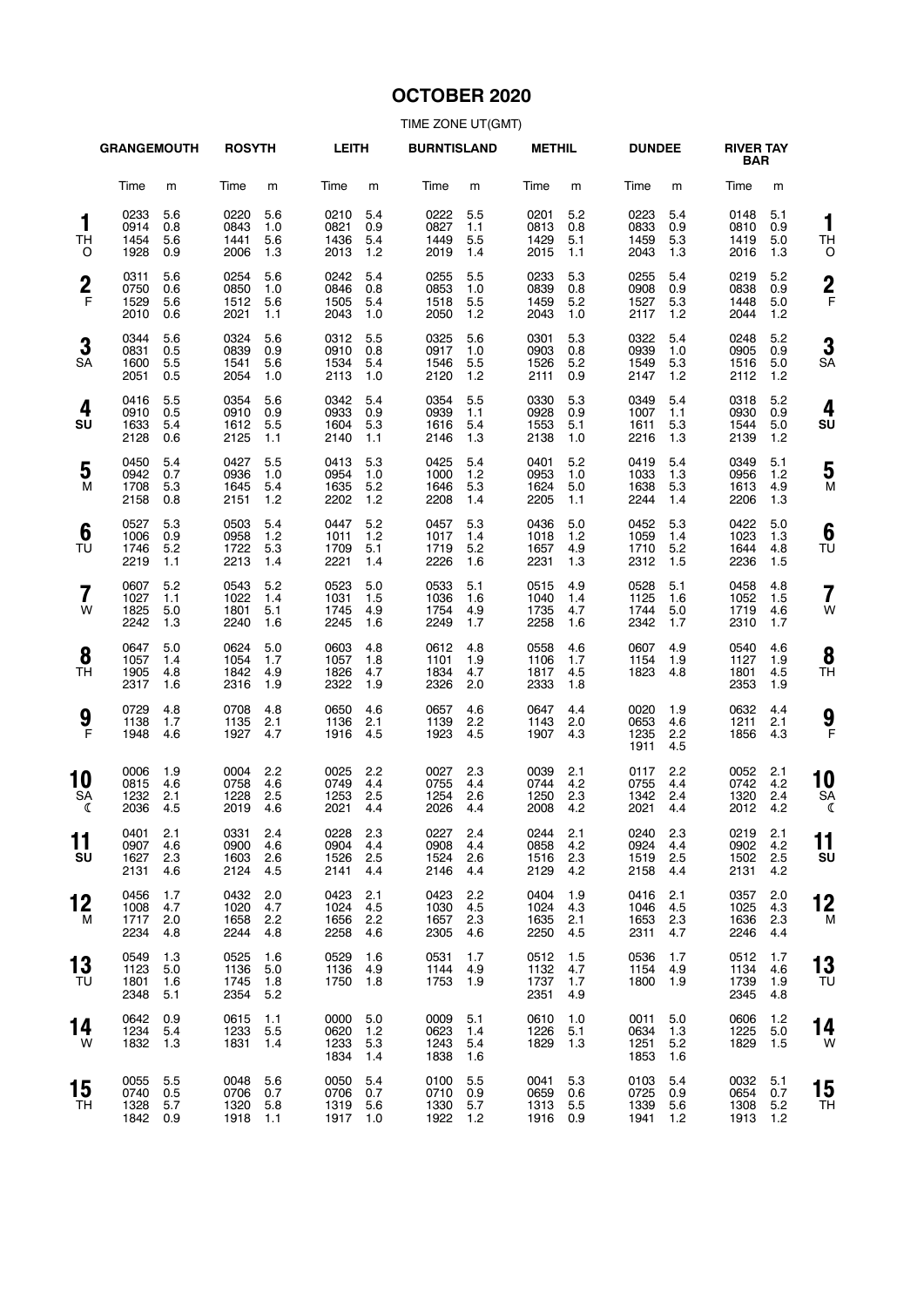# **OCTOBER 2020**

|                 | <b>GRANGEMOUTH</b>               |                          | <b>ROSYTH</b>                    |                          | <b>LEITH</b>                     |                          | <b>BURNTISLAND</b>               |                          | <b>METHIL</b>                    |                          | <b>DUNDEE</b>                    |                          | <b>RIVER TAY</b><br><b>BAR</b>   |                          |                      |
|-----------------|----------------------------------|--------------------------|----------------------------------|--------------------------|----------------------------------|--------------------------|----------------------------------|--------------------------|----------------------------------|--------------------------|----------------------------------|--------------------------|----------------------------------|--------------------------|----------------------|
|                 | Time                             | m                        | Time                             | m                        | Time                             | m                        | Time                             | m                        | Time                             | m                        | Time                             | m                        | Time                             | m                        |                      |
| 16<br>F         | 0150<br>0833<br>1418<br>1923     | 5.9<br>0.2<br>6.0<br>0.5 | 0137<br>0757<br>1406<br>2005     | 5.9<br>0.4<br>6.1<br>0.8 | 0133<br>0751<br>1401<br>2001     | 5.8<br>0.4<br>5.9<br>0.7 | 0144<br>0757<br>1413<br>2007     | 5.9<br>0.6<br>6.0<br>0.9 | 0127<br>0745<br>1356<br>2000     | 5.7<br>0.2<br>5.8<br>0.6 | 0149<br>0812<br>1423<br>2027     | 5.7<br>0.6<br>5.8<br>1.0 | 0115<br>0740<br>1349<br>1955     | 5.4<br>0.5<br>5.4<br>0.9 | 16                   |
| 17<br><b>SA</b> | 0240<br>0917<br>1506<br>2006     | 6.1<br>0.0<br>6.2<br>0.3 | 0225<br>0842<br>1452<br>2050     | 6.2<br>0.2<br>6.3<br>0.6 | 0215<br>0836<br>1442<br>2046     | 6.0<br>0.2<br>6.0<br>0.5 | 0227<br>0843<br>1455<br>2053     | 6.1<br>0.5<br>6.1<br>0.7 | 0211<br>0828<br>1439<br>2042     | 5.9<br>0.0<br>5.9<br>0.4 | 0233<br>0857<br>1504<br>2111     | 6.0<br>0.4<br>5.9<br>0.8 | 0157<br>0822<br>1430<br>2036     | 5.6<br>0.2<br>5.5<br>0.7 | 17<br><b>SA</b>      |
| 18<br>SU        | 0330<br>0832<br>1555<br>2049     | 6.3<br>0.0<br>6.2<br>0.2 | 0313<br>0922<br>1538<br>2130     | 6.3<br>0.2<br>6.3<br>0.6 | 0257<br>0920<br>1524<br>2131     | 6.2<br>0.1<br>6.0<br>0.5 | 0310<br>0927<br>1537<br>2137     | 6.4<br>0.4<br>6.1<br>0.7 | 0255<br>0909<br>1521<br>2124     | 6.1<br>0.0<br>5.9<br>0.3 | 0317<br>0939<br>1544<br>2153     | 6.1<br>0.4<br>6.0<br>0.7 | 0240<br>0902<br>1510<br>2114     | 5.8<br>0.2<br>5.5<br>0.7 | 18<br>SU             |
| 19<br>м         | 0420<br>0913<br>1643<br>2131     | 6.3<br>0.0<br>6.1<br>0.2 | 0401<br>0955<br>1625<br>2203     | 6.3<br>0.4<br>6.1<br>0.7 | 0343<br>1003<br>1608<br>2214     | 6.2<br>0.3<br>5.9<br>0.6 | 0355<br>1009<br>1620<br>2220     | 6.4<br>0.5<br>6.0<br>0.8 | 0340<br>0949<br>1604<br>2204     | 6.1<br>0.2<br>5.8<br>0.5 | 0401<br>1019<br>1625<br>2234     | 6.1<br>0.6<br>5.9<br>0.8 | 0324<br>0942<br>1552<br>2155     | 5.8<br>0.5<br>5.4<br>0.8 | 19<br>M              |
| 20<br>TU        | 0509<br>0954<br>1730<br>2213     | 6.2<br>0.3<br>5.9<br>0.5 | 0450<br>1021<br>1712<br>2233     | 6.2<br>0.7<br>5.9<br>0.9 | 0430<br>1044<br>1654<br>2255     | 6.0<br>0.7<br>5.6<br>0.9 | 0441<br>1049<br>1704<br>2259     | 6.1<br>0.9<br>5.7<br>1.1 | 0427<br>1028<br>1649<br>2246     | 5.9<br>0.5<br>5.5<br>0.7 | 0445<br>1058<br>1706<br>2314     | 6.0<br>0.8<br>5.7<br>1.0 | 0411<br>1022<br>1635<br>2238     | 5.5<br>0.8<br>5.3<br>0.9 | 20<br>TU             |
| 21<br>W         | 0557<br>1035<br>1817<br>2256     | 5.9<br>0.8<br>5.6<br>0.9 | 0540<br>1055<br>1800<br>2314     | 5.9<br>1.2<br>5.6<br>1.3 | 0521<br>1121<br>1742<br>2337     | 5.7<br>1.2<br>5.3<br>1.3 | 0531<br>1125<br>1751<br>2340     | 5.8<br>1.4<br>5.4<br>1.5 | 0516<br>1108<br>1736<br>2332     | 5.5<br>1.0<br>5.1<br>1.1 | 0531<br>1136<br>1749<br>2354     | 5.7<br>1.2<br>5.4<br>1.3 | 0503<br>1106<br>1723<br>2328     | 5.3<br>1.2<br>5.0<br>1.3 | 21<br>W              |
| 22<br>TH        | 0645<br>1119<br>1904<br>2345     | 5.5<br>1.4<br>5.2<br>1.4 | 0632<br>1142<br>1850             | 5.5<br>1.7<br>5.2        | 0618<br>1159<br>1837             | 5.3<br>1.7<br>5.0        | 0626<br>1202<br>1845             | 5.4<br>1.8<br>5.1        | 0610<br>1154<br>1829             | 5.1<br>1.5<br>4.8        | 0623<br>1215<br>1839             | 5.3<br>1.7<br>5.0        | 0603<br>1155<br>1820             | 5.0<br>1.7<br>4.8        | 22<br>TН             |
| 23<br>$\bar{F}$ | 0736<br>1212<br>1955             | 5.1<br>2.0<br>4.7        | 0018<br>0730<br>1252<br>1948     | 1.7<br>5.1<br>2.2<br>4.9 | 0029<br>0723<br>1255<br>1944     | 1.6<br>4.9<br>2.2<br>4.7 | 0031<br>0730<br>1256<br>1950     | 1.7<br>4.9<br>2.3<br>4.7 | 0030<br>0711<br>1255<br>1932     | 1.5<br>4.7<br>2.0<br>4.4 | 0040<br>0724<br>1301<br>1941     | 1.7<br>4.8<br>2.2<br>4.7 | 0027<br>0713<br>1255<br>1928     | 1.5<br>4.6<br>2.1<br>4.5 | 23<br>F<br>D         |
| 24<br><b>SA</b> | 0218<br>0841<br>1448<br>2111     | 1.8<br>4.7<br>2.4<br>4.5 | 0146<br>0839<br>1420<br>2104     | 2.0<br>4.8<br>2.5<br>4.7 | 0202<br>0837<br>1436<br>2059     | 2.0<br>4.6<br>2.5<br>4.5 | 0201<br>0842<br>1434<br>2103     | 2.1<br>4.6<br>2.6<br>4.5 | 0151<br>0827<br>1422<br>2052     | 1.8<br>4.4<br>2.3<br>4.3 | 0146<br>0842<br>1423<br>2058     | 2.0<br>4.5<br>2.5<br>4.5 | 0140<br>0831<br>1415<br>2044     | 1.8<br>4.4<br>2.4<br>4.4 | 24<br>SА             |
| 25<br>SU        | 0419<br>1012<br>1648<br>2244     | 1.8<br>4.6<br>2.4<br>4.5 | 0414<br>1000<br>1635<br>2226     | 2.1<br>4.7<br>2.5<br>4.7 | 0357<br>0954<br>1613<br>2215     | 2.0<br>4.5<br>2.4<br>4.6 | 0356<br>1000<br>1612<br>2221     | 2.1<br>4.5<br>2.5<br>4.6 | 0345<br>0948<br>1607<br>2212     | 1.9<br>4.3<br>2.3<br>4.3 | 0354<br>1007<br>1622<br>2218     | 2.0<br>4.5<br>2.5<br>4.5 | 0322<br>0959<br>1557<br>2206     | 1.9<br>4.3<br>2.4<br>4.4 | 25<br>SU             |
| 26<br>M         | 0548 1.5<br>1124<br>1803<br>2347 | 4.8<br>2.1<br>4.9        | 0531 1.8<br>1112<br>1739<br>2332 | 4.9<br>2.3<br>4.9        | 0513 1.8<br>1113<br>1718<br>2327 | 4.7<br>2.2<br>4.7        | 0514 1.9<br>1120<br>1720<br>2335 | 4.7<br>2.3<br>4.7        | 0505 1.6<br>1102<br>1717<br>2318 | 4.5<br>2.1<br>4.6        | 0503 1.8<br>1125<br>1722<br>2329 | 4.6<br>2.2<br>4.7        | 0450 1.8<br>1115<br>1709<br>2316 | 4.4<br>2.3<br>4.5        | 26<br>M              |
| 27<br>TU        | 0643<br>1219<br>1855             | 1.2<br>5.1<br>1.8        | 0622<br>1211<br>1826             | 1.5<br>5.1<br>2.0        | 0608<br>1215<br>1804             | 1.5<br>4.9<br>2.0        | 0611<br>1224<br>1807             | 1.6<br>4.9<br>2.1        | 0557<br>1200<br>1804             | 1.4<br>4.7<br>1.8        | 0556<br>1224<br>1811             | 1.5<br>4.9<br>1.9        | 0546<br>1207<br>1759             | 1.5<br>4.6<br>2.0        | 27<br>TU             |
| 28<br>W         | 0039<br>0729<br>1307<br>1940     | 5.2<br>1.0<br>5.4<br>1.5 | 0025<br>0706<br>1258<br>1905     | 5.2<br>1.4<br>5.3<br>1.8 | 0022<br>0648<br>1300<br>1838     | 5.0<br>1.4<br>5.1<br>1.7 | 0031<br>0652<br>1310<br>1842     | 5.1<br>1.6<br>5.2<br>1.8 | 0010<br>0638<br>1247<br>1842     | 4.8<br>1.2<br>4.9<br>1.5 | 0027<br>0641<br>1312<br>1854     | 5.0<br>1.3<br>5.1<br>1.6 | 0006<br>0630<br>1247<br>1839     | 4.8<br>1.4<br>4.8<br>1.8 | 28<br>W              |
| 29<br>TH        | 0125<br>0810<br>1349<br>1816     | 5.4<br>0.9<br>5.5<br>1.2 | 0111<br>0741<br>1338<br>1933     | 5.4<br>1.3<br>5.4<br>1.6 | 0106<br>0719<br>1336<br>1910     | 5.1<br>1.2<br>5.2<br>1.5 | 0116<br>0724<br>1347<br>1914     | 5.2<br>1.4<br>5.3<br>1.6 | 0054<br>0711<br>1325<br>1915     | 5.0<br>1.1<br>5.0<br>1.3 | 0115<br>0722<br>1352<br>1935     | 5.2<br>1.2<br>5.2<br>1.4 | 0045<br>0706<br>1319<br>1915     | 4.9<br>1.2<br>4.9<br>1.5 | 29<br><b>TH</b>      |
| 30<br>-F        | 0205<br>0638<br>1427<br>1859     | 5.5<br>0.9<br>5.6<br>0.9 | 0150<br>0805<br>1413<br>1912     | 5.5<br>1.2<br>5.5<br>1.3 | 0141<br>0745<br>1407<br>1942     | 5.3<br>1.1<br>5.3<br>1.3 | 0152<br>0751<br>1419<br>1947     | 5.4<br>1.3<br>5.4<br>1.5 | 0130<br>0738<br>1358<br>1945     | 5.1<br>1.0<br>5.1<br>1.1 | 0153<br>0759<br>1425<br>2012     | 5.3<br>1.1<br>5.3<br>1.3 | 0119<br>0737<br>1349<br>1948     | 5.0<br>1.2<br>5.0<br>1.4 | 30<br>F              |
| 31<br>SA<br>0   | 0241<br>0721<br>1502<br>1942     | 5.5<br>0.7<br>5.6<br>0.7 | 0224<br>0731<br>1444<br>1947     | 5.5<br>1.1<br>5.5<br>1.2 | 0214<br>0810<br>1436<br>2015     | 5.3<br>1.0<br>5.4<br>1.1 | 0226<br>0816<br>1449<br>2021     | 5.4<br>1.2<br>5.5<br>1.3 | 0202<br>0802<br>1427<br>2013     | 5.2<br>0.9<br>5.1<br>1.0 | 0225<br>0833<br>1451<br>2046     | 5.3<br>1.1<br>5.3<br>1.3 | 0151<br>0809<br>1418<br>2019     | 5.1<br>1.1<br>5.1<br>1.3 | 31<br><b>SA</b><br>O |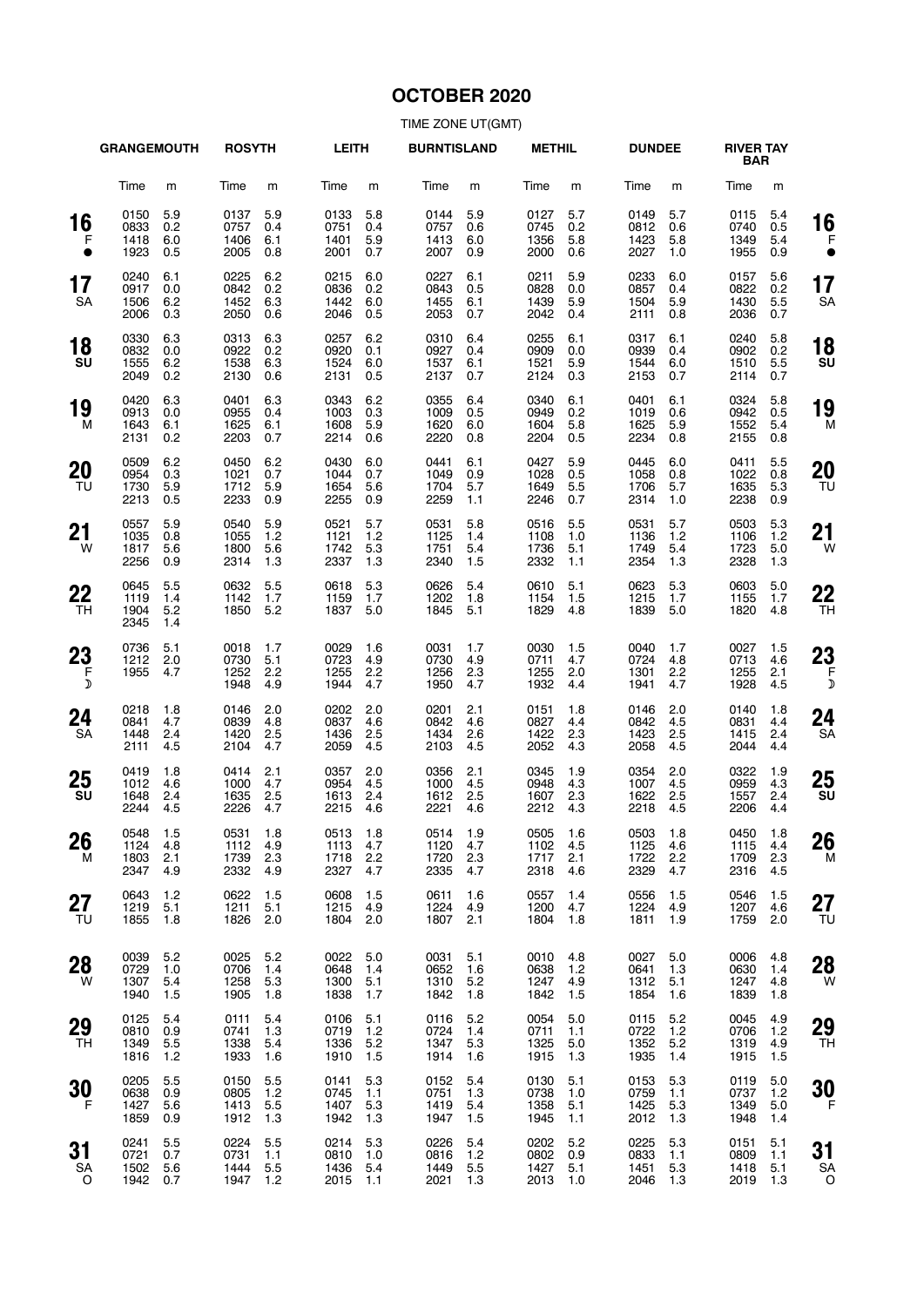# **NOVEMBER 2020**

|                       | <b>GRANGEMOUTH</b>               |                          | <b>ROSYTH</b>                    |                          | <b>LEITH</b>                     |                          | <b>BURNTISLAND</b>               |                          | <b>METHIL</b>                    |                          | <b>DUNDEE</b>                    |                          | <b>RIVER TAY</b><br><b>BAR</b> |                          |                     |
|-----------------------|----------------------------------|--------------------------|----------------------------------|--------------------------|----------------------------------|--------------------------|----------------------------------|--------------------------|----------------------------------|--------------------------|----------------------------------|--------------------------|--------------------------------|--------------------------|---------------------|
|                       | Time                             | m                        | Time                             | m                        | Time                             | m                        | Time                             | m                        | Time                             | m                        | Time                             | m                        | Time                           | m                        |                     |
| 1<br>SU               | 0315<br>0803<br>1535<br>2023     | 5.5<br>0.6<br>5.5<br>0.6 | 0256<br>0806<br>1513<br>2024     | 5.5<br>1.0<br>5.6<br>1.1 | 0244<br>0835<br>1504<br>2047     | 5.4<br>1.0<br>5.4<br>1.1 | 0257<br>0842<br>1517<br>2054     | 5.5<br>1.2<br>5.5<br>1.3 | 0231<br>0828<br>1454<br>2041     | 5.2<br>0.9<br>5.2<br>1.0 | 0253<br>0905<br>1514<br>2118     | 5.3<br>1.2<br>5.3<br>1.3 | 0222<br>0836<br>1446<br>2048   | 5.1<br>1.0<br>5.1<br>1.2 | 1<br>SU             |
| $\boldsymbol{2}$<br>M | 0349<br>0842<br>1610<br>2101     | 5.5<br>0.6<br>5.5<br>0.6 | 0328<br>0839<br>1545<br>2059     | 5.5<br>1.0<br>5.5<br>1.1 | 0316<br>0901<br>1535<br>2117     | 5.4<br>1.0<br>5.4<br>1.1 | 0329<br>0908<br>1547<br>2124     | 5.5<br>1.2<br>5.5<br>1.3 | 0302<br>0855<br>1523<br>2110     | 5.2<br>0.9<br>5.1<br>1.0 | 0322<br>0934<br>1540<br>2148     | 5.4<br>1.2<br>5.4<br>1.3 | 0253<br>0902<br>1514<br>2116   | 5.1<br>1.2<br>5.1<br>1.3 | $\overline{2}$<br>M |
| 3<br>TU               | 0425<br>0914<br>1645<br>2132     | 5.4<br>0.7<br>5.4<br>0.8 | 0403<br>0907<br>1619<br>2127     | 5.5<br>1.1<br>5.5<br>1.2 | 0349<br>0925<br>1607<br>2143     | 5.3<br>1.2<br>5.3<br>1.2 | 0401<br>0932<br>1619<br>2149     | 5.4<br>1.4<br>5.4<br>1.4 | 0336<br>0922<br>1555<br>2140     | 5.1<br>1.0<br>5.1<br>1.1 | 0354<br>1002<br>1610<br>2218     | 5.3<br>1.3<br>5.3<br>1.4 | 0326<br>0928<br>1544<br>2145   | 5.1<br>1.3<br>5.0<br>1.3 | 3<br>TU             |
| 4<br>W                | 0504<br>0936<br>1723<br>2154     | 5.3<br>0.9<br>5.2<br>1.0 | 0440<br>0931<br>1655<br>2152     | 5.4<br>1.3<br>5.3<br>1.4 | 0423<br>0945<br>1640<br>2206     | 5.2<br>1.3<br>5.2<br>1.4 | 0434<br>0951<br>1651<br>2212     | 5.3<br>1.5<br>5.3<br>1.6 | 0414<br>0948<br>1630<br>2209     | 5.0<br>1.2<br>5.0<br>1.3 | 0429<br>1029<br>1643<br>2248     | 5.3<br>1.5<br>5.2<br>1.5 | 0400<br>0956<br>1615<br>2216   | 5.0<br>1.4<br>4.9<br>1.4 | 4<br>W              |
| 5<br>TН               | 0543<br>0958<br>1802<br>2219     | 5.2<br>1.1<br>5.1<br>1.2 | 0519<br>0957<br>1734<br>2220     | 5.3<br>1.5<br>5.2<br>1.5 | 0500<br>1006<br>1716<br>2233     | 5.1<br>1.6<br>5.0<br>1.6 | 0510<br>1012<br>1726<br>2238     | 5.2<br>1.7<br>5.0<br>1.7 | 0454<br>1013<br>1709<br>2238     | 4.8<br>1.4<br>4.8<br>1.5 | 0506<br>1058<br>1718<br>2322     | 5.1<br>1.6<br>5.1<br>1.6 | 0437<br>1027<br>1650<br>2252   | 4.7<br>1.6<br>4.7<br>1.6 | 5<br>ΤH             |
| 6<br>F                | 0624<br>1029<br>1842<br>2257     | 5.1<br>1.3<br>4.9<br>1.4 | 0600<br>1031<br>1816<br>2258     | 5.1<br>1.7<br>5.0<br>1.8 | 0542<br>1034<br>1757<br>2314     | 4.9<br>1.8<br>4.8<br>1.8 | 0551<br>1039<br>1806<br>2318     | 4.9<br>1.9<br>4.8<br>1.9 | 0538<br>1041<br>1751<br>2317     | 4.7<br>1.7<br>4.6<br>1.7 | 0546<br>1131<br>1757             | 4.9<br>1.9<br>4.9        | 0520<br>1103<br>1732<br>2337   | 4.6<br>1.9<br>4.6<br>1.8 | 6<br>F              |
| 7<br><b>SA</b>        | 0706<br>1113<br>1925<br>2348     | 4.9<br>1.6<br>4.8<br>1.7 | 0645<br>1114<br>1902<br>2349     | 4.9<br>2.0<br>4.8<br>2.0 | 0629<br>1115<br>1846             | 4.7<br>2.1<br>4.6        | 0637<br>1119<br>1853             | 4.7<br>2.2<br>4.6        | 0627<br>1123<br>1840             | 4.5<br>2.0<br>4.5        | 0003<br>0632<br>1215<br>1844     | 1.8<br>4.7<br>2.1<br>4.7 | 0612<br>1148<br>1824           | 4.4<br>2.1<br>4.4        | 7<br>SΑ             |
| 8<br>SU<br>ℭ          | 0751<br>1209<br>2012             | 4.8<br>2.0<br>4.7        | 0735<br>1210<br>1953             | 4.8<br>2.4<br>4.7        | 0023<br>0726<br>1236<br>1947     | 2.0<br>4.6<br>2.4<br>4.5 | 0025<br>0733<br>1238<br>1953     | 2.1<br>4.6<br>2.5<br>4.5 | 0030<br>0722<br>1231<br>1938     | 1.9<br>4.4<br>2.2<br>4.4 | 0059<br>0731<br>1317<br>1944     | 2.0<br>4.5<br>2.3<br>4.5 | 0034<br>0720<br>1254<br>1936   | 1.9<br>4.3<br>2.4<br>4.3 | 8<br>SU<br>ℭ        |
| 9<br>M                | 0056<br>0843<br>1325<br>2105     | 1.9<br>4.8<br>2.3<br>4.8 | 0258<br>0835<br>1526<br>2056     | 2.1<br>4.7<br>2.5<br>4.7 | 0200<br>0835<br>1447<br>2105     | 2.1<br>4.5<br>2.5<br>4.5 | 0159<br>0840<br>1445<br>2109     | 2.2<br>4.5<br>2.6<br>4.5 | 0217<br>0830<br>1438<br>2051     | 1.9<br>4.3<br>2.3<br>4.4 | 0215<br>0851<br>1441<br>2111     | 2.0<br>4.5<br>2.4<br>4.5 | 0150<br>0835<br>1425<br>2053   | 1.9<br>4.3<br>2.4<br>4.4 | 9<br>M              |
| 10<br>TU              | 0431<br>0940<br>1647<br>2204     | 1.6<br>4.9<br>2.0<br>4.9 | 0404<br>0947<br>1626<br>2210     | 1.9<br>4.8<br>2.2<br>4.9 | 0342<br>0952<br>1615<br>2222     | 1.9<br>4.7<br>2.2<br>4.7 | 0341<br>0958<br>1615<br>2228     | 2.0<br>4.7<br>2.3<br>4.7 | 0334<br>0949<br>1557<br>2210     | 1.6<br>4.5<br>2.1<br>4.6 | 0341<br>1014<br>1610<br>2233     | 1.9<br>4.6<br>2.3<br>4.7 | 0318<br>0950<br>1554<br>2205   | 1.8<br>4.4<br>2.2<br>4.5 | 10<br>TU            |
| . .<br>11<br>W        | 0525 1.2<br>1046<br>1731<br>2308 | 5.1<br>1.7<br>5.2        | 0459 1.5<br>1100<br>1717<br>2319 | 5.1<br>1.9<br>5.2        | 0453 1.5<br>1102<br>1714<br>2325 | 4.9<br>1.9<br>5.1        | 0454 1.7<br>1109<br>1715<br>2333 | 4.9<br>2.0<br>5.2        | 0440 1.3<br>1058<br>1701<br>2315 | 4.8<br>1.7<br>5.0        | 0458 1.6<br>1123<br>1722<br>2338 | 4.9<br>2.0<br>5.1        | 0432<br>1059<br>1702<br>2308   | 1.5<br>4.6<br>1.9<br>4.7 | . .<br>11<br>W      |
| 12<br>TН              | 0620<br>1155<br>1726             | 0.9<br>5.4<br>1.3        | 0551<br>1200<br>1805             | 1.1<br>5.5<br>1.5        | 0548<br>1200<br>1802             | 1.1<br>5.3<br>1.5        | 0551<br>1209<br>1805             | 1.3<br>5.4<br>1.7        | 0538<br>1154<br>1757             | 1.0<br>5.1<br>1.4        | 0600<br>1221<br>1820             | 1.2<br>5.2<br>1.6        | 0533<br>1154<br>1756           | 1.2<br>5.0<br>1.5        | 12<br><b>TH</b>     |
| 13<br>- F             | 0016<br>0718<br>1258<br>1807     | 5.6<br>0.6<br>5.7<br>0.9 | 0016<br>0643<br>1251<br>1855     | 5.6<br>0.8<br>5.8<br>1.1 | 0018<br>0636<br>1250<br>1848     | 5.4<br>0.8<br>5.6<br>1.1 | 0027<br>0640<br>1300<br>1852     | 5.5<br>1.0<br>5.7<br>1.3 | 0009<br>0630<br>1244<br>1848     | 5.3<br>0.6<br>5.4<br>1.0 | 0033<br>0654<br>1311<br>1912     | 5.4<br>0.9<br>5.5<br>1.3 | 0001<br>0624<br>1240<br>1846   | 5.1<br>0.8<br>5.2<br>1.3 | 13<br>F             |
| 14<br>SA              | 0119<br>0811<br>1354<br>1853     | 5.9<br>0.3<br>5.9<br>0.6 | 0109<br>0734<br>1341<br>1946     | 5.9<br>0.6<br>6.0<br>0.9 | 0106<br>0724<br>1334<br>1935     | 5.7<br>0.5<br>5.8<br>0.8 | 0116<br>0729<br>1345<br>1940     | 5.8<br>0.7<br>5.9<br>1.0 | 0100<br>0719<br>1330<br>1937     | 5.6<br>0.4<br>5.6<br>0.7 | 0124<br>0743<br>1357<br>2001     | 5.7<br>0.7<br>5.8<br>1.0 | 0049<br>0713<br>1323<br>1932   | 5.4<br>0.6<br>5.4<br>0.9 | 14<br>SΑ            |
| 15<br>SU<br>$\bullet$ | 0216<br>0856<br>1446<br>1940     | 6.1<br>0.2<br>6.1<br>0.4 | 0201<br>0822<br>1429<br>2035     | 6.1<br>0.5<br>6.2<br>0.7 | 0151<br>0811<br>1418<br>2024 0.6 | 6.0<br>0.4<br>5.9        | 0203<br>0817<br>1430<br>2030     | 6.1<br>0.6<br>6.0<br>0.8 | 0148<br>0804<br>1415<br>2023     | 5.8<br>0.3<br>5.7<br>0.5 | 0212<br>0830<br>1440<br>2048     | 5.9<br>0.6<br>5.9<br>0.8 | 0135<br>0758<br>1405<br>2017   | 5.6<br>0.4<br>5.5<br>0.8 | 15<br>SU<br>€       |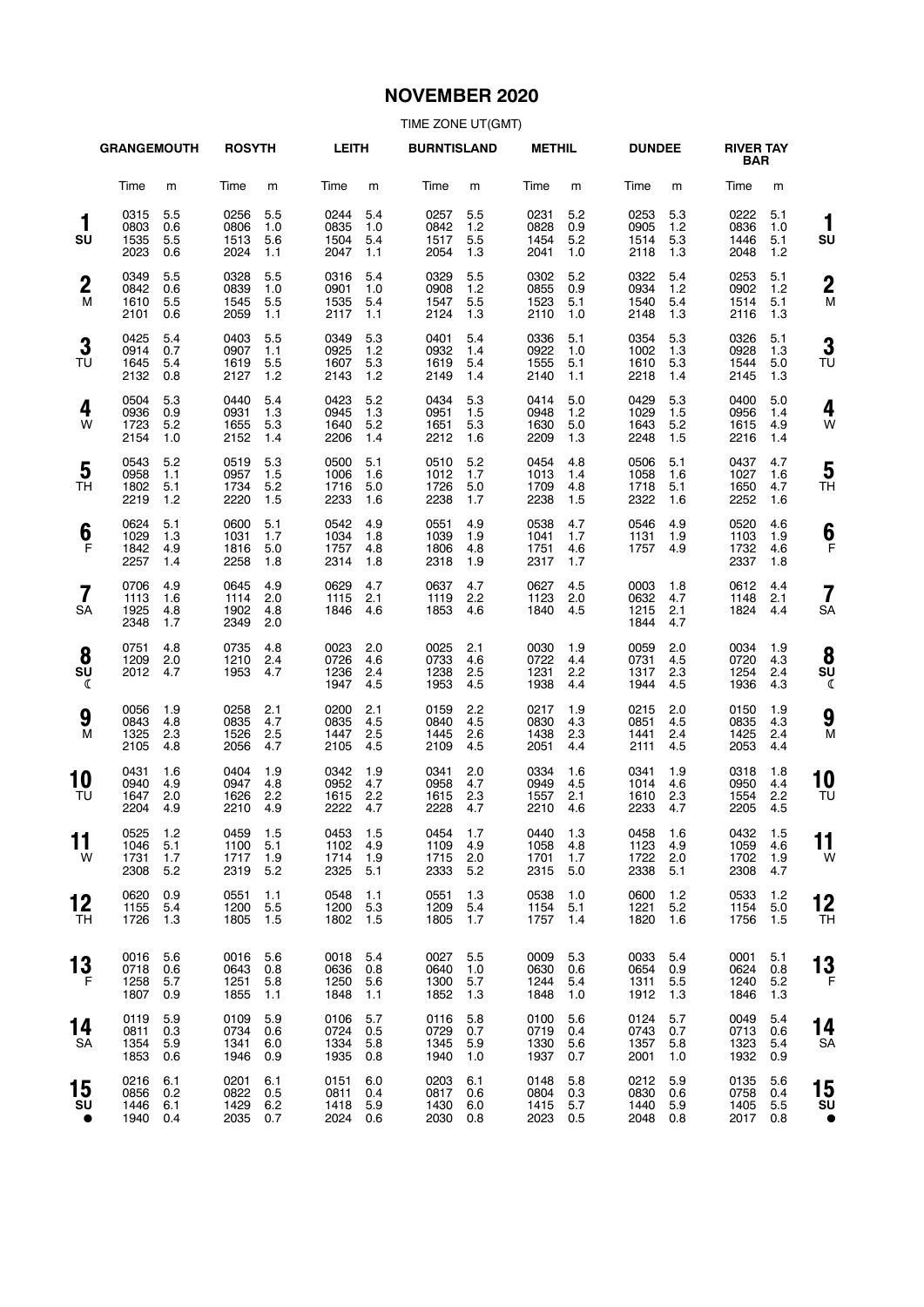# **NOVEMBER 2020**

|                  | <b>GRANGEMOUTH</b>               |                          | <b>ROSYTH</b>                |                          | <b>LEITH</b>                 |                          | <b>BURNTISLAND</b>           |                          | <b>METHIL</b>                |                          | <b>DUNDEE</b>                |                          | <b>RIVER TAY</b><br><b>BAR</b> |                            |                           |
|------------------|----------------------------------|--------------------------|------------------------------|--------------------------|------------------------------|--------------------------|------------------------------|--------------------------|------------------------------|--------------------------|------------------------------|--------------------------|--------------------------------|----------------------------|---------------------------|
|                  | Time                             | m                        | Time                         | m                        | Time                         | m                        | Time                         | m                        | Time                         | m                        | Time                         | m                        | Time                           | m                          |                           |
| 16<br>м          | 0309<br>0808<br>1536<br>2025     | 6.2<br>0.2<br>6.1<br>0.3 | 0253<br>0905<br>1517<br>2120 | 6.2<br>0.5<br>6.2<br>0.7 | 0238<br>0857<br>1502<br>2113 | 6.1<br>0.4<br>5.9<br>0.6 | 0251<br>0904<br>1515<br>2120 | 6.2<br>0.6<br>6.0<br>0.8 | 0236<br>0848<br>1500<br>2107 | 5.9<br>0.3<br>5.8<br>0.4 | 0259<br>0914<br>1522<br>2133 | 6.0<br>0.7<br>5.9<br>0.8 | 0221<br>0841<br>1447<br>2058   | 5.6<br>0.6<br>5.5<br>0.7   | 16<br>M                   |
| 17<br>TU         | 0400<br>0851<br>1625<br>2108     | 6.2<br>0.3<br>6.0<br>0.3 | 0343<br>0942<br>1605<br>2200 | 6.2<br>0.7<br>6.0<br>0.8 | 0326<br>0941<br>1547<br>2200 | 6.0<br>0.6<br>5.8<br>0.7 | 0339<br>0947<br>1559<br>2206 | 6.1<br>0.8<br>5.9<br>0.9 | 0324<br>0930<br>1545<br>2152 | 5.9<br>0.4<br>5.7<br>0.5 | 0346<br>0956<br>1604<br>2216 | 6.0<br>0.8<br>5.8<br>0.8 | 0308<br>0922<br>1529<br>2142   | 5.6<br>0.7<br>5.4<br>0.8   | 17<br>TU                  |
| 18<br>W          | 0450<br>0932<br>1714<br>2149     | 6.1<br>0.6<br>5.8<br>0.5 | 0433<br>1013<br>1653<br>2233 | 6.0<br>1.0<br>5.8<br>1.0 | 0416<br>1024<br>1634<br>2246 | 5.8<br>1.0<br>5.6<br>0.9 | 0427<br>1029<br>1645<br>2250 | 5.9<br>1.2<br>5.7<br>1.1 | 0413<br>1011<br>1631<br>2236 | 5.7<br>0.7<br>5.5<br>0.7 | 0433<br>1036<br>1647<br>2259 | 5.9<br>1.1<br>5.7<br>1.0 | 0358<br>1004<br>1614<br>2227   | 5.4<br>1.0<br>5.3<br>0.9   | 18<br>W                   |
| 19<br>TH         | 0539<br>1011<br>1802<br>2230     | 5.8<br>1.0<br>5.5<br>0.9 | 0524<br>1043<br>1741<br>2309 | 5.8<br>1.4<br>5.6<br>1.3 | 0508<br>1102<br>1723<br>2331 | 5.6<br>1.4<br>5.3<br>1.2 | 0518<br>1106<br>1733<br>2334 | 5.7<br>1.6<br>5.4<br>1.4 | 0503<br>1053<br>1718<br>2324 | 5.4<br>1.1<br>5.2<br>1.0 | 0520<br>1116<br>1731<br>2342 | 5.6<br>1.4<br>5.4<br>1.2 | 0452<br>1048<br>1702<br>2316   | 5.2<br>1.4<br>5.1<br>$1.2$ | 19<br>TH                  |
| <b>20</b><br>- F | 0628<br>1050<br>1849<br>2314     | 5.5<br>1.5<br>5.1<br>1.3 | 0616<br>1125<br>1831         | 5.5<br>1.8<br>5.2        | 0604<br>1139<br>1818         | 5.2<br>1.8<br>5.1        | 0613<br>1142<br>1826         | 5.3<br>1.9<br>5.2        | 0556<br>1138<br>1809         | 5.1<br>1.6<br>4.9        | 0612<br>1155<br>1820         | 5.2<br>1.8<br>5.1        | 0551<br>1135<br>1757           | 4.9<br>1.9<br>4.9          | 20<br>- F                 |
| 21<br>SA         | 0718<br>1135<br>1940             | 5.1<br>1.9<br>4.8        | 0009<br>0711<br>1226<br>1927 | 1.6<br>5.1<br>2.2<br>5.0 | 0021<br>0704<br>1227<br>1920 | 1.5<br>4.9<br>2.2<br>4.8 | 0023<br>0711<br>1229<br>1927 | 1.7<br>4.9<br>2.3<br>4.8 | 0019<br>0654<br>1234<br>1906 | 1.4<br>4.7<br>2.0<br>4.6 | 0028<br>0710<br>1240<br>1917 | 1.5<br>4.9<br>2.2<br>4.8 | 0012<br>0655<br>1230<br>1859   | 1.4<br>4.6<br>2.1<br>4.6   | 21<br><b>SA</b>           |
| 22<br>su<br>D    | 0208<br>0816<br>1426<br>2042     | 1.6<br>4.8<br>2.3<br>4.6 | 0122<br>0814<br>1340<br>2036 | 1.9<br>4.8<br>2.5<br>4.7 | 0136<br>0809<br>1344<br>2027 | 1.8<br>4.6<br>2.5<br>4.6 | 0136<br>0815<br>1344<br>2032 | 1.9<br>4.6<br>2.6<br>4.6 | 0130<br>0800<br>1345<br>2017 | 1.7<br>4.4<br>2.2<br>4.4 | 0127<br>0818<br>1339<br>2026 | 1.8<br>4.6<br>2.5<br>4.6 | 0116<br>0802<br>1336<br>2006   | 1.6<br>4.4<br>2.4<br>4.4   | 22<br>SU<br>$\mathcal{D}$ |
| 23<br>M          | 0329<br>0931<br>1543<br>2205     | 1.8<br>4.6<br>2.4<br>4.5 | 0301<br>0925<br>1510<br>2150 | 2.0<br>4.7<br>2.6<br>4.7 | 0312<br>0916<br>1516<br>2135 | 1.9<br>4.5<br>2.5<br>4.6 | 0310<br>0921<br>1514<br>2140 | 2.0<br>4.5<br>2.6<br>4.6 | 0300<br>0912<br>1510<br>2132 | 1.8<br>4.3<br>2.3<br>4.4 | 0302<br>0929<br>1522<br>2137 | 2.0<br>4.5<br>2.5<br>4.6 | 0233<br>0916<br>1457<br>2118   | 1.9<br>4.3<br>2.5<br>4.4   | 23<br>M                   |
| 24<br>TU         | 0459<br>1043<br>1713<br>2310     | 1.7<br>4.7<br>2.2<br>4.7 | 0445<br>1033<br>1647<br>2254 | 2.0<br>4.7<br>2.4<br>4.8 | 0425<br>1025<br>1622<br>2241 | 1.9<br>4.5<br>2.4<br>4.6 | 0425<br>1031<br>1622<br>2248 | 2.0<br>4.5<br>2.5<br>4.6 | 0420<br>1021<br>1629<br>2238 | 1.7<br>4.4<br>2.2<br>4.5 | 0421<br>1038<br>1640<br>2244 | 1.9<br>4.5<br>2.4<br>4.6 | 0358<br>1029<br>1618<br>2229   | 1.8<br>4.3<br>2.4<br>4.4   | 24<br>TU                  |
| 25<br>W          | 0602<br>1141<br>1815             | 1.5<br>4.9<br>2.0        | 0541<br>1131<br>1742<br>2348 | 1.8<br>4.9<br>2.2<br>5.0 | 0521<br>1129<br>1713<br>2339 | 1.8<br>4.7<br>2.2<br>4.8 | 0523<br>1137<br>1714<br>2347 | 1.9<br>4.7<br>2.3<br>4.8 | 0516<br>1119<br>1724<br>2331 | 1.6<br>4.6<br>1.9<br>4.7 | 0516<br>1139<br>1734<br>2344 | 1.7<br>4.7<br>2.1<br>4.8 | 0502<br>1126<br>1718<br>2326   | 1.8<br>4.4<br>2.1<br>4.5   | 25<br>W                   |
| 26<br>TН         | 0003 4.9<br>0652<br>1231<br>1707 | 1.3<br>5.1<br>1.7        | 0624 1.7<br>1221<br>1823     | 5.1<br>2.0               | 0603 1.6<br>1220<br>1756     | 4.8<br>1.9               | 0606 1.7<br>1229<br>1759     | 4.8<br>2.0               | 0558 1.4<br>1207<br>1808     | 4.7<br>1.7               | 0603 1.6<br>1229<br>1820     | 4.9<br>1.8               | 0549 1.6<br>1209<br>1803       | 4.6<br>1.9                 | 26<br><b>TH</b>           |
| 27<br>F          | 0049<br>0734<br>1315<br>1748     | 5.1<br>1.3<br>5.3<br>1.4 | 0034<br>0658<br>1303<br>1815 | 5.1<br>1.6<br>5.2<br>1.8 | 0028<br>0636<br>1300<br>1835 | 4.9<br>1.5<br>5.0<br>1.7 | 0037<br>0640<br>1310<br>1839 | 4.9<br>1.7<br>5.0<br>1.8 | 0017<br>0631<br>1249<br>1843 | 4.8<br>1.3<br>4.9<br>1.5 | 0035<br>0644<br>1311<br>1901 | 4.9<br>1.5<br>5.0<br>1.6 | 0010<br>0629<br>1245<br>1844   | 4.6<br>1.5<br>4.7<br>1.8   | 27<br>F                   |
| 28<br>SA         | 0130<br>0609<br>1356<br>1831     | 5.3<br>1.1<br>5.4<br>1.0 | 0116<br>0632<br>1341<br>1842 | 5.3<br>1.5<br>5.4<br>1.5 | 0109<br>0705<br>1335<br>1913 | 5.0<br>1.4<br>5.1<br>1.4 | 0119<br>0709<br>1346<br>1917 | 5.0<br>1.6<br>5.2<br>1.6 | 0057<br>0700<br>1325<br>1915 | 4.9<br>1.2<br>5.0<br>1.3 | 0117<br>0722<br>1346<br>1939 | 5.1<br>1.4<br>5.1<br>1.5 | 0049<br>0705<br>1318<br>1921   | 4.9<br>1.4<br>4.9<br>1.5   | 28<br><b>SA</b>           |
| 29<br>SU         | 0208<br>0653<br>1433<br>1915     | 5.3<br>0.9<br>5.5<br>0.8 | 0153<br>0701<br>1415<br>1920 | 5.4<br>1.3<br>5.5<br>1.3 | 0145<br>0734<br>1407<br>1949 | 5.2<br>1.3<br>5.3<br>1.3 | 0157<br>0739<br>1419<br>1955 | 5.3<br>1.5<br>5.4<br>1.5 | 0132<br>0728<br>1357<br>1946 | 5.0<br>1.1<br>5.1<br>1.1 | 0153<br>0757<br>1416<br>2015 | 5.1<br>1.3<br>5.2<br>1.4 | 0124<br>0737<br>1350<br>1955   | 4.9<br>1.3<br>5.0<br>1.4   | 29<br>SU                  |
| 30<br>м<br>O     | 0245<br>0737<br>1510<br>1959     | 5.4<br>0.8<br>5.5<br>0.7 | 0229<br>0738<br>1449<br>1959 | 5.4<br>1.2<br>5.5<br>1.2 | 0219<br>0805<br>1439<br>2024 | 5.2<br>1.2<br>5.3<br>1.2 | 0231<br>0811<br>1452<br>2030 | 5.3<br>1.4<br>5.4<br>1.4 | 0206<br>0759<br>1428<br>2019 | 5.0<br>1.1<br>5.1<br>1.0 | 0226<br>0831<br>1444<br>2050 | 5.2<br>1.3<br>5.3<br>1.3 | 0159<br>0810<br>1420<br>2028   | 5.0<br>1.3<br>5.1<br>1.3   | 30<br>M<br>O              |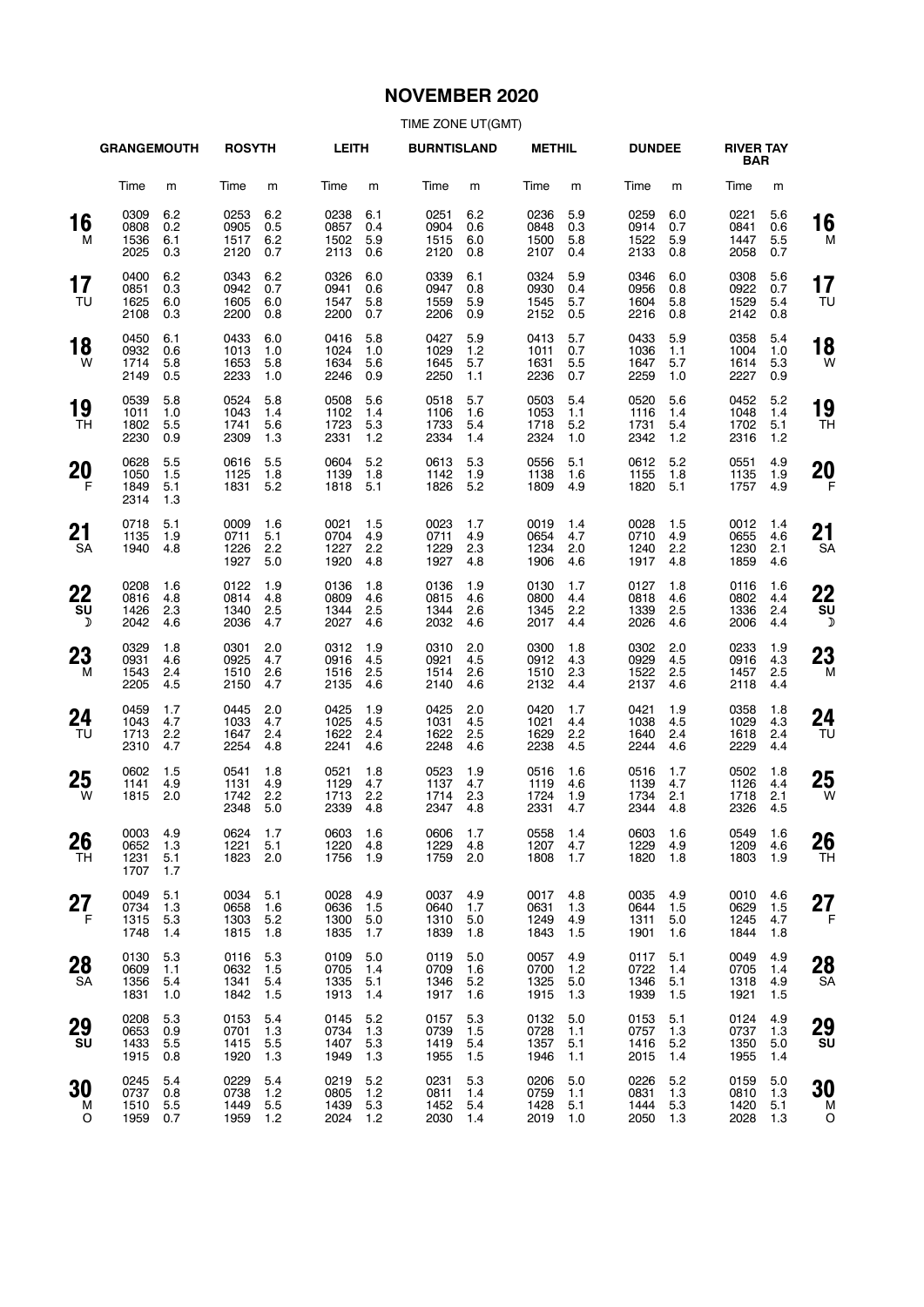# **DECEMBER 2020**

|                       | <b>GRANGEMOUTH</b>               |                          | <b>ROSYTH</b>                    |                          | <b>LEITH</b>                     |                          | <b>BURNTISLAND</b>               |                          | <b>METHIL</b>                    |                          | <b>DUNDEE</b>                    |                            | <b>RIVER TAY</b><br><b>BAR</b> |                          |                     |
|-----------------------|----------------------------------|--------------------------|----------------------------------|--------------------------|----------------------------------|--------------------------|----------------------------------|--------------------------|----------------------------------|--------------------------|----------------------------------|----------------------------|--------------------------------|--------------------------|---------------------|
|                       | Time                             | m                        | Time                             | m                        | Time                             | m                        | Time                             | m                        | Time                             | m                        | Time                             | m                          | Time                           | m                        |                     |
| 1<br>TU               | 0323<br>0818<br>1548<br>2039     | 5.4<br>0.7<br>5.4<br>0.7 | 0305<br>0813<br>1523<br>2037     | 5.5<br>1.2<br>5.5<br>1.1 | 0254<br>0835<br>1511<br>2059     | 5.3<br>1.2<br>5.3<br>1.2 | 0307<br>0842<br>1524<br>2106     | 5.4<br>1.4<br>5.4<br>1.4 | 0242<br>0830<br>1501<br>2052     | 5.0<br>1.1<br>5.1<br>1.0 | 0300<br>0904<br>1516<br>2125     | 5.2<br>1.4<br>5.3<br>1.3   | 0233<br>0838<br>1451<br>2059   | 5.0<br>1.3<br>5.1<br>1.3 | 1<br>TU             |
| $\boldsymbol{2}$<br>W | 0402<br>0852<br>1626<br>2113     | 5.4<br>0.8<br>5.4<br>0.8 | 0342<br>0845<br>1559<br>2111     | 5.5<br>1.3<br>5.5<br>1.2 | 0329<br>0905<br>1545<br>2132     | 5.3<br>1.3<br>5.3<br>1.2 | 0342<br>0912<br>1557<br>2138     | 5.4<br>1.5<br>5.4<br>1.4 | 0319<br>0902<br>1535<br>2126     | 5.0<br>1.1<br>5.1<br>1.1 | 0335<br>0936<br>1549<br>2158     | 5.3<br>1.4<br>5.3<br>1.3   | 0308<br>0909<br>1522<br>2131   | 5.0<br>1.4<br>5.1<br>1.3 | $\overline{2}$<br>W |
| 3<br><b>TH</b>        | 0441<br>0917<br>1704<br>2140     | 5.3<br>1.0<br>5.3<br>0.9 | 0421<br>0913<br>1636<br>2141     | 5.4<br>1.4<br>5.4<br>1.3 | 0405<br>0935<br>1619<br>2207     | 5.2<br>1.4<br>5.2<br>1.3 | 0417<br>0941<br>1630<br>2213     | 5.3<br>1.6<br>5.3<br>1.5 | 0358<br>0932<br>1611<br>2200     | 5.0<br>1.2<br>5.1<br>1.2 | 0413<br>1008<br>1625<br>2233     | 5.2<br>1.5<br>5.3<br>1.3   | 0345<br>0940<br>1556<br>2206   | 5.0<br>1.5<br>5.0<br>1.3 | 3<br>ΤH             |
| 4<br>$\mathsf{F}$     | 0522<br>0942<br>1744<br>2208     | 5.3<br>1.1<br>5.2<br>1.1 | 0501<br>0943<br>1715<br>2212     | 5.3<br>1.5<br>5.3<br>1.4 | 0444<br>1004<br>1656<br>2245     | 5.2<br>1.6<br>5.1<br>1.4 | 0455<br>1010<br>1706<br>2249     | 5.3<br>1.7<br>5.2<br>1.6 | 0439<br>1001<br>1650<br>2236     | 4.9<br>1.4<br>5.0<br>1.3 | 0452<br>1041<br>1702<br>2311     | 5.2<br>1.6<br>5.2<br>1.4   | 0424<br>1013<br>1632<br>2245   | 4.9<br>1.6<br>4.9<br>1.4 | 4<br>F              |
| 5<br><b>SA</b>        | 0603<br>1015<br>1825<br>2247     | 5.2<br>1.3<br>5.1<br>1.2 | 0543<br>1019<br>1758<br>2252     | 5.2<br>1.7<br>5.1<br>1.5 | 0526<br>1038<br>1737<br>2330     | 5.1<br>1.8<br>5.0<br>1.5 | 0536<br>1043<br>1746<br>2333     | 5.2<br>1.9<br>5.0<br>1.7 | 0523<br>1034<br>1732<br>2320     | 4.8<br>1.6<br>4.9<br>1.4 | 0534<br>1120<br>1742<br>2355     | 5.0<br>1.7<br>5.0<br>1.5   | 0508<br>1051<br>1714<br>2329   | 4.7<br>1.8<br>4.7<br>1.5 | 5<br>SΑ             |
| 6<br>SU               | 0646<br>1059<br>1908<br>2338     | 5.1<br>1.5<br>5.0<br>1.4 | 0629<br>1103<br>1844<br>2344     | 5.1<br>1.9<br>5.0<br>1.7 | 0613<br>1122<br>1825             | 4.9<br>2.0<br>4.9        | 0622<br>1126<br>1833             | 4.9<br>2.1<br>4.9        | 0610<br>1118<br>1820             | 4.7<br>1.8<br>4.7        | 0620<br>1205<br>1828             | 4.9<br>1.9<br>4.9          | 0559<br>1137<br>1804           | 4.6<br>2.0<br>4.6        | 6<br>SU             |
| 7<br>M                | 0732<br>1155<br>1954             | 5.1<br>1.8<br>4.9        | 0719<br>1200<br>1935             | 5.0<br>2.1<br>4.9        | 0026<br>0706<br>1234<br>1920     | 1.6<br>4.8<br>2.2<br>4.8 | 0028<br>0713<br>1236<br>1927     | 1.7<br>4.8<br>2.3<br>4.8 | 0024<br>0703<br>1223<br>1914     | 1.5<br>4.6<br>2.0<br>4.7 | 0048<br>0713<br>1301<br>1923     | 1.6<br>4.7<br>2.1<br>4.8   | 0021<br>0700<br>1234<br>1907   | 1.6<br>4.5<br>2.1<br>4.6 | 7<br>N              |
| 8<br>TU<br>ℭ          | 0042<br>0823<br>1307<br>2046     | 1.5<br>5.0<br>2.0<br>4.9 | 0053<br>0816<br>1321<br>2035     | 1.8<br>4.9<br>2.3<br>4.9 | 0136<br>0808<br>1404<br>2029     | 1.7<br>4.7<br>2.3<br>4.7 | 0136<br>0814<br>1403<br>2034     | 1.8<br>4.7<br>2.4<br>4.7 | 0143<br>0805<br>1354<br>2019     | 1.5<br>4.6<br>2.1<br>4.7 | 0152<br>0820<br>1409<br>2032     | 1.7<br>4.7<br>2.2<br>4.7   | 0124<br>0806<br>1345<br>2016   | 1.6<br>4.4<br>2.2<br>4.5 | 8<br>TU<br>ℭ        |
| 9<br>W                | 0201<br>0920<br>1437<br>2144     | 1.5<br>5.0<br>2.0<br>5.0 | 0324<br>0919<br>1540<br>2141     | 1.7<br>4.9<br>2.2<br>5.0 | 0256<br>0919<br>1527<br>2143     | 1.7<br>4.8<br>2.1<br>4.8 | 0254<br>0924<br>1525<br>2148     | 1.8<br>4.8<br>2.2<br>4.8 | 0257<br>0914<br>1513<br>2132     | 1.4<br>4.6<br>2.0<br>4.8 | 0305<br>0936<br>1525<br>2151     | 1.7<br>4.7<br>2.1<br>4.8   | 0237<br>0914<br>1505<br>2124   | 1.5<br>4.5<br>2.1<br>4.6 | 9<br>W              |
| 10<br>TН              | 0457<br>1022<br>1552<br>2246     | 1.3<br>5.1<br>1.7<br>5.2 | 0427<br>1026<br>1642<br>2248     | 1.5<br>5.1<br>1.9<br>5.2 | 0410<br>1027<br>1633<br>2250     | 1.5<br>4.9<br>1.9<br>5.1 | 0409<br>1033<br>1633<br>2257     | 1.7<br>4.9<br>2.0<br>5.2 | 0404<br>1022<br>1622<br>2241     | 1.3<br>4.8<br>1.8<br>5.0 | 0418<br>1046<br>1640<br>2303     | 1.5<br>4.9<br>1.9<br>5.0   | 0350<br>1021<br>1618<br>2231   | 1.4<br>4.6<br>2.0<br>4.9 | 10<br><b>TH</b>     |
| . .<br>11<br>F        | 0555 1.1<br>1129<br>1647<br>2353 | 5.3<br>1.4<br>5.4        | 0524 1.3<br>1128<br>1738<br>2349 | 5.3<br>1.6<br>5.5        | 0512 1.2<br>1128<br>1729<br>2349 | $5.2$<br>1.6<br>5.3      | 0513 1.4<br>1136<br>1731<br>2358 | 5.3<br>1.7<br>5.4        | 0506 1.1<br>1122<br>1725<br>2342 | 5.0<br>1.5<br>5.2        | 0525 1.3<br>1148<br>1747         | 5.1<br>1.7                 | 0456<br>1122<br>1722<br>2333   | 1.2<br>4.9<br>1.6<br>5.0 | . .<br>11<br>F      |
| 12<br>SA              | 0654<br>1234<br>1737             | 0.9<br>5.5<br>1.1        | 0620<br>1225<br>1835             | 1.1<br>5.6<br>1.4        | 0607<br>1222<br>1823             | 1.0<br>5.4<br>1.3        | 0610<br>1231<br>1826             | 1.2<br>5.5<br>1.5        | 0603<br>1216<br>1825             | 0.9<br>5.2<br>1.2        | 0006<br>0623<br>1244<br>1845     | 5.3<br>$1.2$<br>5.3<br>1.4 | 0556<br>1214<br>1820           | 1.0<br>5.1<br>1.4        | 12<br>SΑ            |
| 13<br>SU              | 0057<br>0749<br>1333<br>1828     | 5.7<br>0.7<br>5.7<br>0.9 | 0047<br>0716<br>1319<br>1935     | 5.7<br>0.9<br>5.8<br>1.1 | 0043<br>0700<br>1311<br>1916     | 5.5<br>0.9<br>5.6<br>1.0 | 0053<br>0704<br>1321<br>1921     | 5.6<br>1.1<br>5.7<br>1.2 | 0037<br>0656<br>1308<br>1919     | 5.5<br>0.7<br>5.4<br>0.9 | 0103<br>0717<br>1334<br>1939     | 5.5<br>1.0<br>5.5<br>$1.2$ | 0028<br>0650<br>1301<br>1913   | 5.2<br>0.9<br>5.2<br>1.2 | 13<br>SU            |
| 14<br>M<br>$\bullet$  | 0156<br>0837<br>1428<br>1919     | 5.9<br>0.6<br>5.8<br>0.6 | 0143<br>0807<br>1411<br>2029     | 5.9<br>0.9<br>5.9<br>0.9 | 0135<br>0750<br>1358<br>2010     | 5.7<br>0.8<br>5.7<br>0.8 | 0146<br>0756<br>1410<br>2016     | 5.8<br>1.0<br>5.8<br>1.0 | 0131<br>0745<br>1357<br>2010     | 5.6<br>0.6<br>5.5<br>0.7 | 0156<br>0807<br>1420<br>2030     | 5.7<br>0.9<br>5.7<br>1.0   | 0119<br>0740<br>1346<br>2004   | 5.4<br>0.8<br>5.3<br>0.9 | 14<br>M             |
| 15<br>TU              | 0250<br>0920<br>1520<br>2007     | 6.0<br>0.5<br>5.8<br>0.5 | 0237<br>0853<br>1501<br>2118 0.8 | 6.0<br>0.9<br>5.9        | 0225<br>0839<br>1445<br>2103 0.7 | 5.8<br>0.8<br>5.7        | 0237<br>0846<br>1458<br>2110 0.9 | 5.9<br>1.0<br>5.8        | 0223<br>0832<br>1445<br>2058     | 5.7<br>0.6<br>5.5<br>0.5 | 0247<br>0854<br>1505<br>2118 0.9 | 5.8<br>1.0<br>5.7          | 0210<br>0826<br>1430<br>2050   | 5.4<br>0.9<br>5.4<br>0.8 | 15<br>ТU            |